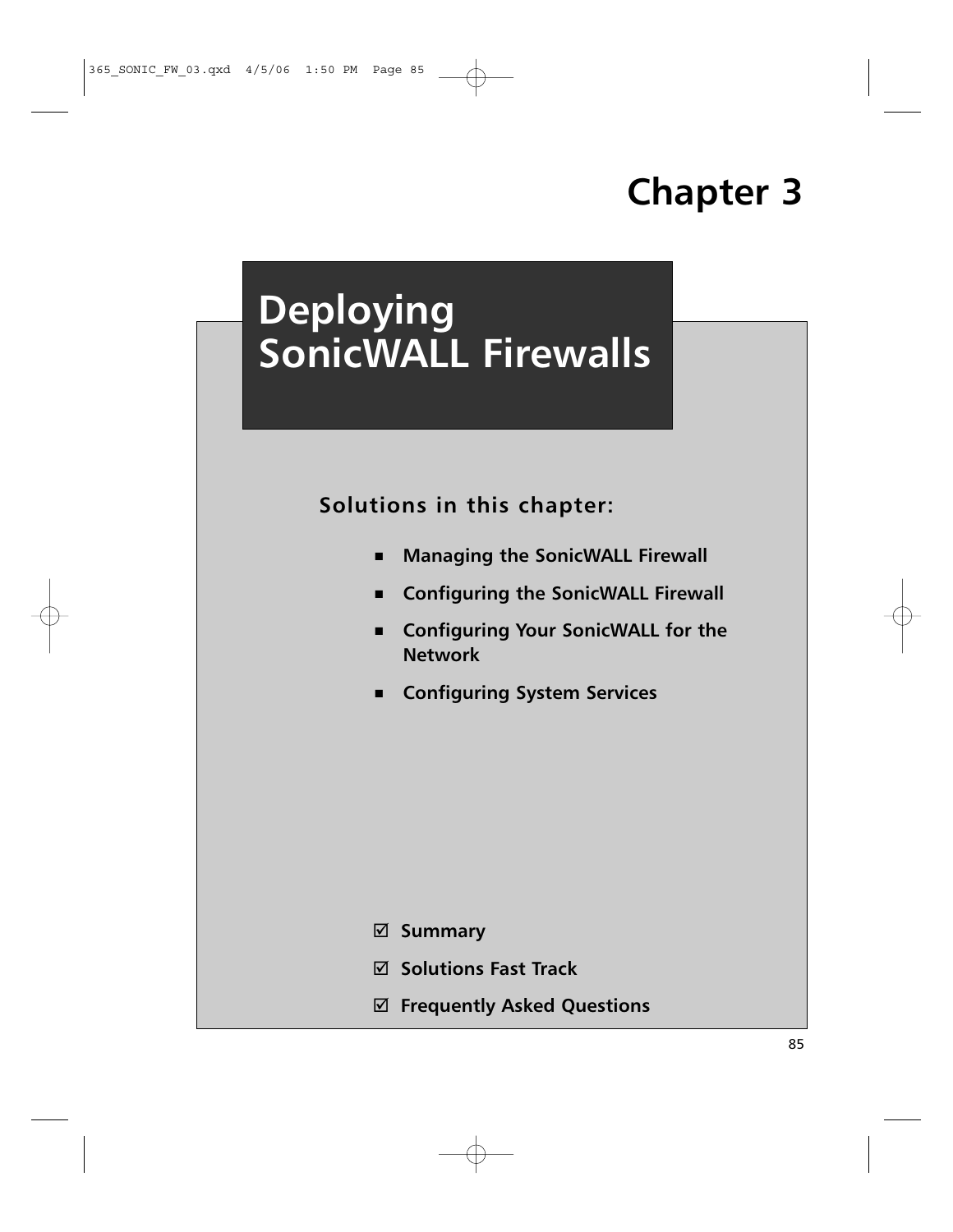# **Introduction**

In this chapter we will look at the basics of deploying a SonicWALL firewall.The "basics" include a great deal of information.The SonicWALL firewall has a large number of configuration options. Before you can deploy a device, you must first understand how to manage it, so in the first section of this chapter we will look at the various methods of managing your SonicWALL firewall. Each option and bestknown procedure is discussed. Strong system management is important, but no more so than preventing intruder attacks.

There are many management options available on the SonicWALL firewall. Of these options, there are two ways to manage the device directly.The first is using the command line interface (CLI).As mentioned previously, the CLI on SonicWALL appliances is limited in its capabilities. Some people prefer this method of device management for configuring interfaces and viewing interface statistics. Fully comprehending the command line interface allows you to better understand the SonicWALL firewall device.

The second firewall management option is the Web user interface (WebUI).This streamlined interface is user-friendly and intuitive, allowing anyone to jump in and manage your firewall with ease. Even command line junkies will use the WebUI to reference the configuration or to see a configuration more clearly.

Since a firewall is a core network component of the network, we will focus heavily on how to configure your device to interact with the network.This covers zone configuration and IP (Internet Protocol) address assignment. Properly configuring the network is crucial to the functionality of your network entity. Each type of zone and interface is documented to explain the different configuration options to you.

Finally, we will configure various system services.These services empower your firewall and stretch its possibilities.

# **Managing the SonicWALL Firewall**

One of the most important aspects of securing your infrastructure with SonicWALL firewalls is knowing how to effectively manage them. In this section we will look at all of the various management options. Each option brings certain strengths and weaknesses to the table, so you should never rely on just one method. Instead, take advantage of the range of security options SonicWALL offers, and use multiple configurations.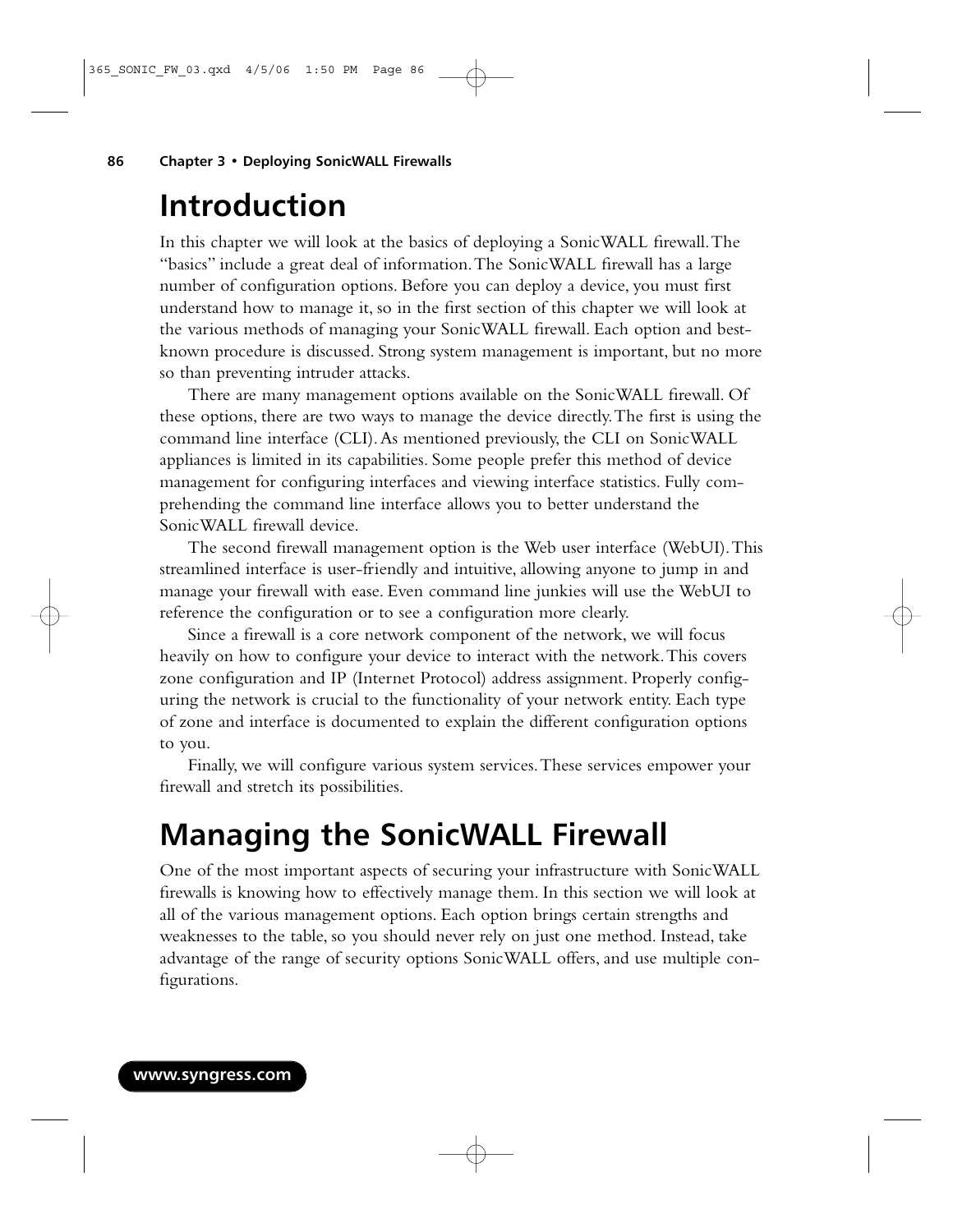All management access requires authentication, and it's critical that only authorized administrators are permitted to change your firewall's configuration.The last thing that you want to happen is to lose control of your firewall.

There may be times when you mistakenly erase parts of your configuration or lose your configuration altogether.We will review how to recover from these mistakes. Losing access to your device can be devastating.With so many different passwords to remember, you can easily forget how to gain access to your SonicWALL firewall. Even the most experienced administrators can find themselves in this situation.

Finally, we will look at how to update the operating system on your SonicWALL device. Staying current with software revisions is very important. It provides you with security-related fixes as well as new software enhancements. Each new release may also contain bug fixes or code changes that allow better interoperability with other devices. Some options may be more effective then others, depending on your needs.At the completion of this section you should be familiar with both the WebUI and CLI. Knowing this is a requirement for managing your SonicWALL firewall efficiently and correctly.

### SonicWALL Management Options

Every SonicWALL management option centers around two forms of management: the WebUI and the CLI. SonicWALL also supports management via one other method.The SonicWALL Global Management System (GMS), an enterprise-class management interface, is designed to manage multiple SonicWALL appliances easily and efficiently through a single interface.The SonicWALL GMS will be discussed in more detail in Chapter 13 of this book.

### Serial Console

SonicWALL security appliances offer a serial console for basic firewall setup and configuration.The *serial console* is a nine-pin female serial connection.This option gives you CLI access to the firewall.The serial console is used to initially connect to your device and to conduct *out-of-band management*. Out-of-band management is management that is not network-based, such as access via a modem or over Ethernet. When configuring over a serial port, you are not using any sort of network connectivity. In the case when you need to change IP addressing on the firewall and guarantee connectivity, using the serial console is an excellent option. With, and only with serial console can you view and interact with the booting process.This cannot be accomplished remotely because the OS has not started and it is unable to provide management services. Many devices from UNIX-type servers, as well as other embedded devices, use serial consoles to provide serial console management.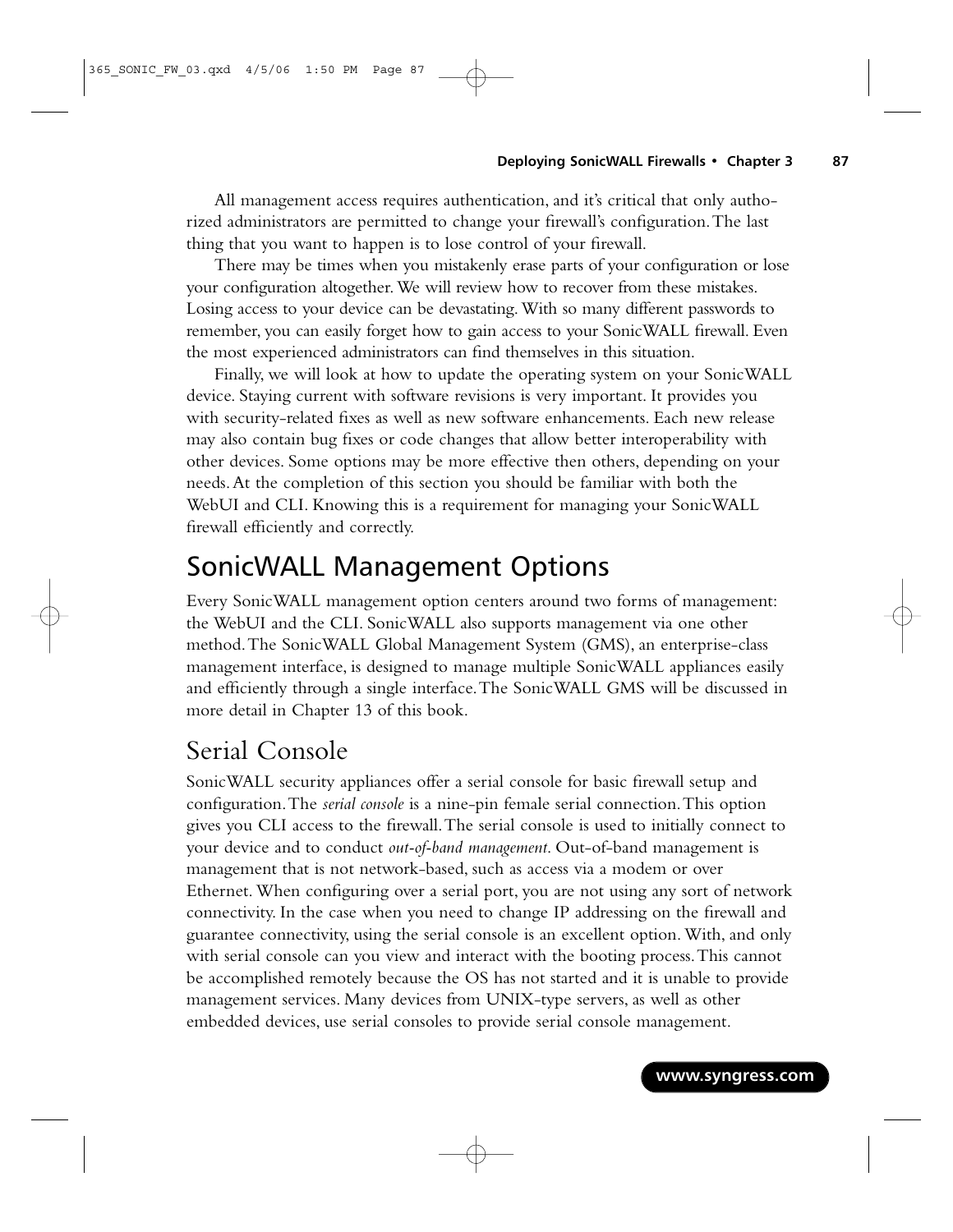There are certain benefits to using a serial console that you do not get from using any other type of connection.The console provides secure, physical, and dedicated access to the SonicWALL appliance. Issues with network connectivity do not impact management using the serial console.Also, since your connection to the appliance is direct using a serial cable, your management is completely secured.

The command-line console provides an administrator the ability to manage interface setup and configuration, as well as to view statistical information regarding the appliance and its interfaces.The command line interface on a SonicWALL is only available when you are directly connected to the appliance using a serial cable.The CLI of the SonicWALL is not full-featured. Some management options cannot be set up using the CLI. For example, you cannot set up access rules using the CLI.

When connecting to a SonicWALL firewall for serial console management, use a null modem cable. When you purchase a SonicWALL, a null modem cable should be included in the packaging.Table 3.1 outlines the proper connection settings when connecting with a serial terminal and serial terminal emulation software.

| <b>Setting</b> | Value                     |
|----------------|---------------------------|
| Speed          | 115,200 (9,600 on TZ 170) |
| Character Size | 8 Bit                     |
| Parity         | <b>None</b>               |
| Stop Bit       |                           |
| Flow Control   | None                      |

|  |  | Table 3.1 The Serial Terminal Settings |
|--|--|----------------------------------------|
|--|--|----------------------------------------|

#### WebUI

The integrated WebUI offers an easy-to-use interface to manage SonicWALL appliances and access SonicOS. Because of its simple point-and-click nature, it gives the end user a great jumpstart into the management of the SonicWALL firewall. Figure 3.1 depicts the Web interface of a SonicWALL appliance.The left side of the screen provides you with clickable menus and submenus to access each area of configuration options. By default, the WebUI is configured to work over the Hypertext Transfer Protocol (HTTP). It can, however, be configured to work over Hypertext Transfer Protocol Secure (HTTPS).This provides a mechanism to secure your Web management traffic.The Web interface is the preferred method for configuring the SonicWALL appliance.Throughout this book concepts and examples will utilize the Web interface for configuration.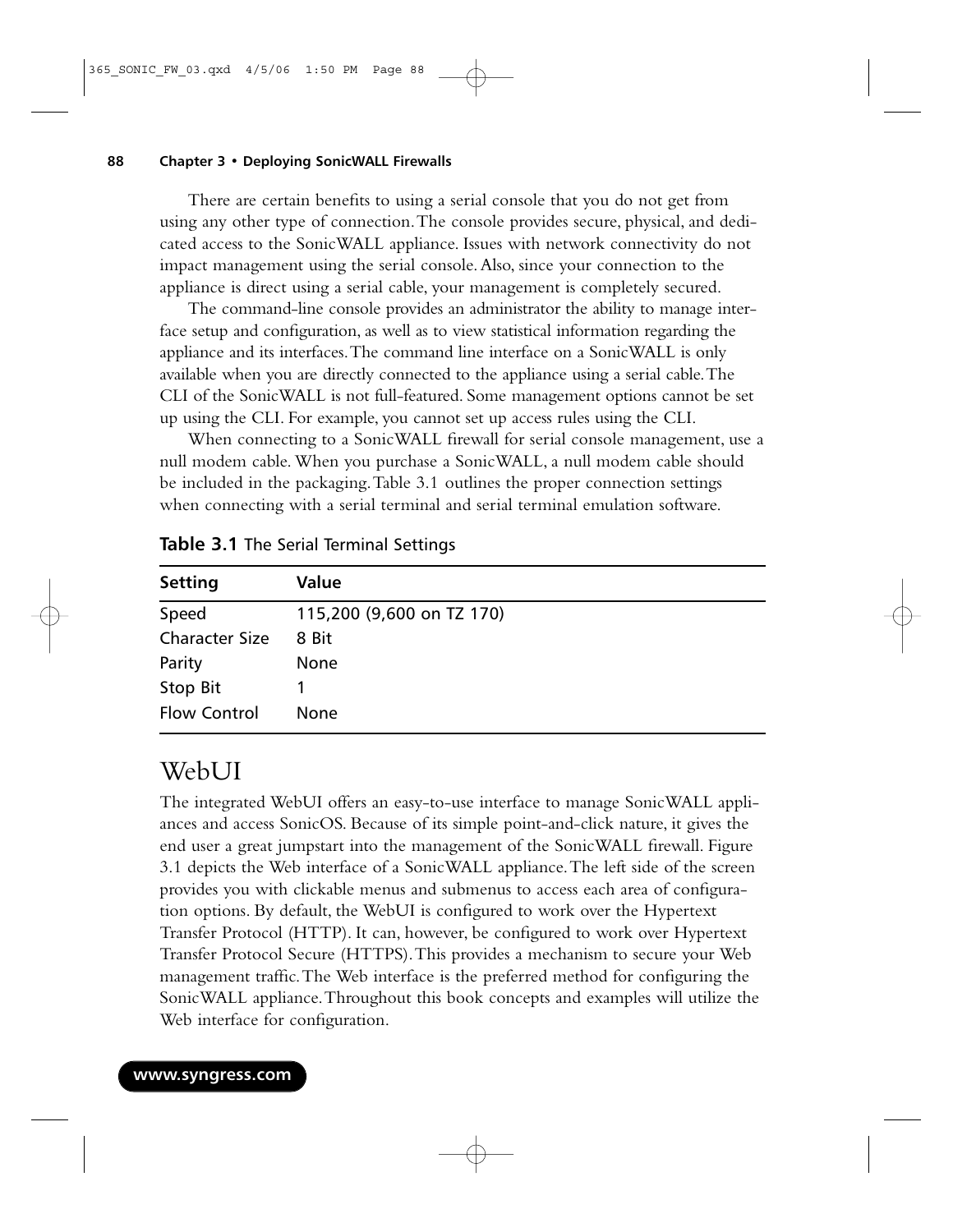#### Damage & Defense…

#### **Web Interface Management**

Although the SonicWALL appliance line supports management via the HTTP protocol, you should try to avoid using it as much as possible. Rather, use the HTTPS protocol, which utilizes a Secure Sockets Layer (SSL) connection for management. When you communicate with a SonicWALL over SSL, the traffic is encrypted, thus preventing attackers from sniffing traffic. You can tell that you are using SSL to manage a SonicWALL by looking at the address line in Internet Explorer—the URL will start with "https:"

#### **Figure 3.1** The SonicWALL Web Interface

| SonicWALL - Administration for 0006B10CB188 - Microsoft Internet Explorer |                                                                        |                                                                                               |   |                                                                |                   |                                                                      | $.  B $ $\times$    |
|---------------------------------------------------------------------------|------------------------------------------------------------------------|-----------------------------------------------------------------------------------------------|---|----------------------------------------------------------------|-------------------|----------------------------------------------------------------------|---------------------|
| View Favorites Tools Help<br>Edit<br>File                                 |                                                                        |                                                                                               |   |                                                                |                   |                                                                      | lle                 |
| $\left(\frac{M}{2}\right)$<br>Back $ (-)$                                 | $\left  \begin{array}{c} \mathbf{c} \\ \mathbf{c} \end{array} \right $ | Search Sy Favorites A Media 8 8 8 3 日 谷                                                       |   |                                                                |                   |                                                                      |                     |
| Address @ http://192.168.168.1/main.html                                  |                                                                        |                                                                                               |   |                                                                |                   | $\overline{\blacksquare}$ $\Rightarrow$ Go                           | Links <sup>33</sup> |
| <b>SONICWALL</b>                                                          |                                                                        | <b>COMPREHENSIVE INTERNET SECURITY®</b>                                                       |   |                                                                |                   |                                                                      |                     |
|                                                                           |                                                                        |                                                                                               |   |                                                                |                   |                                                                      |                     |
| System                                                                    |                                                                        |                                                                                               |   |                                                                |                   |                                                                      |                     |
| Status                                                                    | System > Status                                                        |                                                                                               |   |                                                                |                   | Wizards                                                              | 7                   |
| <b>B</b> ILLICADSAS                                                       |                                                                        |                                                                                               |   |                                                                |                   |                                                                      |                     |
| <b>R</b> Administration                                                   |                                                                        |                                                                                               |   |                                                                |                   |                                                                      |                     |
| <b>B</b> Certificates                                                     | <b>System Messages</b>                                                 | . Log messages cannot be sent because you have not specified an outbound SMTP server address. |   |                                                                |                   |                                                                      |                     |
| 图 Time                                                                    | Stealth Mode is not enabled                                            |                                                                                               |   |                                                                |                   |                                                                      |                     |
| <b>R</b> Schedules                                                        |                                                                        |                                                                                               |   |                                                                |                   |                                                                      |                     |
| <b>But Settings</b>                                                       | <b>System Information</b>                                              |                                                                                               |   | <b>Security Services</b>                                       |                   |                                                                      |                     |
| <b>ft Diagnostics</b>                                                     | Model:                                                                 | PRO 3060 Enhanced                                                                             |   | Nodes/Users: Unlimited Nodes                                   |                   |                                                                      |                     |
| <b>图 Restart</b>                                                          | <b>Serial Number:</b>                                                  | 0006B10CB188                                                                                  |   | Your SonicWALL is not registered.                              |                   |                                                                      |                     |
|                                                                           | <b>Authentication Code:</b>                                            | PRT6-H4SN                                                                                     |   | Click here to Register your SonicWALL.                         |                   |                                                                      |                     |
|                                                                           | <b>Firmware Version:</b>                                               | SonicOS Enhanced 3.1.0.5-86e                                                                  |   | To manually register, remember the following information:      |                   |                                                                      |                     |
| Network                                                                   | <b>ROM Version:</b>                                                    | SonicROM 2.0.1.3                                                                              |   | <b>Serial Number:</b><br><b>Authentication Code: PRT6-H4SN</b> | 0006B10CB188      |                                                                      |                     |
| <b>SonicPoint</b>                                                         | CPU (10s average):                                                     | 0.00% - 2.0GHz Intel Processor                                                                |   | and go to the SonicWALL Web site.                              |                   |                                                                      |                     |
| Firewall                                                                  | <b>Total Memory:</b>                                                   | 256MB RAM, 64MB Flash                                                                         |   |                                                                |                   |                                                                      |                     |
| VoIP                                                                      | <b>System Time:</b>                                                    | 02/10/2006 22:41:04                                                                           |   |                                                                | Update            | You will be given a registration code, which you should enter below: |                     |
| <b>VPN</b>                                                                | <b>Up Time:</b>                                                        | 0 Days 00:01:27                                                                               |   |                                                                |                   |                                                                      |                     |
| <b>Users</b>                                                              | <b>Current Connections: 18</b>                                         |                                                                                               |   |                                                                |                   |                                                                      |                     |
| Hardware Failover                                                         | Last Modified By:                                                      | Unmodified since reboot                                                                       |   |                                                                |                   |                                                                      |                     |
| Security Services                                                         |                                                                        |                                                                                               |   | <b>Network Interfaces</b>                                      |                   |                                                                      |                     |
| Log                                                                       | <b>Latest Alerts</b>                                                   |                                                                                               |   | Name                                                           | <b>IP Address</b> | <b>Link Status</b>                                                   | в                   |
| Wizards                                                                   | <b>Date/Time</b>                                                       | <b>Message</b>                                                                                | Ð | <b>SEE XO (LAN)</b>                                            | 192.168.168.1     | 100 Mbps full-duplex                                                 |                     |
| Help                                                                      | 02/10/2006 22:39:57                                                    | SonicWALL activated                                                                           |   | X1 (WAN)                                                       | 1.2.3.2           | No link                                                              |                     |
| Logout                                                                    |                                                                        |                                                                                               |   | EM X2 (Unassigned) ∩∩∩∩                                        |                   | No link                                                              |                     |
| <b>Status: Ready</b>                                                      |                                                                        |                                                                                               |   |                                                                |                   |                                                                      |                     |
|                                                                           |                                                                        |                                                                                               |   |                                                                |                   |                                                                      |                     |
| æΪ                                                                        |                                                                        |                                                                                               |   |                                                                |                   | <b>D</b> Internet                                                    |                     |
| Start @ @ @ SonicWALL - Administ                                          |                                                                        |                                                                                               |   |                                                                |                   |                                                                      | 图 10:44 PM          |

### The SonicWALL GMS

The SonicWALL Global Management System is a separate tool that can be used to manage a SonicWALL firewall appliance.The SonicWALL GMS is an application that runs on either a Solaris server or a Windows XP Pro, 2000 (Pro or Server), or 2003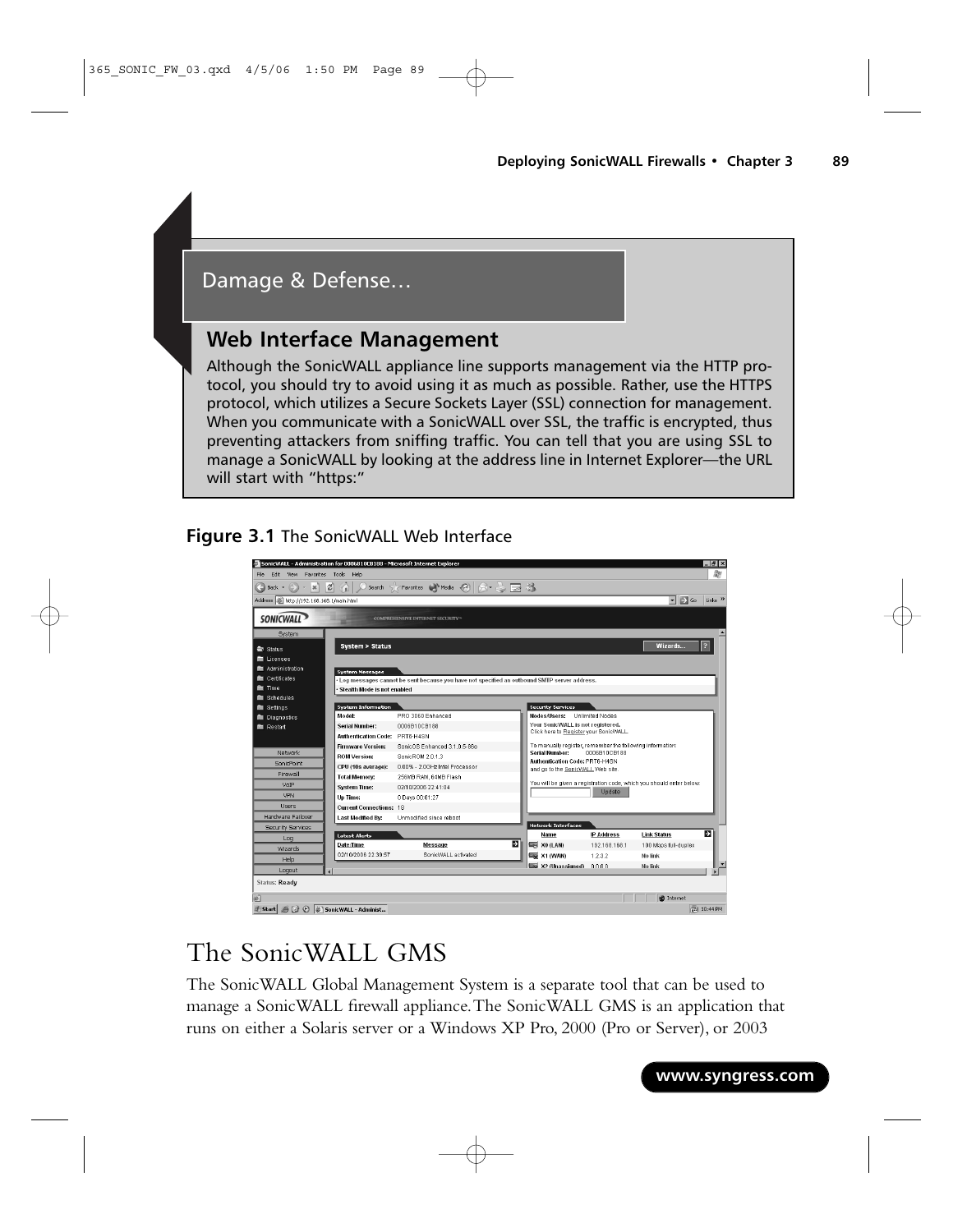Server. It also requires the use of a database server—Oracle or MS SQL Server.The SonicWALL GMS requires a separate license, based on how many devices you want to manage.This product is used most effectively if you have several devices you need to manage at the same time.The GMS product is fully discussed in Chapter 13.

# Administrative Users

Before you can perform any management functions, you must first authenticate to the SonicWALL appliance as an administrator.This holds true for management via the Web interface, serial console, or GMS.The SonicWALL default administrator account is the "admin" account.The admin account default password on all SonicWALL appliances is "password."You are allowed to change the name of the admin account to something more secure, up to 32 characters long. Note that the SonicWALL appliance does not see usernames as case-sensitive.The username "MillerT" and "millert" are the same name to the SonicWALL appliance. Only passwords are case-sensitive.

SonicWALL also allows you to create users that are known as *Limited Administrators*. Limited Administrators are allowed access to the following SonicWALL configuration pages:

- **General** Status, Network, and Time
- **Log** View Log, Log Settings, Log Reports
- **Tools** Diagnostics, except no permissions to Tech Support Report, Restart

Limited Administrators are only allowed management access to the SonicWALL from the LAN (local area network) zone, or via a VPN (virtual private network). Management from the WAN (wide area network) or any other zone is not permitted.

# The Local File System and the Configuration File

Each SonicWALL firewall appliance has a similar design for its internal system components. Long-term storage on the device is stored in *flash memory*. Flash memory is a nonvolatile type of memory that retains information after the system is turned off. All of the component information that the SonicWALL appliance needs to store is stored in flash memory, including SonicOS log files, license keys, IPS (intrusion prevention system) databases, and virus definitions.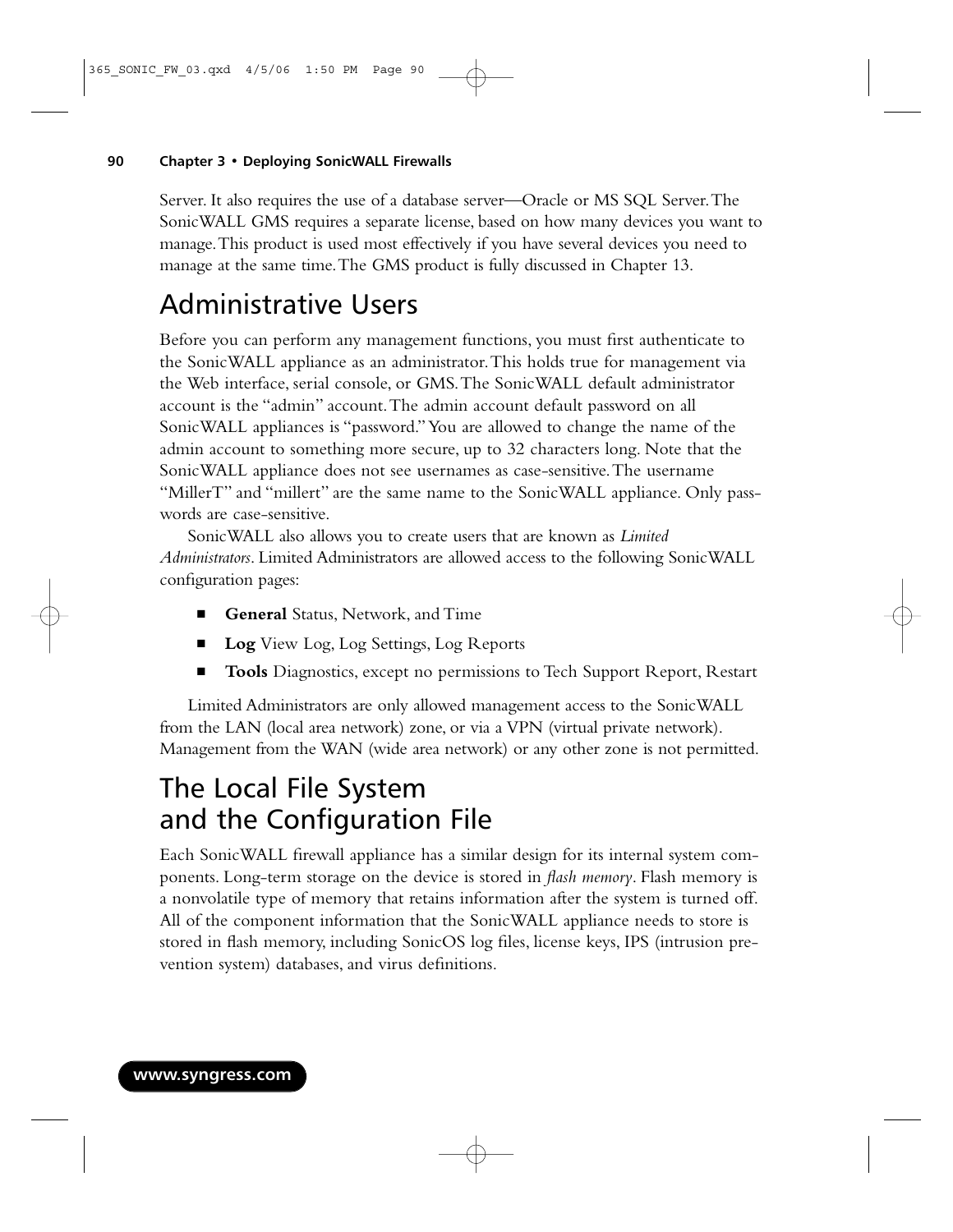Each SonicWALL appliance also contains Random Access Memory (RAM). RAM is a volatile type of memory that is lost whenever the system is powered off or reset. When the SonicWALL device powers on, and after the power on self test (POST) is completed, the SonicOS image is loaded into RAM.After SonicOS is up and functional, it loads the saved configuration file from flash memory.The configuration that is stored in RAM is called the *running configuration*.

### Using the Command-Line Interface

As mentioned earlier, the serial console can provide a stable and secure method to configure SonicWALL appliances.Although most administrators who only administer one or two SonicWALL firewalls never use the serial console for management, it is important to mention its features and capabilities.

To start using the SonicWALL serial console, connect a null modem cable to the port labeled "Console" on your SonicWALL appliance and attach the other end to a serial port on your computer. Start your preferred terminal emulation software, such as hyperterminal, and set the parameters for communications with the SonicWALL. For all SonicWALL appliances that support using the console other than the TZ 170, the settings are as follows: 115,200 baud, 8 data bits, no parity, 1 stop bit, and no flow control. For an appliance in the TZ 170 family use 9,600 baud, 8 data bits, no parity, 1 stop bit, and no flow control.

Once the connection has been established with the SonicWALL appliance, press the **Return** key.You should see a prompt appear within your console session showing the device name, followed by a prompt for your username. Enter the administrator username and press **Enter**.You will then see a prompt for the password.Type in your **current administrator password**, press **Enter**, and if the login credentials were entered correctly, you will be granted access to the management console. If you've entered invalid credentials, you will receive an error message and will be allowed to retry logging in. Note that SonicWALL appliances do not use any kind of account lockout mechanism for login attempts from the CLI. When an attempted login on the CLI is unsuccessful, a warning entry is generated in the SonicWALL log acknowledging the attempt. Figure 3.2 shows a successful login to the SonicWALL serial console.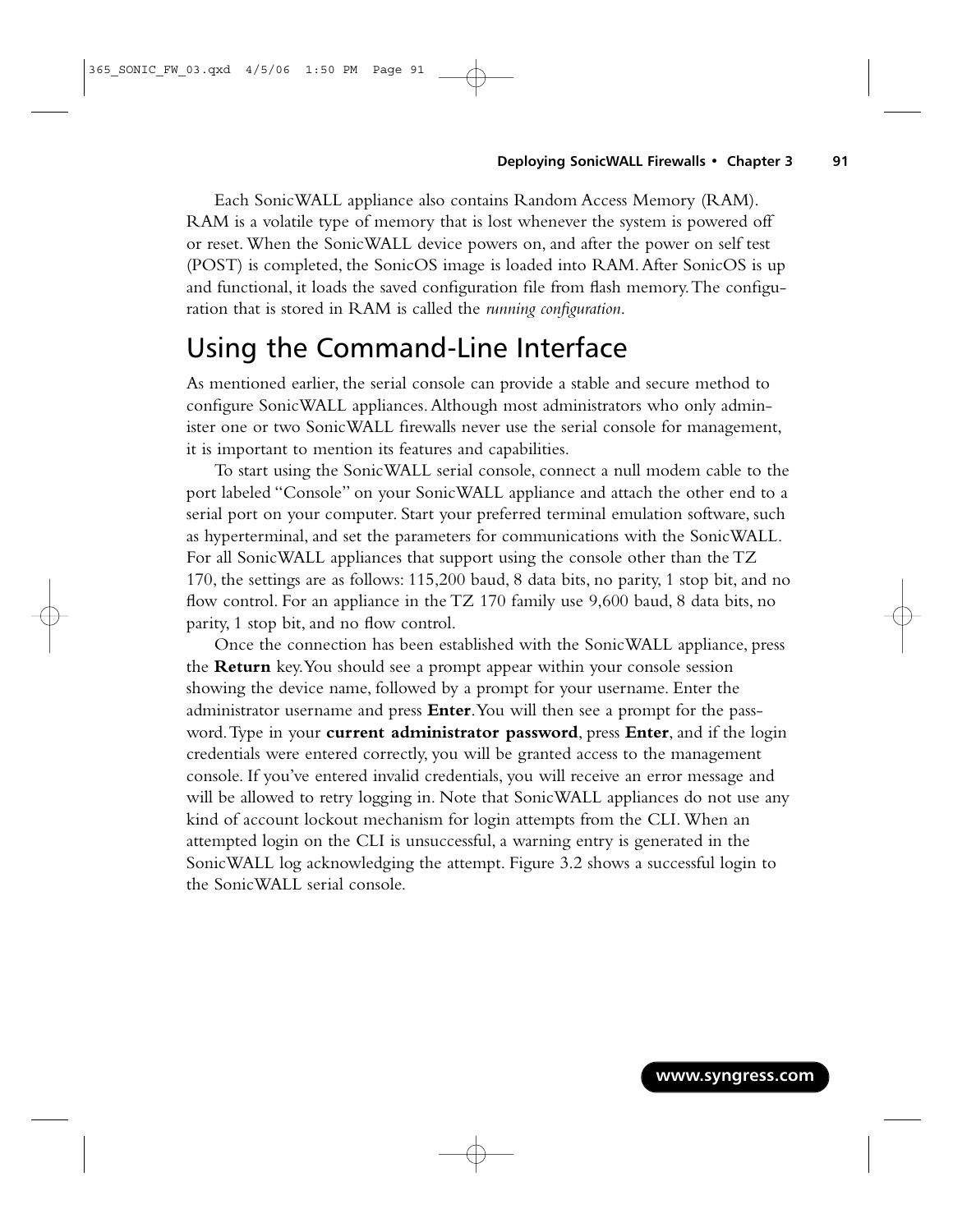**Figure 3.2** SonicWALL Console Login



Once you've successfully logged into the serial console, you can begin using configuration commands to modify your SonicWALL appliance's current settings.

The SonicWALL command-line interface is very user-friendly and easy to operate. It includes several control keys that can be used to make tasks within the CLI easier.Table 3.2 lists the control-key combinations for the SonicWALL CLI and their purpose.

|  | Table 3.2 SonicWALL CLI Control Keys |  |  |  |
|--|--------------------------------------|--|--|--|
|--|--------------------------------------|--|--|--|

| <b>Keys</b>        | <b>Function</b>                                    |
|--------------------|----------------------------------------------------|
| Tab                | Completes the word currently being typed           |
| 7                  | Displays a listing of possible command completions |
| Left Arrow         | Moves cursor to the previous character             |
| <b>Right Arrow</b> | Moves cursor to the next character                 |
| Up Arrow           | Displays previous command from command history     |
| Down Arrow         | Displays next command from command history         |
| $Ctrl + A$         | Places cursor at beginning of the command line     |
| $Ctrl + B$         | Move cursor to previous character                  |

#### **www.syngress.com**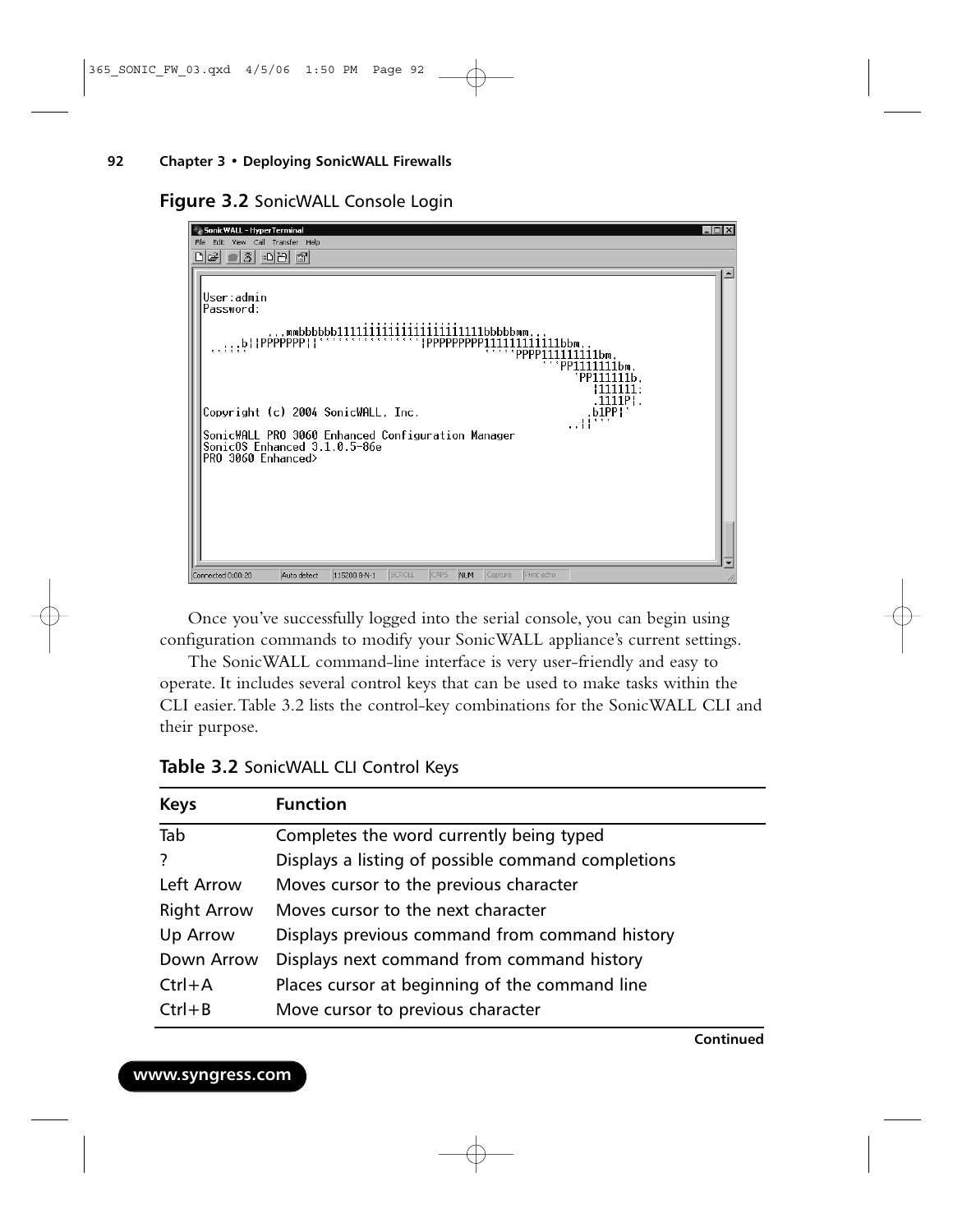| <b>Keys</b> | <b>Function</b>                                                                  |
|-------------|----------------------------------------------------------------------------------|
| $Ctrl + C$  | <b>Exits Quick Start Wizard</b>                                                  |
| $Ctrl + E$  | Moves cursor to end of the command line                                          |
| $Ctrl + F$  | Moves cursor to the next character                                               |
| $Ctrl + K$  | Erases all characters from the current cursor position to the<br>end of the line |
| $Ctrl + N$  | Displays the next command from command history                                   |
| $Ctrl + P$  | Displays the previous command from command history                               |
| $Ctrl+W$    | Erases the previous word                                                         |

**Table 3.2 continued** SonicWALL CLI Control Keys

The SonicWALL CLI supports several features common to other command-line interfaces.You can use the Tab key to complete the command currently being typed, as well as using the ? key to list all possible command completions. Commands can also be abbreviated, so long as the abbreviation is unique to the command word. Figures 3.3 and 3.4 show examples of using command features.

#### **Figure 3.3** Using Tab to Complete Commands

PRO 3060 Enhanced> show int [TAB] show interface

As you can see in Figure 3.3, when typing the command *show interface*, the user pressed the **Tab** key. When the Tab key was pressed, the SonicWALL CLI knew that there was one command word starting with "int"—the word "interface," and as a result, completed the command for the user.As mentioned before, the user could have simply completed the rest of the command as *show int x0* and the SonicWALL CLI would have also interpreted this properly, since the only possible command starting with "int" is *interface*.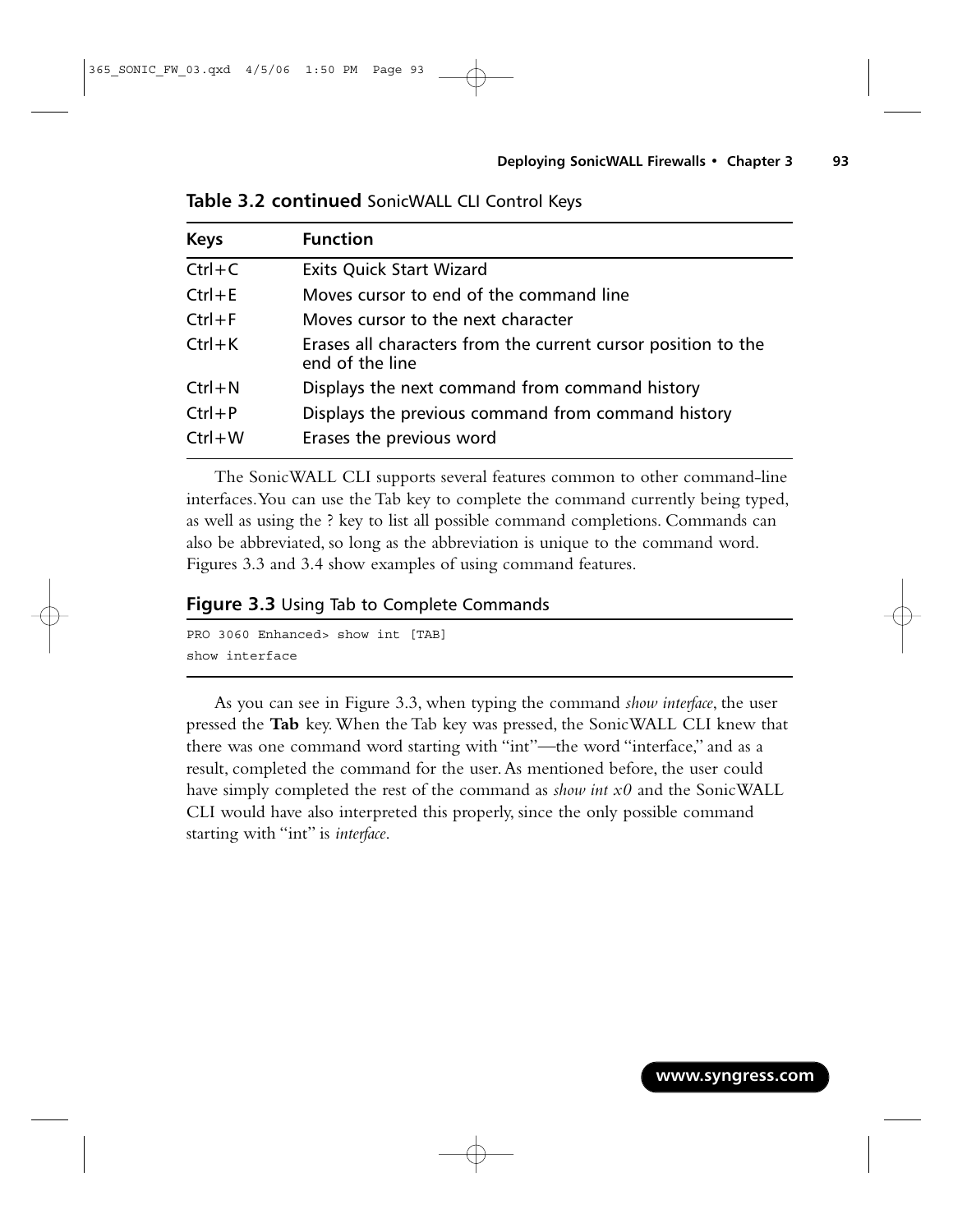| PRO 3060 Enhanced> show ? |                |                   |                |
|---------------------------|----------------|-------------------|----------------|
| alerts                    | log            | network           | tech-support   |
| arp                       | log-categories | processes         | timeout        |
| buf-memzone               | log-filters    | route             | tsr            |
| cpu                       | memory         | security-services | web-management |
| device                    | memzone        | sonicpoint        | zone           |
| qms                       | messages       | status            | zones          |
| if                        | nat.           | syslog            |                |
| interface                 | netstat        | system            |                |
|                           |                |                   |                |

**Figure 3.4** Using "?" to Get Possible Command Completers

In Figure 3.4 we knew that we wanted to use the *show* command to display information, but we were uncertain of the next command word to use. By typing **show ?** the SonicWALL CLI returns a list of all the possible sub-commands that can be used for *show*.

The SonicWALL command-line interface uses the command and sub-command model for configuration.This means that under a given command context, there can be other commands that are only available under that context. For example, suppose you want to configure the LAN interface manually to 10 megabits, you could use the following commands:

```
PRO 3060 Enhanced> configure
(config[PRO 3060 Enhanced])> int x0
(config[PRO 3060 Enhanced]-if[X0])> speed 10
(config[PRO 3060 Enhanced]-if[X0])> end
(config[PRO 3060 Enhanced])> end
PRO 3060 Enhanced>
```
A quick *show int x0* shows us the interface information for x0, the LAN interface. Note the linkAbility field and its value of 10Mbps full duplex.

PRO 3060 Enhanced> show int x0

General data:

| type            | ifLan              |
|-----------------|--------------------|
| zone            | LAN                |
| linkAbility     | 10Mbps full duplex |
| fragmentPackets | off                |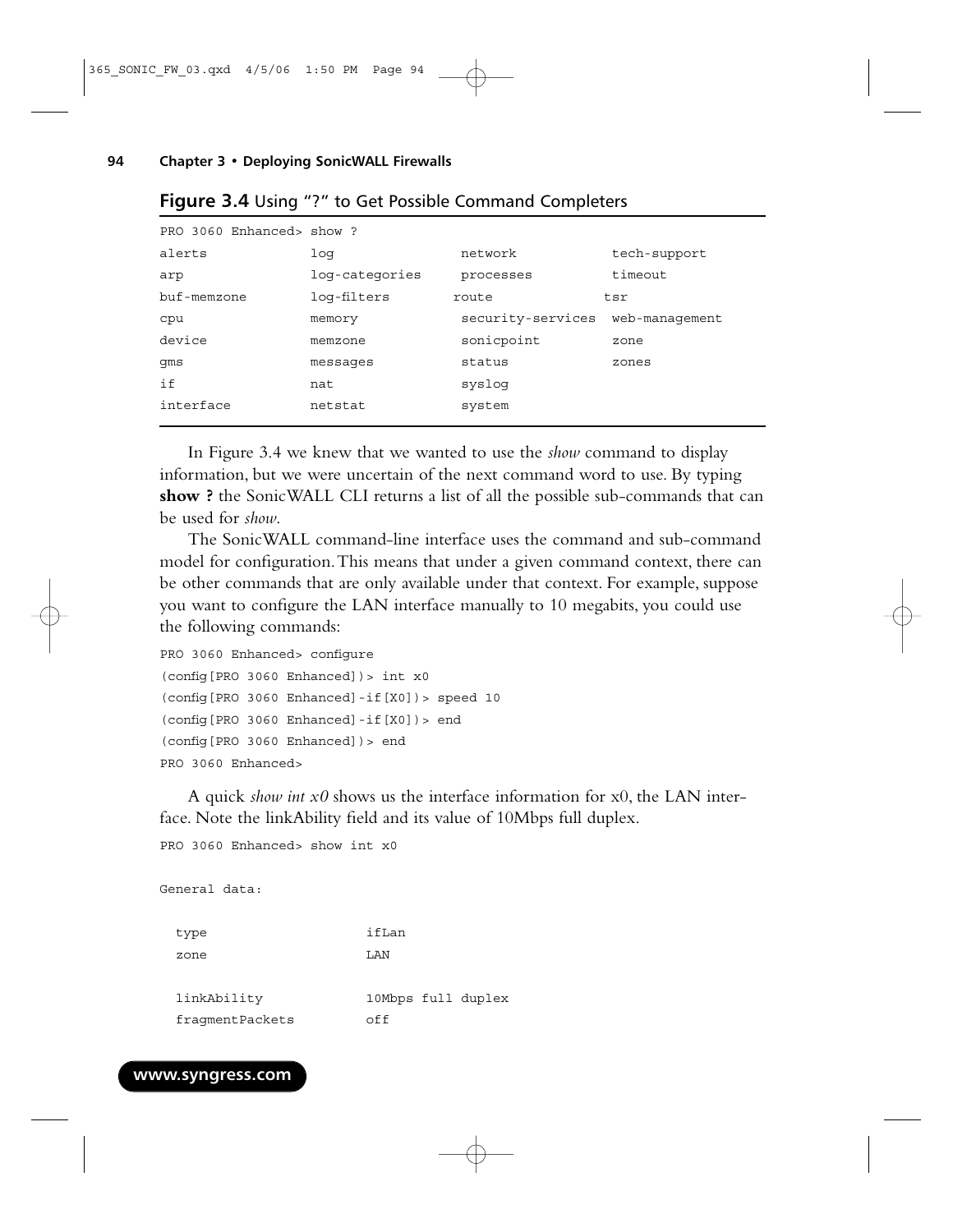| ignoreDontFragBit | off           |
|-------------------|---------------|
| mtu               | 1500          |
| proxyPcMacOnWan   | off           |
| bwmEnabled        | off           |
| bwmBandwidth      | 384           |
|                   |               |
| name              | X0            |
| comment           | Default LAN   |
|                   |               |
| LAN data:         |               |
|                   |               |
| ip                | 192.168.168.1 |
| mask              | 255.255.255.0 |
| transparent       | 0             |

An excellent way to make use of the CLI is to back up the preferences file from your SonicWALL appliance.This can also be achieved from within the Web interface, but it can be quicker to do so via the CLI. SonicWALL appliances support the use of the ZModem protocol, and by default hyperterminal also supports receiving files using ZModem.To back up your preferences from the CLI, perform the following steps:

- 1. Connect to your SonicWALL appliance using a null modem cable and hyperterminal.
- 2. Authenticate to the SonicWALL with your administrator credentials.
- 3. Enter the command to export the preferences file via ZModem. PRO 3060 Enhanced> export preferences
- 4. The preferences file transfer using ZModem should begin. In just a short time, your preferences file will be backed up to the default location as set in hyperterminal. By default, the preferences file exported is named prefs.exp. Figure 3.5 shows an example of what the ZModem transfer looks like.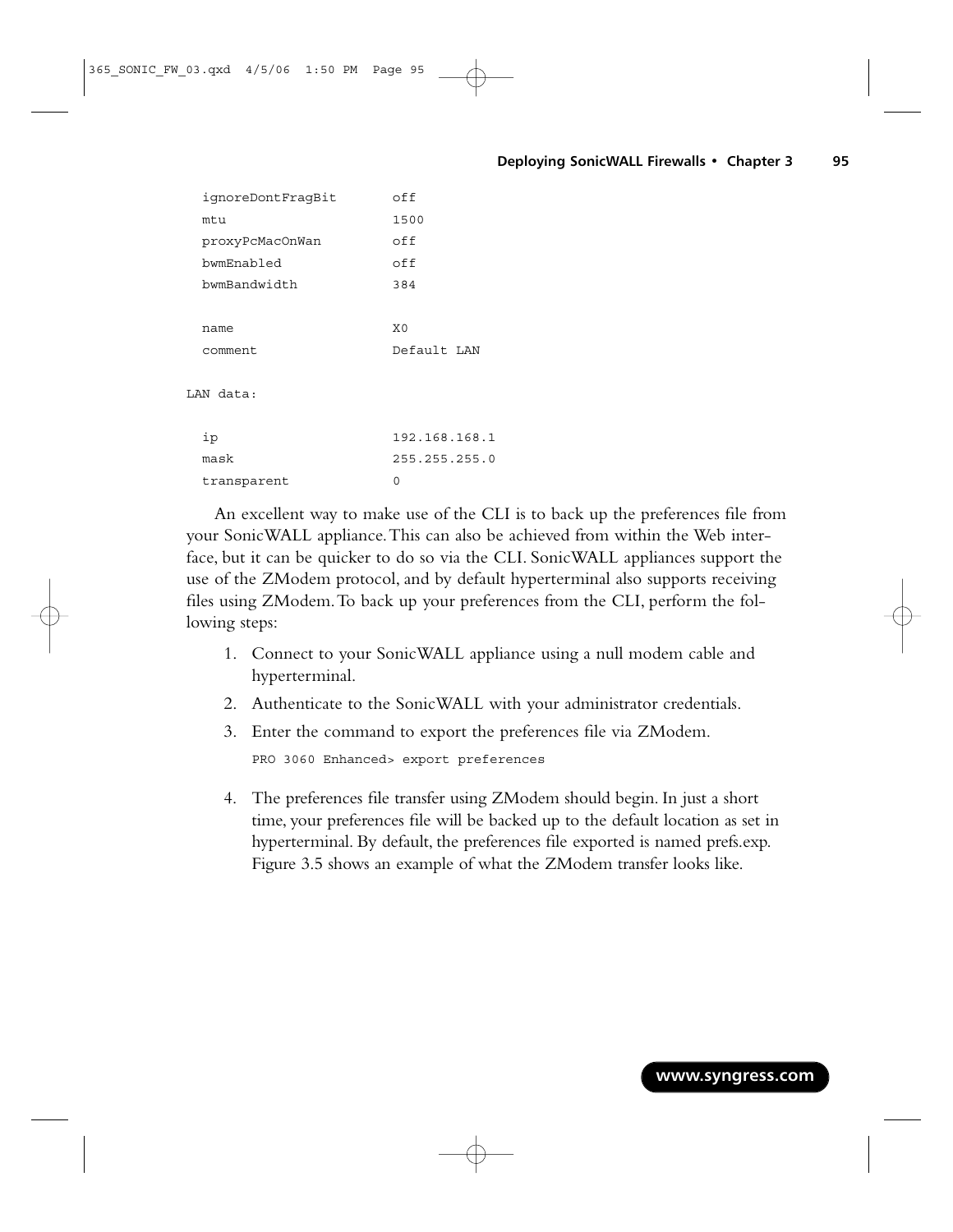#### **Figure 3.5** CLI Backup of the Preferences File

| PRO 3060 Enhanced> export preferences<br>You may need to use zmodem with Crash Recovery file receive for SonicWALL<br>kgram to get<br>the preferences via<br>**00000000000<br>Receiving: PREFS.EXP<br>Storing as: C:\Documents and Settings\Administrator<br>Files: 1<br>Last event: Receiving<br>Retries:<br>Receiving<br>Status:<br>31K of 176K<br>File:<br><b>HILLE</b><br>Throughput: 10581 cps<br>00:00:03<br>Remaining: 00:00:13<br>Elapsed:<br>Cancel<br>Skip file<br>cps/bps | SonicWALL - HyperTerminal<br>File Edit View Call Transfer Help | $ \Box$ $\times$ |
|--------------------------------------------------------------------------------------------------------------------------------------------------------------------------------------------------------------------------------------------------------------------------------------------------------------------------------------------------------------------------------------------------------------------------------------------------------------------------------------|----------------------------------------------------------------|------------------|
|                                                                                                                                                                                                                                                                                                                                                                                                                                                                                      | de - 3 - 1 6                                                   |                  |

If an unforeseen event occurs and you lose the ability to manage your appliance through the Web interface, you can use the CLI and the command *restore* to restore your SonicWALL to its factory-default state.Afterward, however, you would need to reconfigure your appliance.

Managing the SonicWALL via the CLI can prove to be an efficient way to manage interface configuration. It can also be an excellent tool to look at statistics, alerts, and logs, as well as to back up your configuration.

# Using the Web User Interface

The Web user interface is a simple tool to use for managing your SonicWALL firewall. It is very intuitive and allows even those with little firewall experience to easily control a SonicWALL appliance.As we continue through the book we will use the WebUI for our examples.You may see some examples for the CLI, but since the CLI does not provide you with full firewall management capabilities, the examples will be fewer. In Figure 3.1 , we looked at the main WebUI page following authentication. On the left side is the menu bar, where you can select the different configuration options. On the right-hand side of the screen is the current status of the device.The status display is divided into five different regions: System Messages, System Information, Security Services, Latest Alerts, and Network Interfaces.

Each of these boxes shows you the current events.The System Information box shows you several different bits of information, including the model number, serial number, firmware version, ROM version, CPU load, memory status, system time,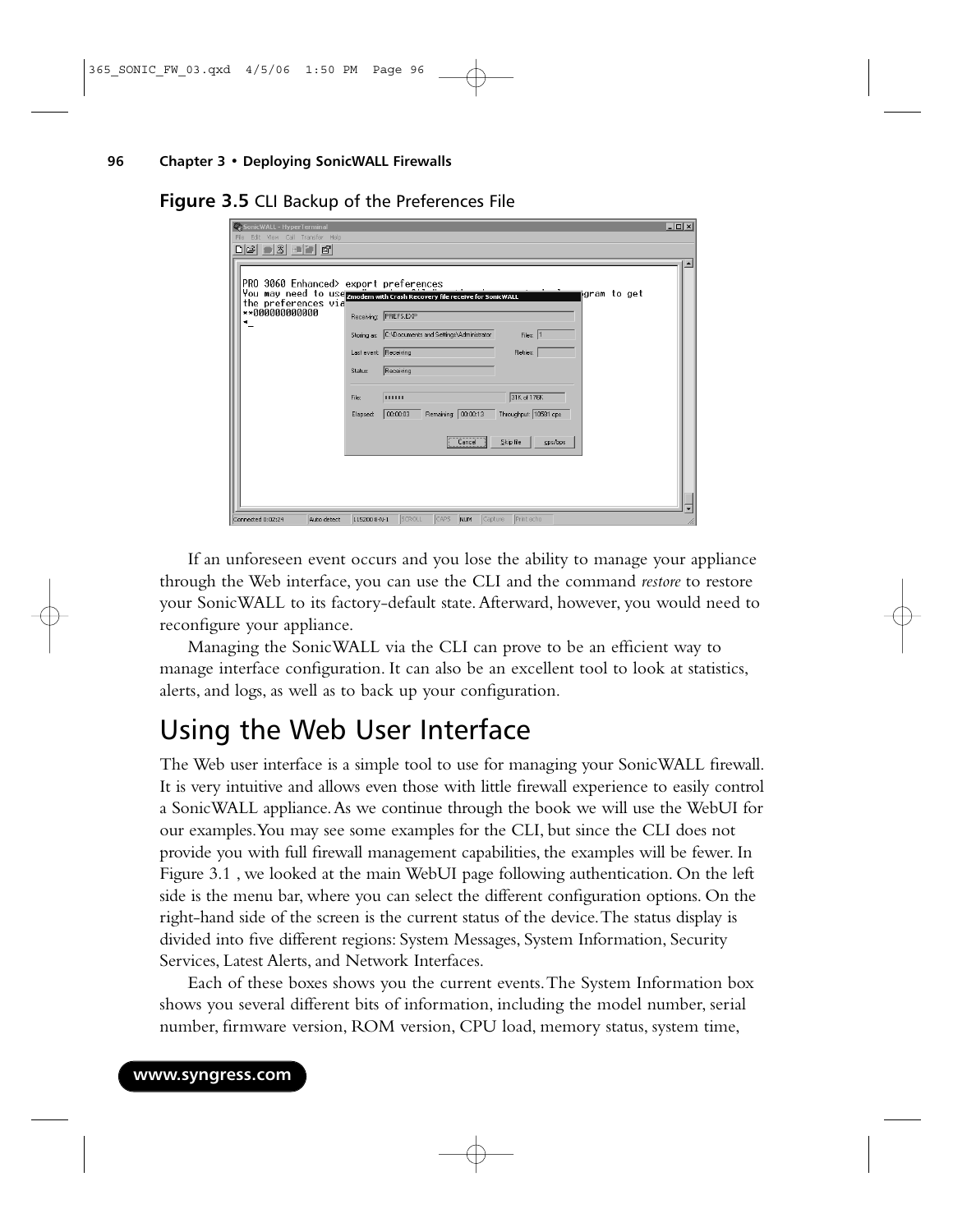uptime, number of connections, authentication code, and when the SonicWALL configuration was last modified.The Security Services box shows your device registration status, number of nodes the device allows, and installed license information. The System Messages box shows general configuration information and warning messages.The Latest Alerts box shows you some of the latest alert messages that have been logged.This may include messages relating to packets dropped or blocked by firewall rules or the IPS service as well as login attempts. If you look at the box labeled Network Interfaces you will see all of the interfaces and their link statuses. This is handy for determining which interfaces are up or down. Some boxes in the upper right-hand corner have a small blue arrow icon.This icon contains a hyperlink, and by clicking on you are taken directly to the detail page for each one of those items.

### Securing the Management Interface

Now that you are beginning to understand the management of SonicWALL firewall appliances, it is time to secure the management access to your device.The last thing you want to do is leave the doors wide open for another individual to take over your device.There are some easy things that you can do to prevent this. First, as we mentioned earlier, you should change the root username and password. Everyone who owns a SonicWALL firewall is well aware of the default login and password to the device.

Use the following steps to change the root username and password via the WebUI:

- 1. Select **System** | **Administration**.A screen similar to Figure 3.6 will be displayed.
- 2. Type in the desired name for renaming the administration account. For our example we will use **Syngress**.
- 3. Enter the old password, and then enter the desired new password into the two corresponding blanks.
- 4. As an additional security option, you can also enable the administrator lockout feature on this same screen.To enable administrator lockout after failed login attempts, enable the **Enable Administrator/User Lockout** option.The default settings are to lock out a user or administrator if five invalid login attempts occur within one minute.The default time period for the lockout to last is five minutes.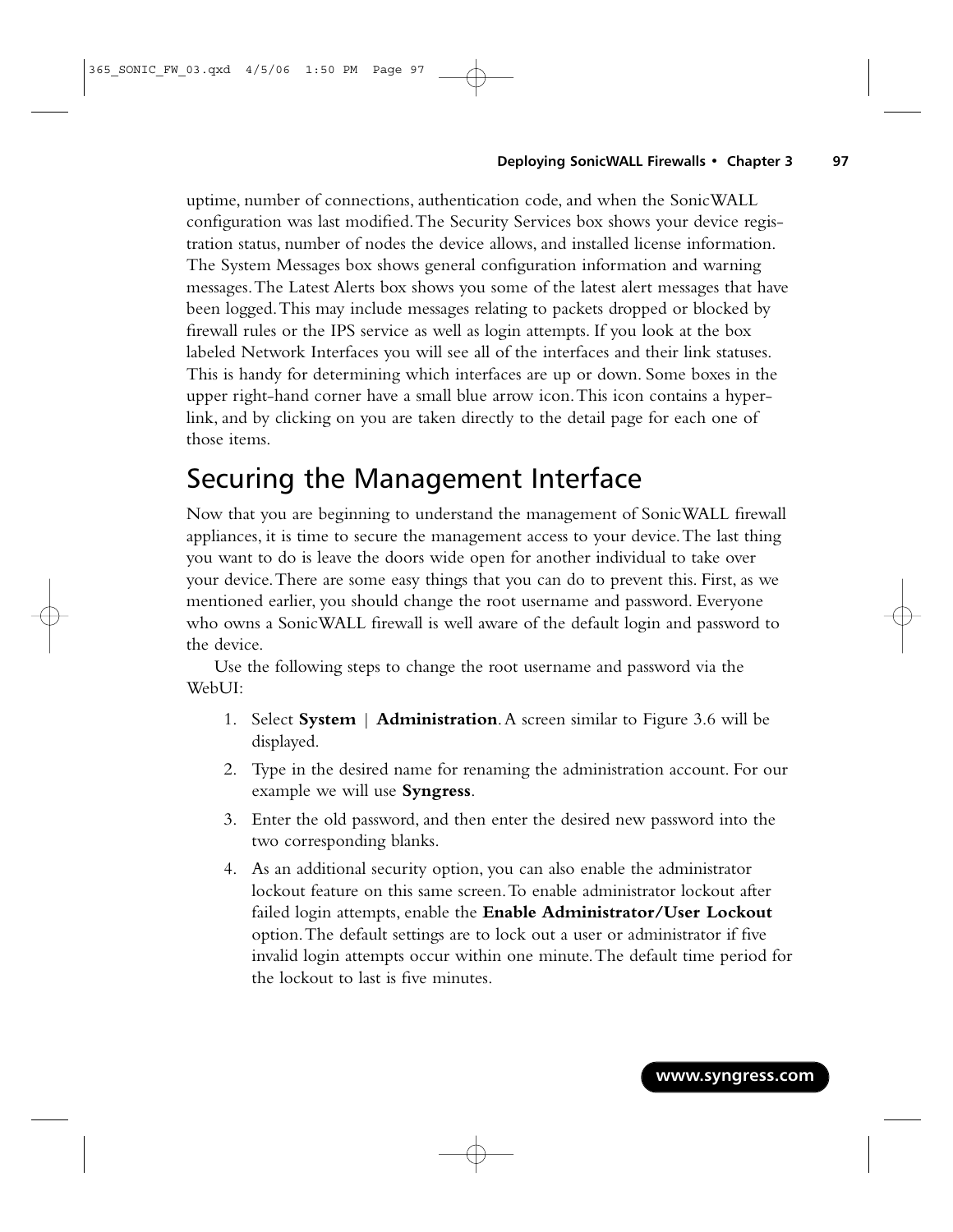#### **Figure 3.6** WebUI Administration Screen

|                                                 | SonicWALL - Administration for 0006B10CB188 - Microsoft Internet Explorer |                                                          |    |              |                           | $-0x$                     |
|-------------------------------------------------|---------------------------------------------------------------------------|----------------------------------------------------------|----|--------------|---------------------------|---------------------------|
| File<br>Edit                                    | View Favorites Tools Help                                                 |                                                          |    |              |                           | 廍                         |
| G<br>$Back - ) -   x  $                         | $\mathbb{Z}$ (a) $\mathbb{C}$                                             | Search < Favorites → Media ④ ☆ こ ■ お                     |    |              |                           |                           |
| Address <b>@</b> http://192.168.168.1/main.html |                                                                           |                                                          |    |              | $\Box$ Go<br>$\mathbf{r}$ | Links <sup>&gt;&gt;</sup> |
| <b>SONICWALL</b>                                |                                                                           | <b>COMPREHENSIVE INTERNET SECURITY<sup>®</sup></b>       |    |              |                           |                           |
| System                                          |                                                                           |                                                          |    |              |                           |                           |
| <b>R</b> Status                                 | System > Administration                                                   |                                                          |    | <b>Apply</b> | $\sqrt{2}$<br>Cancel      |                           |
| <b>R</b> Licenses<br><b>图 Administration</b>    | <b>Firewall Name</b>                                                      |                                                          |    |              |                           |                           |
| <b>ED</b> Certificates<br><b>图 Time</b>         | Firewall Name:                                                            | 0006B10CB18B                                             |    |              |                           |                           |
| <b>for</b> Schedules<br><b>R</b> Settings       | Administrator Name & Password                                             |                                                          |    |              |                           |                           |
| <b>R</b> Diagnostics<br><b>Restart</b>          | Administrator Name:<br>Old Password:                                      | admin                                                    |    |              |                           |                           |
|                                                 |                                                                           |                                                          |    |              |                           |                           |
| <b>Network</b>                                  | New Password:                                                             |                                                          |    |              |                           |                           |
| SonicPoint                                      | Confirm Password:                                                         |                                                          |    |              |                           |                           |
| Firewall                                        |                                                                           |                                                          |    |              |                           |                           |
| VoIP                                            | Login Security                                                            |                                                          |    |              |                           |                           |
| VPN<br>Users                                    |                                                                           | Log out the Administrator after inactivity of (minutes): | 15 |              |                           |                           |
| Hardware Failover                               | Enable Administrator/User Lockout                                         |                                                          |    |              |                           |                           |
| Security Services                               |                                                                           | Failed login attempts per minute before lockout:         |    |              |                           |                           |
| Loq<br>Wizards                                  | Lockout Period (minutes):                                                 |                                                          |    |              |                           |                           |
| Help<br>Logout                                  | Web Management Settings                                                   |                                                          |    |              |                           | $\overline{ }$            |
| <b>Status: Ready</b>                            |                                                                           |                                                          |    |              |                           |                           |
| Done                                            |                                                                           |                                                          |    |              | <b>O</b> Internet         |                           |
| Start 6 (2 C) 6 Sonic WALL - Administ           |                                                                           |                                                          |    |              | 图 2:49 PM                 |                           |

5. Click the **Apply** button on the top right side of the page.After the changes are completed, you will see the new administrator name in the Administrator Name field. Be sure you remember the updated administration information, as you will need this information in order to manage your SonicWALL.

Another option that you should configure is the idle timeout. By configure, I don't mean disable the feature. I have been to many locations where administrators would disable the idle timeout and you could simply connect to the console and have a privileged account ready and waiting for you.Anyone with a little know-how can cause trouble on your network this way. Be certain to set the idle timeout to something reasonable (the default is five minutes). If you find you are being logged out too often, then you can increase this number. However, to balance the scale between security and convenience, I would recommend at most 15 minutes.

The next step is to limit the systems that can access your firewall for management purposes. By restricting management to a specific short IP range or a single IP address, you can limit the chances and intruder may be able to gain access to your firewall. Once you enable this setting, it immediately takes effect, so if you are setting this up remotely, ensure that you add your own IP address and/or source network. Use the following steps to limit access to the management interface on your SonicWALL: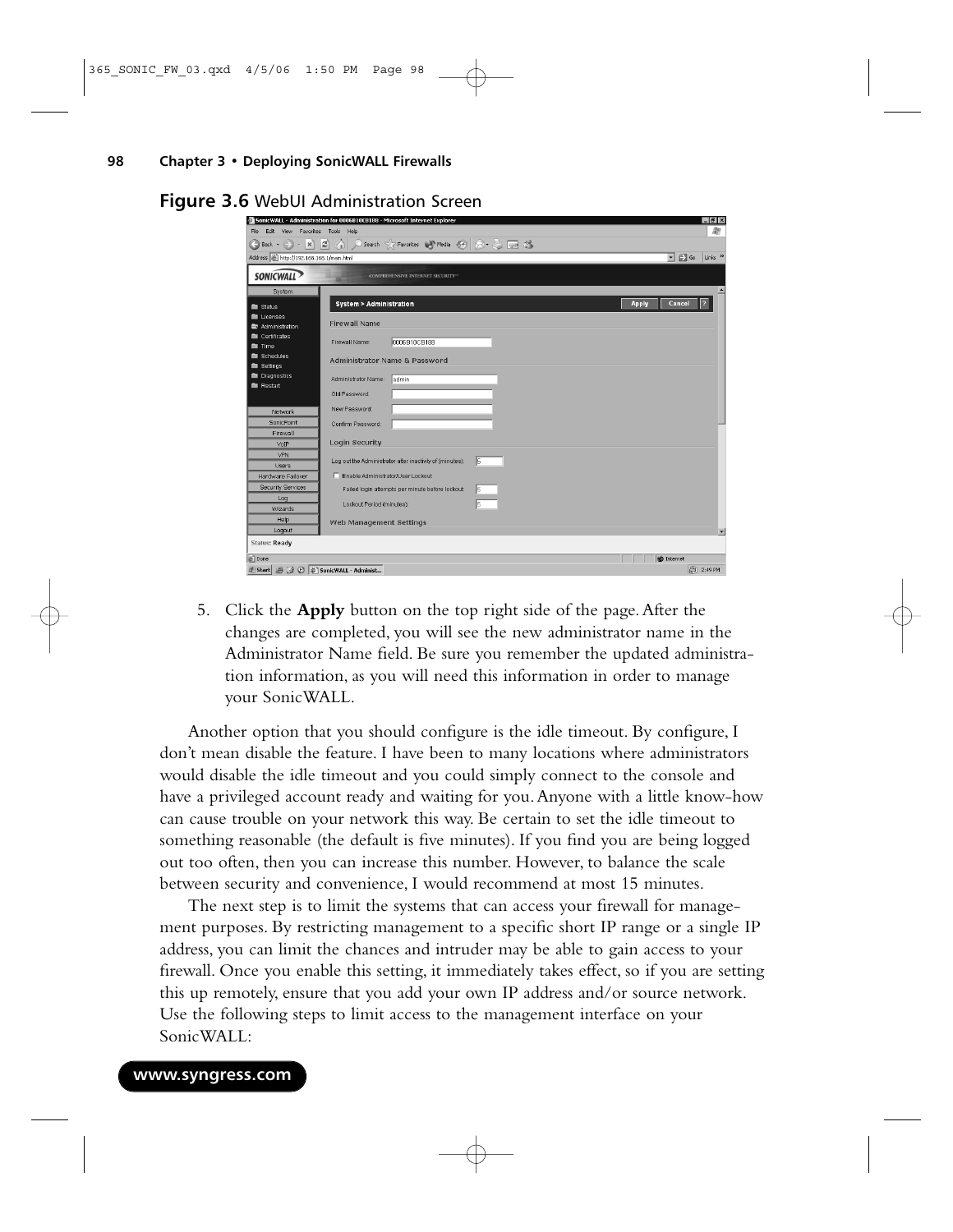1. Select **Firewall** | **Access Rules**.A screen similar to Figure 3.7 will be displayed.

| Figure 3.7 Access Rules Screen |  |  |  |  |
|--------------------------------|--|--|--|--|
|--------------------------------|--|--|--|--|

| SonicWALL - Administration for 0006B10CB188 - Microsoft Internet Explorer                                              |  |            |                          |  |            |                                         |                                                    |                                    |                      |       |     |                             |                         | $-10$ $\times$                 |
|------------------------------------------------------------------------------------------------------------------------|--|------------|--------------------------|--|------------|-----------------------------------------|----------------------------------------------------|------------------------------------|----------------------|-------|-----|-----------------------------|-------------------------|--------------------------------|
| View<br>Favorites<br>File<br>Edit                                                                                      |  | Tools Help |                          |  |            |                                         |                                                    |                                    |                      |       |     |                             |                         | 鄘                              |
| ■ 2 ● O Search ☆ Favorites ● Media ④ ☆ とまる<br>a<br>Back $\bullet$ $\left(\frac{1}{n}\right)$ $\bullet$                 |  |            |                          |  |            |                                         |                                                    |                                    |                      |       |     |                             |                         |                                |
| $\Rightarrow$ Go<br>Address (B) http://192.168.168.1/main.html<br>$\overline{\mathbf{v}}$<br>Links <sup>&gt;&gt;</sup> |  |            |                          |  |            |                                         |                                                    |                                    |                      |       |     |                             |                         |                                |
| <b>SONICWALL</b>                                                                                                       |  |            |                          |  |            | <b>COMPREHENSIVE INTERNET SECURITY®</b> |                                                    |                                    |                      |       |     |                             |                         |                                |
| System                                                                                                                 |  |            |                          |  |            |                                         |                                                    |                                    |                      |       |     |                             |                         |                                |
| <b>Network</b><br>SonicPoint                                                                                           |  |            |                          |  |            | Firewall > Access Rules > ALL > ALL     |                                                    |                                    | Public Server Wizard |       |     | <b>Clear Statistics</b>     |                         | Restore Defaults  ?            |
| Firewall                                                                                                               |  |            | Access Rules (ALL > ALL) |  |            |                                         |                                                    |                                    |                      |       |     | Items <sup>1</sup>          |                         | to 18 (of 18) 図 4 D 図          |
| Access Rules                                                                                                           |  |            |                          |  |            |                                         | View Style: C All Rules C Matrix C Drop-down Boxes |                                    |                      |       |     |                             |                         |                                |
| <b>in</b> Advanced<br><b>Read TCP Settings</b>                                                                         |  |            |                          |  |            |                                         |                                                    |                                    |                      |       |     |                             |                         |                                |
| <b>Services</b>                                                                                                        |  | ■≈         |                          |  |            | $\text{Zone}$ / > Zone Priority Source  |                                                    | <b>Destination</b>                 | Service              |       |     | <b>Action Users Comment</b> |                         | Enable Configure               |
| <b>Read Multicast</b>                                                                                                  |  |            | LAN                      |  |            |                                         |                                                    |                                    |                      |       |     |                             |                         | さ言                             |
| <b>Rue</b> Connections Monitor<br><b>R</b> QoS Mapping                                                                 |  | $\Box$ 1   | LAN                      |  | $> LM - 1$ |                                         | Anv                                                | AII XO<br>Management IP            | Ping                 | Allow | All | ⊜                           | ✔                       | 出沙市                            |
|                                                                                                                        |  | $\Box$ 2   | LAN                      |  | > LAN      | $\overline{2}$                          | Any                                                | AII XO<br>Management IP Management | <b>HTTPS</b>         | Allow | All | ⊜                           | √                       | 血分市                            |
|                                                                                                                        |  | Πз         | LAN                      |  | > LAN      | 3                                       | Any                                                | AII XO<br>Management IP Management | <b>HTTP</b>          | Allow | All | ☜                           | ✔                       | 出分市                            |
| VoIP                                                                                                                   |  | П4         | LAN                      |  | » LAN      | $\frac{4}{3}$                           | Anv                                                | Anv                                | Any                  | Allow | All | ⊜                           | ✔                       | 血分白                            |
| VPN                                                                                                                    |  | $\Box$ 5   | LAN                      |  | > WAN 1    |                                         | Any                                                | Anv                                | Any                  | Allow | All |                             | $\overline{\mathbf{v}}$ | 出分市                            |
| <b>Users</b><br>Hardware Failover<br>Security Services                                                                 |  | $\Box$ 6   | <b>TAN</b>               |  | > VPN 1    |                                         | <b>WAN</b><br>RemoteAccess Any<br>Networks         |                                    | Any                  | Allow | All | ⊜                           | $\Box$                  | 山分享                            |
| Log<br>Wizards                                                                                                         |  | ロッ         | LAN                      |  | $>$ VPN 2  |                                         | WLAN<br>RemoteAccess Any<br>Networks               |                                    | Any                  | Allow | All | ⊜                           | $\Box$                  | 血谷命                            |
| Help<br>Logout                                                                                                         |  | п          | <b>VPN</b>               |  |            |                                         |                                                    |                                    |                      |       |     |                             |                         | と言                             |
| Status: The configuration has been updated.                                                                            |  |            |                          |  |            |                                         |                                                    |                                    |                      |       |     |                             |                         |                                |
| 画<br>Start @ @ @ SonicWALL - Administ                                                                                  |  |            |                          |  |            |                                         |                                                    |                                    |                      |       |     |                             |                         | <b>O</b> Internet<br>图 3:10 PM |

- 2. Locate the access rule with the service HTTPS Management. Click the **Configure** icon to the right of the rule. A window will open allowing you to modify the rule. Note that on the rules allowing management only the Source field can be modified.
- 3. Click the **arrow top**, open the drop-down menu, and then choose the option **Create New Network…** Another window will open allowing you to create an address object to apply to the rule. Enter the name for the **Address** object, and select the **Zone Assignment**, **Type**, and **IP address**. In our example, we call the object Manage IPs, and the zone is LAN. We are allowing a range of addresses for management. Figure 3.8 shows the object configuration.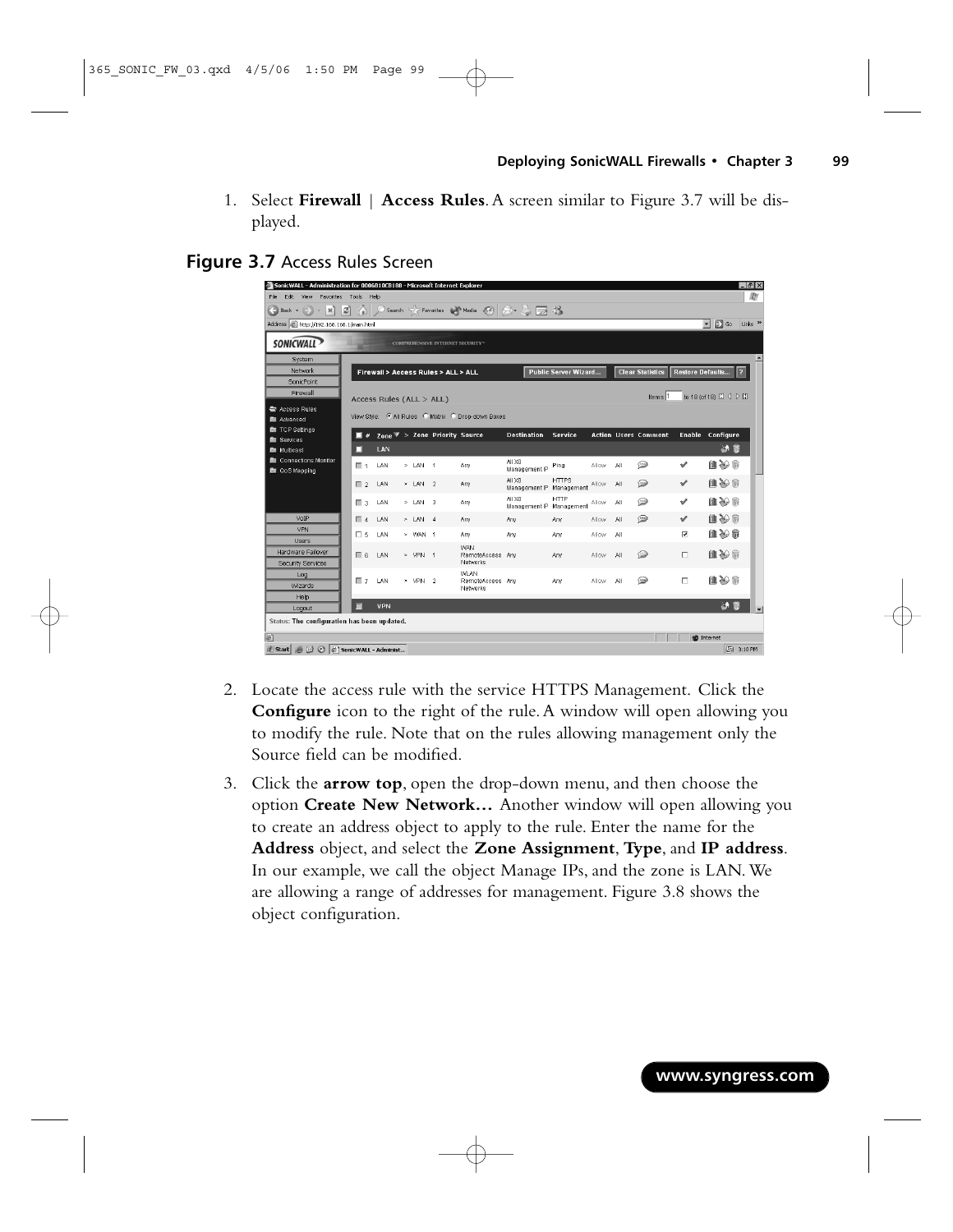**Figure 3.8** Address Object configuration

|                      | Add Address Object - Microsoft Internet Explorer |
|----------------------|--------------------------------------------------|
| Name:                | Manage IPs                                       |
| Zone Assignment:     | LAN                                              |
| Type:                | Range                                            |
| Starting IP Address: | 192.168.168.100                                  |
| Ending IP Address:   | 192.168.168.102                                  |
| Ready                |                                                  |
|                      |                                                  |
|                      | Cancel<br>ΩK                                     |

4. Click **OK** to save the address object, and then on **OK** to save the changes to the access rule.Your completed rule will then look similar to Figure 3.9. Note that if you hover your mouse over the Source for the rule Manage IPs, a box will be displayed showing what the Manage IPs address object is.

#### **Figure 3.9** Modified Management Rule

| SonicWALL - Administration for 0006B10CB188 - Microsoft Internet Explorer<br>Edit View Favorites Tools Help<br>File |  |          |                          |  |             |                                                          |                                                    |                                    |                             |       |     |                             |                         |                         | $-10x$<br>litt            |
|---------------------------------------------------------------------------------------------------------------------|--|----------|--------------------------|--|-------------|----------------------------------------------------------|----------------------------------------------------|------------------------------------|-----------------------------|-------|-----|-----------------------------|-------------------------|-------------------------|---------------------------|
| 2 ① Search <> Favorites → Media ④ ⊗ ↓ → → お<br>$\bigoplus$ Back $\cdot$ $\bigoplus$ $\cdot$ $\mathbb{X}$            |  |          |                          |  |             |                                                          |                                                    |                                    |                             |       |     |                             |                         |                         |                           |
| Address ( http://192.168.168.1/main.html                                                                            |  |          |                          |  |             |                                                          |                                                    |                                    |                             |       |     |                             |                         | $\Box \ni \infty$       | Links <sup>&gt;&gt;</sup> |
| <b>SONICWALL</b>                                                                                                    |  |          |                          |  |             | <b>COMPREHENSIVE INTERNET SECURITY®</b>                  |                                                    |                                    |                             |       |     |                             |                         |                         |                           |
| System                                                                                                              |  |          |                          |  |             |                                                          |                                                    |                                    |                             |       |     |                             |                         |                         |                           |
| Network<br>SonicPoint                                                                                               |  |          |                          |  |             | Firewall > Access Rules > ALL > ALL                      |                                                    |                                    | <b>Public Server Wizard</b> |       |     | <b>Clear Statistics</b>     | <b>Restore Defaults</b> |                         | $\sqrt{2}$                |
| Firewall                                                                                                            |  |          | Access Rules (ALL > ALL) |  |             |                                                          |                                                    |                                    |                             |       |     | Items <sup>1</sup>          |                         | to 18 (of 18) ■ 3 4 D M |                           |
| <b>图 Access Rules</b><br>图 Advanced                                                                                 |  |          |                          |  |             |                                                          | View Style: C All Rules C Matrix C Drop-down Boxes |                                    |                             |       |     |                             |                         |                         |                           |
| <b>RET</b> TCP Settings<br><b>Services</b>                                                                          |  | ■≈       |                          |  |             | $\text{Zone} \ \mathbb{Z} > \text{Zone}$ Priority Source |                                                    | <b>Destination</b>                 | Service                     |       |     | <b>Action Users Comment</b> |                         | <b>Enable Configure</b> |                           |
| <b>Red</b> Multicast                                                                                                |  |          | LAN                      |  |             |                                                          |                                                    |                                    |                             |       |     |                             |                         | いき                      |                           |
| Connections Monitor<br><b>R</b> QoS Mapping                                                                         |  | $\Box$ 1 | LAN                      |  | $>$ LAN 1   |                                                          | Any                                                | All XO<br>Management IP            | Ping                        | Allow | All | ⊜                           | ✔                       | 8 V 8                   |                           |
|                                                                                                                     |  | $\Box$ 2 | LAN                      |  | $>$ LAN 2   |                                                          | Manage IPs                                         | All XO<br>Management IP Management | <b>HTTPS</b>                | Allow | All | ⊜                           | ✔                       | 血分市                     |                           |
|                                                                                                                     |  | $\Box$ 3 | LAN                      |  | > LAN       | - 3                                                      | Anv                                                | All XO<br>Management IP Management | <b>HTTP</b>                 | Allow | All | ⊜                           | ✔                       | 血分白                     |                           |
| VoIP                                                                                                                |  | $\Box$ 4 | LAN                      |  | > LM 4      |                                                          | Any                                                | Any                                | Any                         | Allow | All | ⊜                           | ✔                       | 8 V 18                  |                           |
| VPN<br><b>Users</b>                                                                                                 |  | $\Box$ 5 | LAN                      |  | $>$ WAN 1   |                                                          | Any                                                | Any                                | Any                         | Allow | All |                             | $\overline{\textbf{v}}$ | 8 V 8                   |                           |
| Hardware Failover<br>Security Services                                                                              |  | $\Box$ 6 | LAN                      |  | $>$ VPN 1   |                                                          | WAN<br>RemoteAccess Anv<br>Networks                |                                    | Any                         | Allow | All | ⊜                           | $\Box$                  | 山分市                     |                           |
| Log<br>Wizards.                                                                                                     |  | $\Box$   | LAN                      |  | $>$ VPN $2$ |                                                          | <b>WLAN</b><br>RemoteAccess Any<br><b>Networks</b> |                                    | Any                         | Allow | All | ∞                           | $\Box$                  | 山分市                     |                           |
| Help<br>Logout                                                                                                      |  | П        | <b>VPN</b>               |  |             |                                                          |                                                    |                                    |                             |       |     |                             |                         | 动意                      |                           |
| Status: The configuration has been updated.                                                                         |  |          |                          |  |             |                                                          |                                                    |                                    |                             |       |     |                             |                         |                         |                           |
| e Done<br>Start @ @ @ SonicWALL - Administ                                                                          |  |          |                          |  |             |                                                          |                                                    |                                    |                             |       |     |                             |                         | <b>O</b> Internet       | 图 3:22 PM                 |

**www.syngress.com**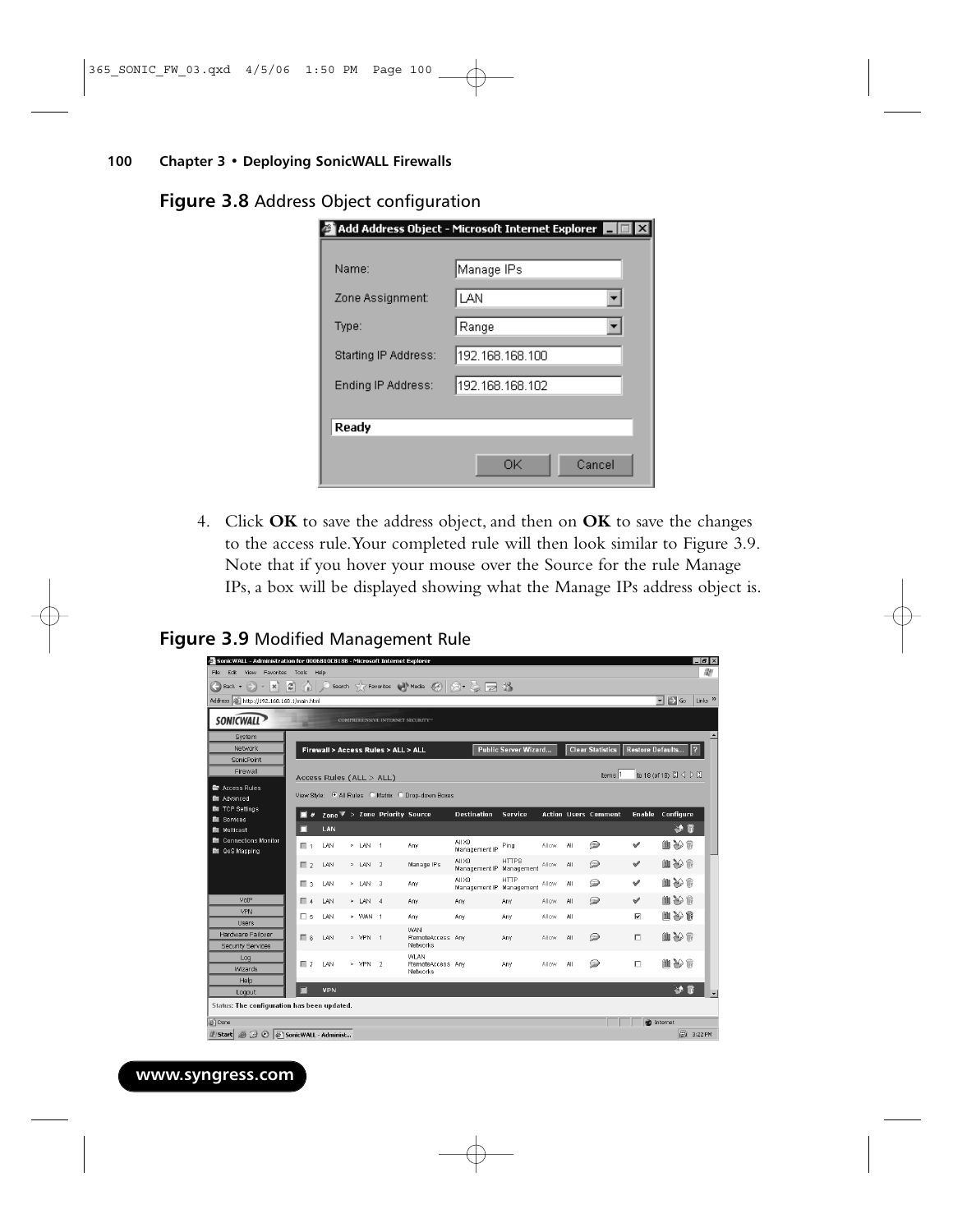Now that we have the access restricted to specific hosts, there are yet several more options we can choose to enhance the security.The first task is to ensure that unnecessary management services are disabled. Management services are bound to individual interfaces. It is important to restrict them to the bare minimum. By default, SonicWALL does not allow management services from the WAN interface, or interfaces other than the LAN.

If you are taking over management of a SonicWALL previously managed by another person, it is highly recommend that you take a look at each interface to see which management options are enabled and disabled. If something is enabled that you will not be using, disable it. In this case, we are using a SonicWALL PRO 3060 with SonicOS Enhanced, and we will be modifying the WAN interface. We are going to disable the WebUI and WebUI using SSL as management options.

Use the following steps to disable unnecessary management services via the WebUI:

1. Select **Network** | **Interfaces**.A screen similar to Figure 3.10 will be displayed.

|                                                             | ø<br>m                     | Search > Favorites → Media ④   只 - <>   2 - <> |                   |                    |                |                      |               |                                  |                                                    |
|-------------------------------------------------------------|----------------------------|------------------------------------------------|-------------------|--------------------|----------------|----------------------|---------------|----------------------------------|----------------------------------------------------|
| Address (a) http://192.168.168.1/main.html                  |                            |                                                |                   |                    |                |                      |               |                                  | $\Box$ Go<br>$\overline{ }$<br>Links <sup>33</sup> |
| <b>SONICWALL</b>                                            |                            | <b>COMPREHENSIVE INTERNET SECURITY®</b>        |                   |                    |                |                      |               |                                  |                                                    |
|                                                             |                            |                                                |                   |                    |                |                      |               |                                  |                                                    |
| System                                                      |                            |                                                |                   |                    |                |                      |               |                                  |                                                    |
| Network.                                                    |                            | <b>Network &gt; Interfaces</b>                 |                   |                    |                |                      | Setup Wizard  |                                  | Clear Statistics ?                                 |
| et Interfaces                                               |                            | <b>Interface Settings</b>                      |                   |                    |                |                      |               |                                  |                                                    |
| <b>for</b> WAN Failover & LB                                |                            |                                                |                   |                    |                |                      |               |                                  |                                                    |
| <b>画 Zones</b>                                              | Name                       | Zone                                           | <b>IP Address</b> | <b>Subnet Mask</b> |                | <b>IP Assignment</b> | <b>Status</b> | Comment                          | Configure                                          |
| <b>B</b> DNS<br><b>Reduces</b> Objects                      | $\times 0$                 | LAN                                            | 192 168 168 1     | 255.255.255.0      | Static         |                      |               | 100 Mbps full-duplex Default LAN | ₩                                                  |
| <b>图 Routing</b>                                            | $\times1$                  | <b>WAN</b>                                     | 1232              | 255 255 255 0      | Static         |                      | No link       |                                  | ≫<br>Default WAN                                   |
| <b>READ NAT Policies</b>                                    | $\times 2$                 | Unassigned                                     | 0.0.0.0           | 0.0.0.0            | <b>N/A</b>     |                      | No link       |                                  | ₩                                                  |
| <b>图 ARP</b>                                                | $\times3$                  | Unassigned                                     | 0.0.0.0           | 0.0.0.0            | <b>N/A</b>     |                      | No link       |                                  | ≫                                                  |
| <b>fts</b> DHCP Server                                      | $\times 4$                 | Unassigned                                     | 0.0.0.0           | 0.0.0.0            | <b>N/A</b>     |                      | No link       |                                  | ₩                                                  |
| <b>R</b> IP Helper<br>$\overline{ }$<br><b>Rt</b> Web Prome |                            |                                                |                   |                    |                |                      |               |                                  |                                                    |
| SonicPoint                                                  | $\times 5$                 | Unassigned                                     | 0.0.0.0           | 0.0.0.0            | <b>N/A</b>     |                      | No link       |                                  | ₩                                                  |
| Firewall                                                    |                            |                                                |                   |                    |                |                      |               |                                  |                                                    |
| VoIP                                                        |                            |                                                |                   |                    |                |                      |               |                                  |                                                    |
| VPN                                                         |                            | <b>Interface Traffic Statistics</b>            |                   |                    |                |                      |               |                                  |                                                    |
| <b>Users</b>                                                |                            |                                                |                   |                    |                |                      |               |                                  |                                                    |
| Hardware Failover                                           | <b>Traffic Statistic</b>   | Interface Traffic Statistics                   | $x_0$             | X <sub>1</sub>     | x <sub>2</sub> | X3                   | <b>X4</b>     | X <sub>5</sub>                   |                                                    |
| Security Services                                           | <b>Rx Unicast Packets:</b> |                                                | 12096             | $\theta$           | $\mathbf{0}$   | $\theta$             | $\theta$      | $\theta$                         |                                                    |
|                                                             |                            | <b>Rx Broadcast Packets:</b>                   | 450               | $\mathbf{0}$       | $\mathbf{0}$   | $\theta$             | 0             | n.                               |                                                    |
| Loq                                                         | <b>Rx Bytes:</b>           |                                                | 1461289           | $\bf{0}$           | $\mathsf{n}$   | $\Omega$             | $\theta$      | $\theta$                         |                                                    |
| Wizards                                                     |                            |                                                |                   | $\bf{0}$           | $\mathbf{0}$   | $\theta$             | $\theta$      | 0                                |                                                    |
| Help<br>Logout                                              | <b>Tx Unicast Packets:</b> |                                                | 7416              |                    |                |                      |               |                                  |                                                    |

#### **Figure 3.10** Network Interfaces Screen

2. Locate the WAN interface and click the **Configure** option to the far right. The configuration for the WAN interface will open in a window similar to the one shown in Figure 3.11.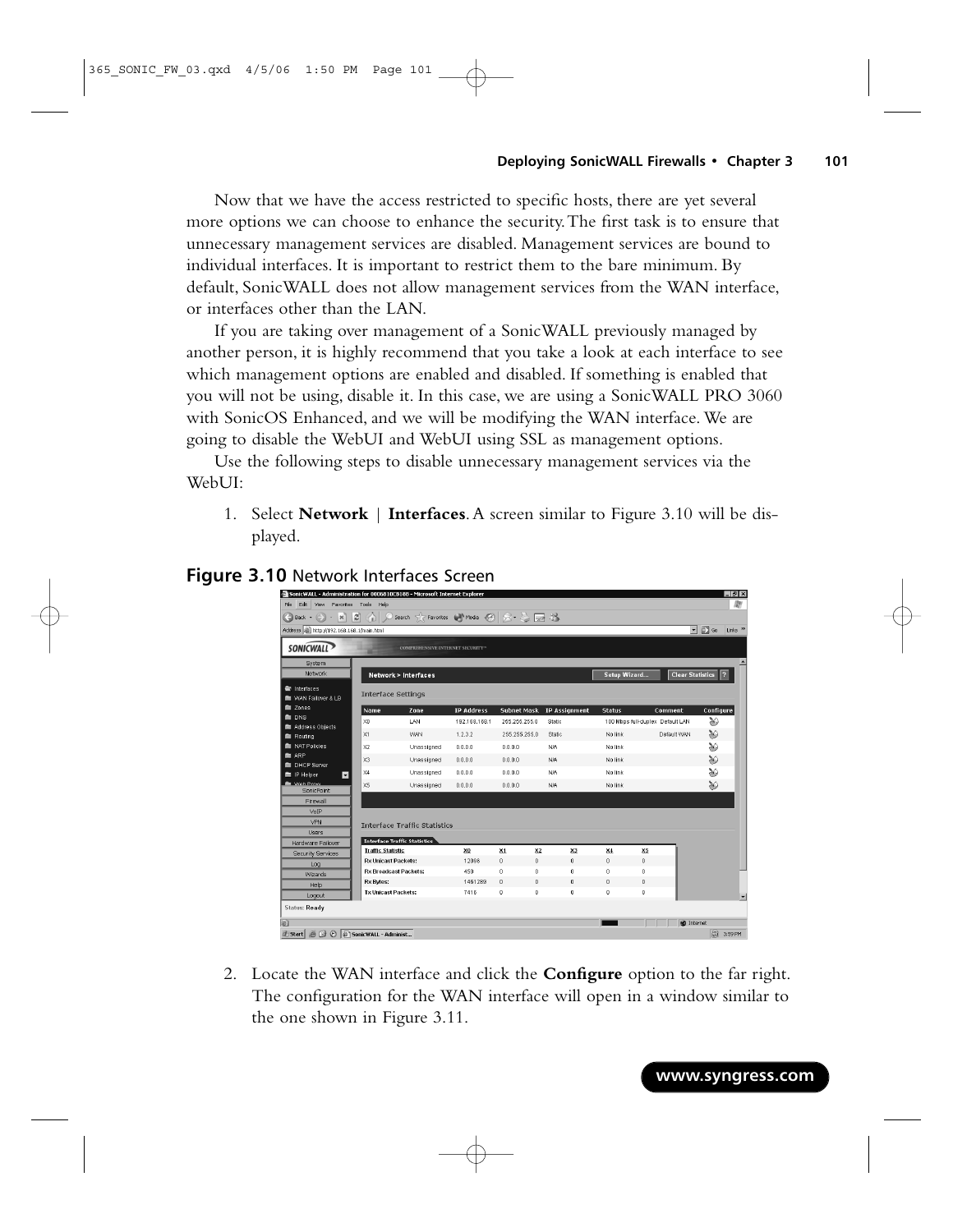| Edit Interface - X1 - Microsoft Internet Explorer |                                                                          | $\times$ |
|---------------------------------------------------|--------------------------------------------------------------------------|----------|
| General<br>Advanced                               |                                                                          |          |
| Interface 'X1' Settings                           |                                                                          |          |
| Zone:                                             | WAN                                                                      |          |
| IP Assignment                                     | Static $\boxed{\mathbf{v}}$                                              |          |
| IP Address:                                       | 1.2.3.2                                                                  |          |
| Subnet Mask:                                      | 255.255.255.0                                                            |          |
| Default Gateway:                                  | 1.2.3.1                                                                  |          |
| DNS Server 1:                                     | 1.2.4.4                                                                  |          |
| DNS Server 2:                                     | 1.2.4.5                                                                  |          |
| DNS Server 3:                                     | 0.0.0.0                                                                  |          |
| Comment:                                          | Default WAN                                                              |          |
| <b>Management:</b>                                | $\triangledown$ HTTP $\triangledown$ HTTPS $\square$ Ping $\square$ SNMP |          |
| User Login:                                       | $\Box$ HTTP $\Box$ HTTPS                                                 |          |
|                                                   | F Add rule to enable redirect from HTTP to HTTPS                         |          |
|                                                   |                                                                          |          |
|                                                   |                                                                          |          |
|                                                   |                                                                          |          |
| Ready                                             |                                                                          |          |
|                                                   | OK<br>Cancel<br>Help                                                     |          |
|                                                   |                                                                          |          |

**Figure 3.11** WAN Interface Management Window

3. Disable the **HTTP** and **HTTPS** option and click **OK**. Now management via the WAN interface has been disabled.

You can follow the same steps for each interface on your SonicWALL to enable or disable management services.

Next, you can change the local port that your management services listen on. This can help prevent your services from being detected if someone was to do a scan looking for open services. Both HTTP and HTTPS management can be configured to listen on a different port. Use the following steps to change the ports via the WebUI:

- 1. Select **System** | **Administration**.
- 2. Scroll down and look under the heading **Web Management Settings**.
- 3. Modify the **HTTP Port:** and **HTTPS Port:** values to listen on the ports of your choice.
- 4. Click **Apply** to save your changes. Figure 3.12 shows the SonicWALL modified for HTTP Management on port 8081 and HTTPS management on port 4443.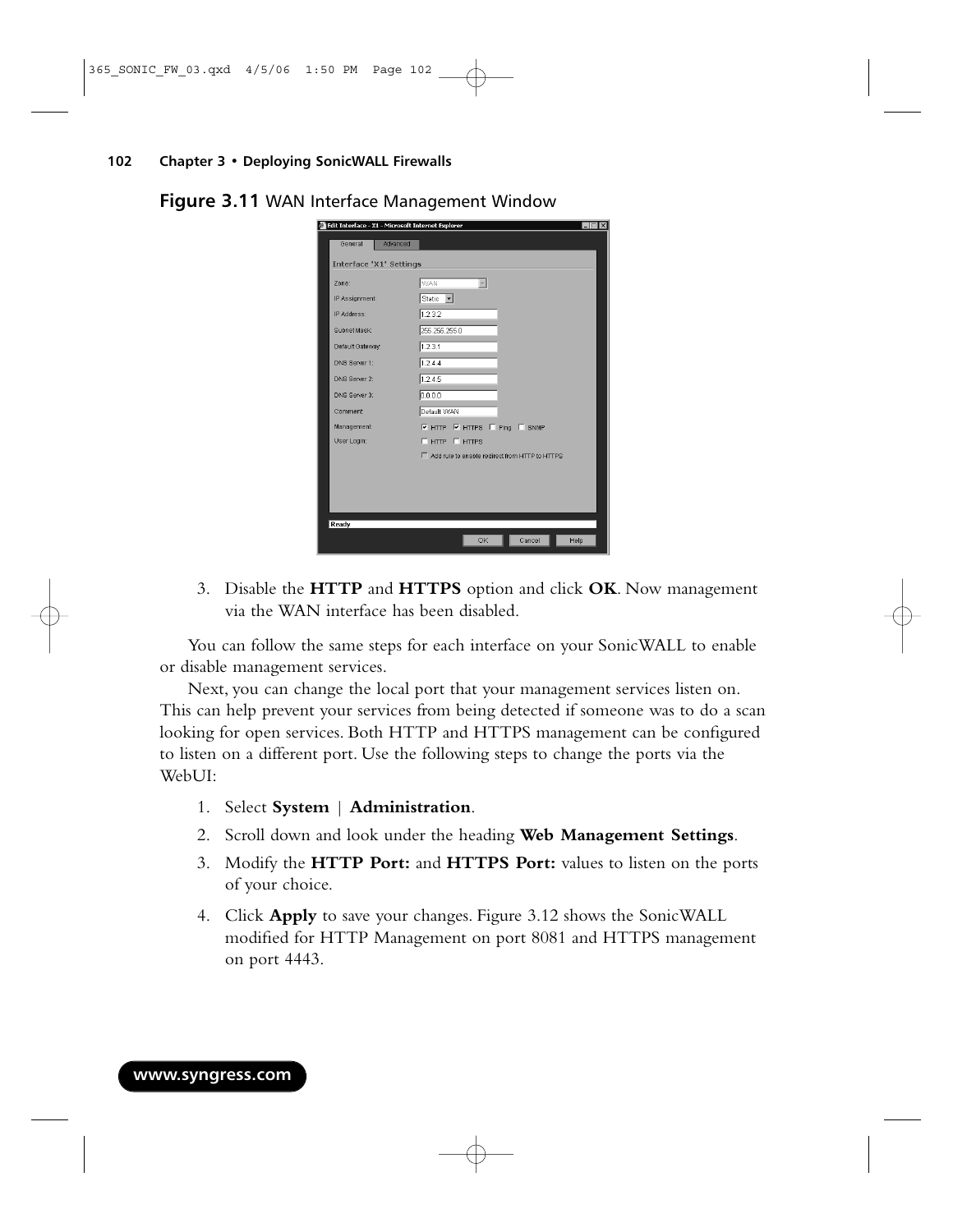|                                                                                 | SonicWALL - Administration for 0006B10CB188 - Microsoft Internet Explorer          | $-10x$                                          |
|---------------------------------------------------------------------------------|------------------------------------------------------------------------------------|-------------------------------------------------|
| View<br>File<br>Edit                                                            | Favorites Tools Help                                                               | llif                                            |
| $\{y_j\}$<br>Back -                                                             | Search & Favorites (Media 3)<br>$ \vec{x} $<br>60                                  |                                                 |
| Address <sup>3</sup> http://192.168.168.1/main.html                             |                                                                                    | $\Box$ $\ominus$ $\circ$<br>Links <sup>33</sup> |
|                                                                                 |                                                                                    |                                                 |
| <b>SONICWALL</b>                                                                | <b>COMPREHENSIVE INTERNET SECURITY®</b>                                            |                                                 |
| System                                                                          | Failed login attempts per minute before lockout:                                   |                                                 |
| <b>Res</b> Status                                                               | Lockout Period (minutes):                                                          |                                                 |
| <b>But Licenses</b>                                                             |                                                                                    |                                                 |
| <b>Administration</b>                                                           | Web Management Settings                                                            |                                                 |
| <b>Report Certificates</b>                                                      | 8081<br>HTTP Port:                                                                 |                                                 |
| <b>R</b> Time                                                                   |                                                                                    |                                                 |
| <b>R</b> Schedules                                                              | 4443<br><b>HTTPS Port</b>                                                          |                                                 |
| <b>fts</b> Settings<br><b>B</b> Diagnostics                                     | Use Selfsigned Certificate<br>Certificate Selection:                               |                                                 |
| <b>龍 Restart</b>                                                                | 192.168.168.168<br>Certificate Common Name:                                        |                                                 |
|                                                                                 |                                                                                    |                                                 |
|                                                                                 | 50<br>Table Size:<br>items per page                                                |                                                 |
| Network                                                                         |                                                                                    |                                                 |
| SonicPoint                                                                      | <b>Advanced Management</b>                                                         |                                                 |
| Firewall                                                                        | Enable SNMP<br>Configure                                                           |                                                 |
| VoIP                                                                            |                                                                                    |                                                 |
| VPN                                                                             | Enable management using GMS<br>Configure                                           |                                                 |
| <b>Users</b>                                                                    | Download URL                                                                       |                                                 |
| Hardware Failover<br>Security Services                                          |                                                                                    |                                                 |
| Log                                                                             | help.mysonicwall.com/applications/vpnclient/<br>VPN Client Download URL (http://): |                                                 |
| Wizards                                                                         |                                                                                    |                                                 |
| <b>Help</b>                                                                     |                                                                                    | Cancel<br><b>Apply</b><br>13                    |
| Logout                                                                          |                                                                                    | ×                                               |
| <b>Status: Ready</b>                                                            |                                                                                    |                                                 |
|                                                                                 |                                                                                    |                                                 |
| 衙                                                                               |                                                                                    | <b>D</b> Internet                               |
| Start $\bigotimes$ $\bigotimes$ $\bigotimes$ $\bigotimes$ Sonic WALL - Administ |                                                                                    | 图 4:15 PM                                       |

#### **Figure 3.12** Configuring the Management Ports

By default, SonicWALL appliances are configured to use a self-signed certificate for HTTPS management. SonicWALL firewalls also support the ability to import certificates.

The primary idea behind security is mitigating risks. By adding additional layers of protection such as those we've just discussed, you can reduce the chances you'll become a target for someone and also minimize the chances that security-related problems will arise.You may find that not all procedures fit within the guidelines for your organization's security.These guidelines are simply best practices, and although it is recommended that you use them, you can mix and match the configurations that work best in your environment to achieve the security level you desire.

# Updating and Managing SonicOS

SonicWALL is committed to providing a secure and robust operating system for the SonicWALL firewall product line. From time to time SonicWALL publishes new versions of SonicOS.These may include security updates, feature enhancements, or both. It is very important that you keep the software on your firewall up to date.As a core component of your network security, your firewall has to be secure to perform its job properly. In fact, immediately after logging into a new SonicWALL, one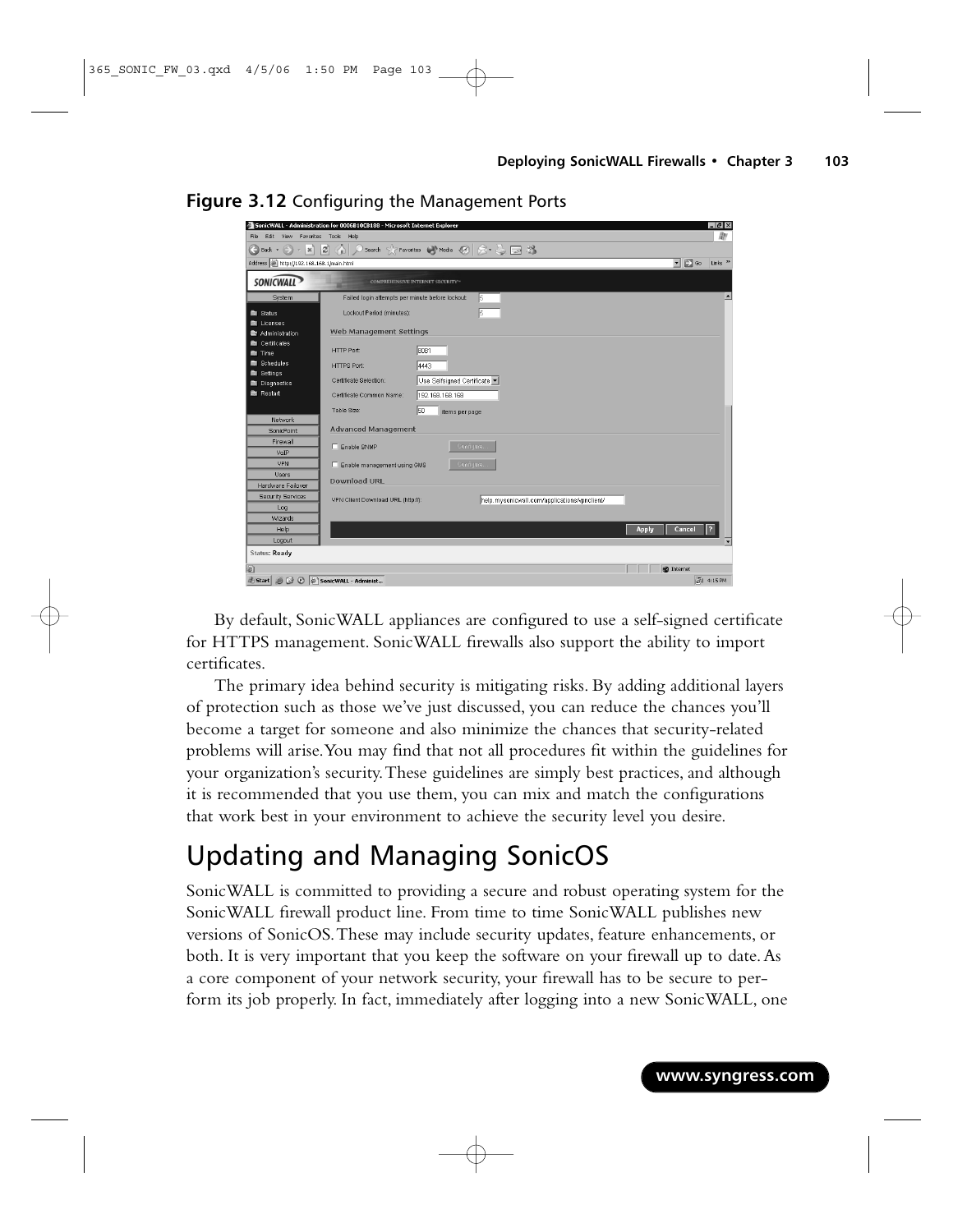of the first things I do prior to configuration is to verify it is running the most current version of SonicOS, and if not, I update it.This helps to ensure a smooth deployment and reduces the risk that something could go wrong after spending time customizing the configuration.

To check to see if your appliance has a firmware update available, login to your account on www.mysonicwall.com. Note that SonicWALL only provides you with 90 days of complimentary firmware updates.After the initial 90-day period, you will need to obtain a support contract in order to download new firmware releases.

Your SonicWALL appliance can also check for firmware updates and notify you if an update is available.To enable automatic checking for firmware updates:

- 1. Select **System** | **Settings**.
- 2. Enable the **Notify me when new firmware is available** option. Figure 3.13 shows an example of this setting.

#### **Figure 3.13** Automatic SonicOS Update Notification

| Address (8) http://192.168.168.1/main.html       |                                                                  | $\boxtimes$ and $\boxtimes$  |                          |              | $\Rightarrow$ Go<br>$\overline{ }$ | Links <sup>33</sup> |
|--------------------------------------------------|------------------------------------------------------------------|------------------------------|--------------------------|--------------|------------------------------------|---------------------|
|                                                  |                                                                  |                              |                          |              |                                    |                     |
| <b>SONICWALL</b>                                 | <b>COMPREHENSIVE INTERNET SECURITY®</b>                          |                              |                          |              |                                    |                     |
| System                                           |                                                                  |                              |                          |              |                                    |                     |
| <b>R</b> Status                                  | <b>System &gt; Settings</b>                                      |                              |                          | <b>Apply</b> | Cancel                             | $\overline{2}$      |
| <b>B</b> Licenses                                | Settings                                                         |                              |                          |              |                                    |                     |
| <b>M</b> Administration<br><b>R</b> Certificates |                                                                  |                              |                          |              |                                    |                     |
| <b>Re</b> Time                                   | <b>Export Settings</b><br>Import Settings                        |                              |                          |              |                                    |                     |
| <b>Schedules</b>                                 |                                                                  |                              |                          |              |                                    |                     |
| <b>图 Settings</b>                                |                                                                  |                              |                          |              |                                    |                     |
| <b>B</b> Diagnostics<br><b>Restart</b>           | Firmware Management                                              |                              |                          |              |                                    |                     |
|                                                  | $\overline{\mathbf{v}}$ Notify me when new firmware is available |                              |                          |              |                                    |                     |
| Network                                          | <b>Firmware Image</b>                                            | Version                      | Date                     | Size         | Download Boot                      |                     |
| SonicPoint                                       | Current Firmware                                                 | SonicOS Enhanced 3.1.0.5-86e | WED FEB 15 20:16:42 2006 | 4 61 MB      | 6                                  | ⊛                   |
| Firewall                                         | Current Firmware with Factory Default Settings                   | SonicOS Enhanced 3.1.0.5-86e | WED FEB 15 20:16:42 2006 | 4.61 MB      | ଈ                                  | C                   |
| VoIP                                             | Uploaded Firmware                                                | SonicOS Enhanced 3.1.0.5-86e | THU JUL 14 14:12:14 2005 | 4.61 MB      | 6                                  | ⊛                   |
| VPN<br><b>Users</b>                              | Uploaded Firmware with Factory Default Settings                  | SonicOS Enhanced 3.1.0.5-86e | THU JUL 14 14:12:14 2005 | 4.61 MB      | ⊛                                  | ⊛                   |
|                                                  | System Backup                                                    | SonicOS Enhanced 3.1.0.5-86e | FRI AUG 26 07:53:56 2005 | 4.61 MB      | ଈ                                  | C                   |
| Hardware Failover                                | Factory Default Firmware                                         | SonicOS Standard 2.0.0.9     | THU MAR 04 12:10:28 2004 | 1.96 MB      | ⊛                                  | ⊛                   |
| Security Services                                |                                                                  | Create Backup                |                          |              |                                    |                     |
| Log                                              |                                                                  |                              |                          |              |                                    |                     |
| Wizards                                          | Upload New Firmware                                              |                              |                          |              |                                    |                     |
| Help<br>Logout                                   | <b>FIPS</b>                                                      |                              |                          |              |                                    |                     |

#### 3. Click **Apply**.

When a firmware update is available, it can be applied through the Web interface. It is important, however, that you read any accompanying technotes for the release of firmware you intend to use. Often these notes will acknowledge changes made to the new firmware, including default behavior changes and any possible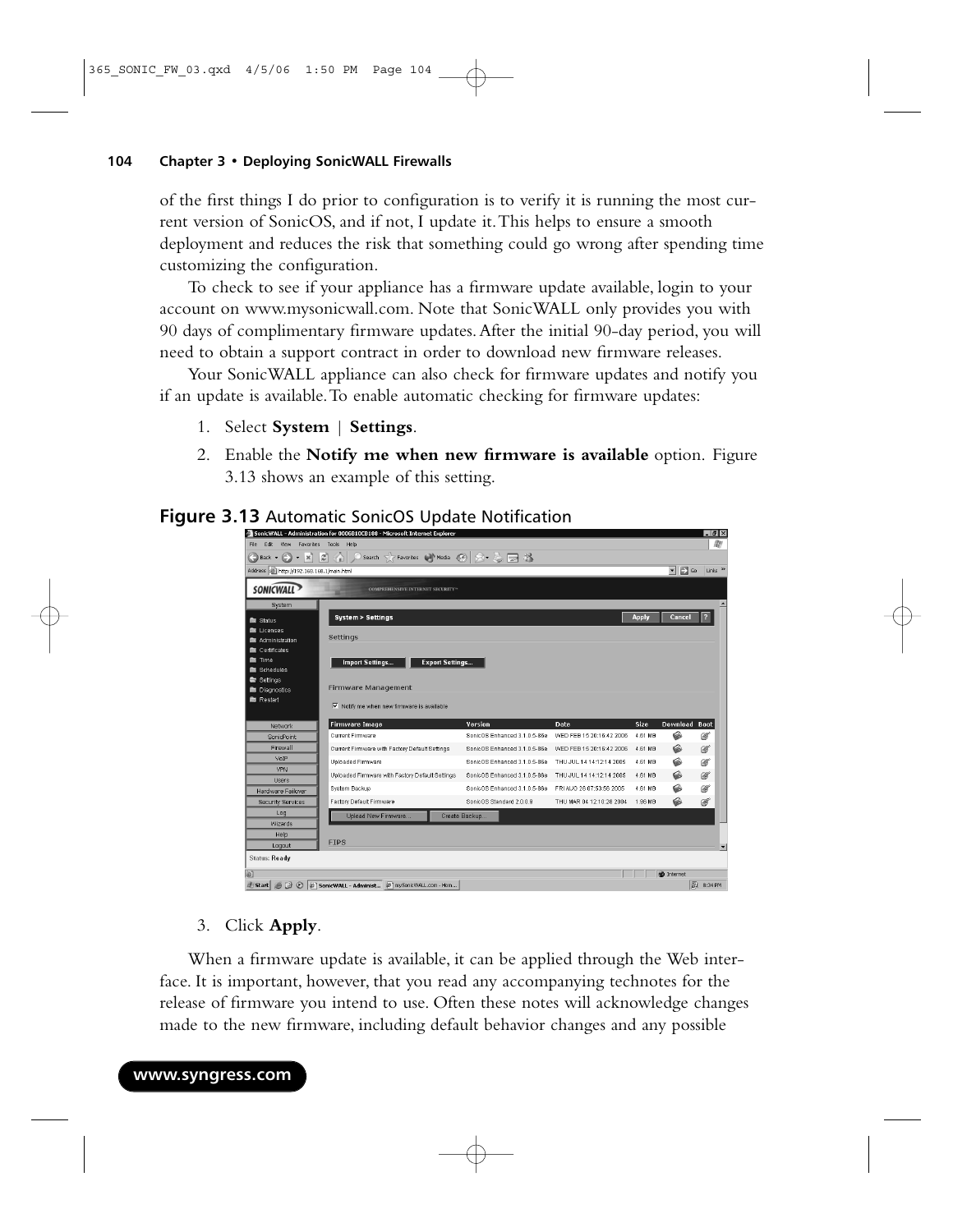caveats in the new version. It is also important before updating your firmware that you back up your preferences file. Use the following procedure to back up and update your SonicWALL appliance's version of SonicOS:

- 1. Log in to your SonicWALL appliance. Click **System** | **Settings**.
- 2. Create a backup of your current firmware by clicking **Create Backup…** at the bottom of the screen.You will receive a warning message to verify that you want to overwrite your current backup if one exists.
- 3. Click **OK** to proceed with the backup.After a couple of seconds, notice the changes to the System Backup in the firmware listings.The version number should match the current running version.Also note the date the backup was created and ensure that it is correct.
- 4. Click **Upload New Firmware** A window like the one shown in Figure 3.14 will open.

#### **Figure 3.14** Upload New Firmware Window

| SonicWALL - Upload Firmware - Microsoft Internet Explorer                                                                                                                                                     |  |  |  |  |  |  |  |  |
|---------------------------------------------------------------------------------------------------------------------------------------------------------------------------------------------------------------|--|--|--|--|--|--|--|--|
| <b>Upload Firmware</b>                                                                                                                                                                                        |  |  |  |  |  |  |  |  |
| <b>Note:</b> Uploading new firmware will overwrite any existing Uploaded Firmware image.                                                                                                                      |  |  |  |  |  |  |  |  |
| You can get the latest firmware at mySonicWALL.com. Download it to your local disk,<br>and then upload it to your SonicWALL using this dialog.                                                                |  |  |  |  |  |  |  |  |
| Use the browse button to find the firmware file you want to upload. Firmware files<br>have a file extension of .sig, e.g., sw_firmware.sig.                                                                   |  |  |  |  |  |  |  |  |
| After the firmware is uploaded, you will return to the <b>System &gt; Settings</b> page where you<br>will see the new Uploaded Firmware image. There you may select the firmware image<br>from which to boot. |  |  |  |  |  |  |  |  |
| C:\firmware.sig<br>Firmware File:<br>Browse -                                                                                                                                                                 |  |  |  |  |  |  |  |  |
| Upload<br>Cancel                                                                                                                                                                                              |  |  |  |  |  |  |  |  |
|                                                                                                                                                                                                               |  |  |  |  |  |  |  |  |
|                                                                                                                                                                                                               |  |  |  |  |  |  |  |  |

5. Browse to the path of the new firmware and select the file. Click **Upload** to start the upload process.The upload processes time to run depends on your network bandwidth. Once the upload is complete view the System | Settings window again. Note that the line labeled New Firmware should now show the version of SonicOS you just uploaded as well as today's date and time.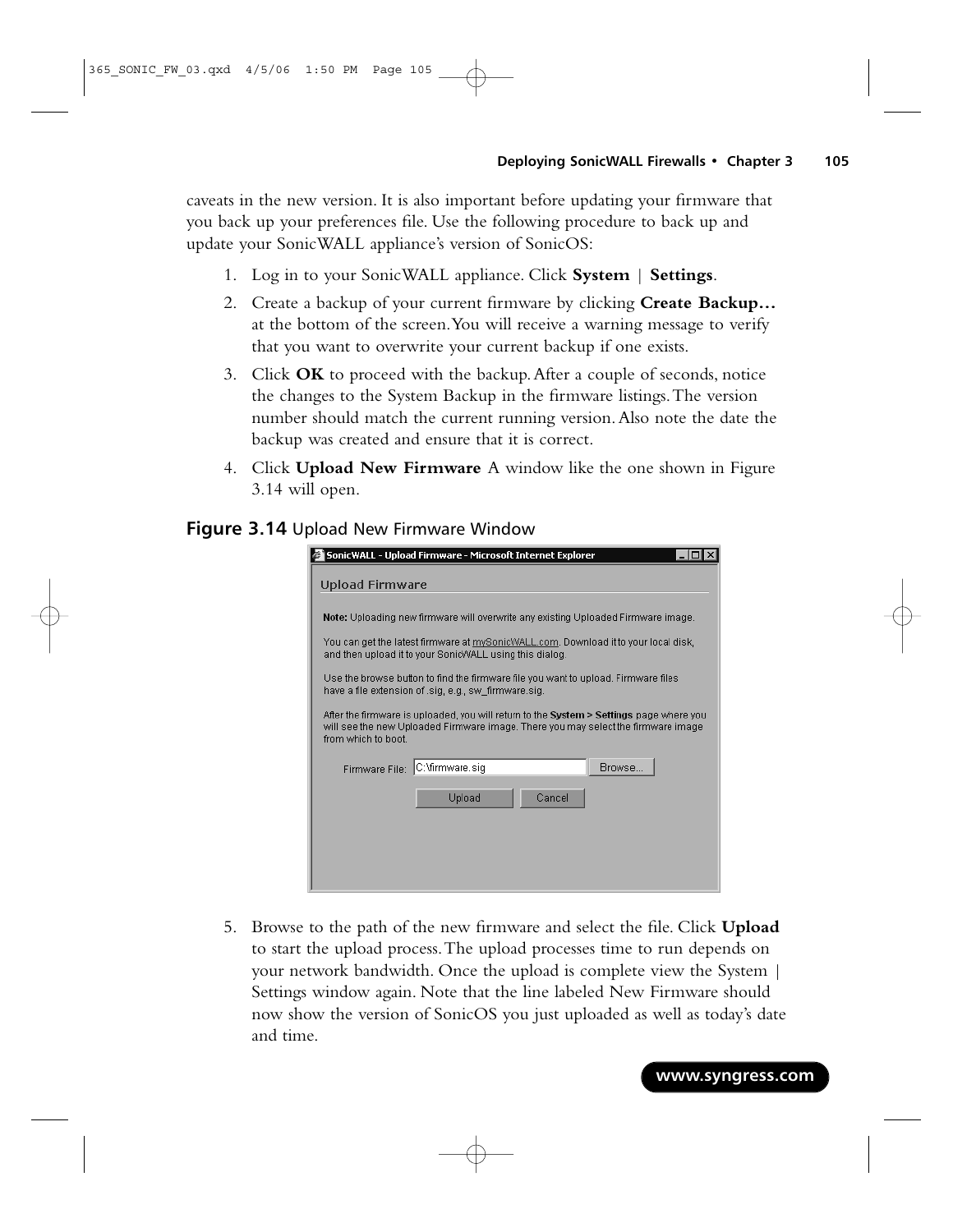6. To reboot the SonicWALL with the newly uploaded version of SonicOS, Click the **Boot** icon to the right of the new firmware.You may be prompted to make a backup of your settings and old firmware prior to rebooting. Click **OK** to confirm and initiate the reboot sequence with the new firmware.

After the restart has completed and the SonicWALL appliance is running the new version of SonicOS, the browser window will refresh and take you back to the login page.You can now log back in to the SonicWALL Web interface and continue management of your appliance.

### System Recovery

There comes a time in every administrator's life that it happens.You are modifying a system configuration, and somehow, during the modification you make a bad keystroke, mouse click, or worse, something locks up. It could even be as simple as a power outage, leaving you locked out of your device, or leaving the device unmanageable. It's time to perform a system recovery.

If you're having problems with accessing the Web interface, SonicWALL has provided a feature called *safe mode*. Safe mode can also be used in event the firmware on your appliance has become corrupted. Safe mode allows you to use one of several boot options including booting the current firmware with your preferences, booting the current firmware with factory default preferences, or uploading new firmware to the SonicWALL appliance. SonicWALL safe mode is available on all SonicWALL models except the SonicWALL TZW.

Accessing safe mode requires physical access to the appliance.To access safe mode, locate the hardware reset button on your SonicWALL appliance.The button is usually located in a recessed hole near the console port on the SonicWALL. Using a paperclip or similar tool, press and hold the reset button for five to seven seconds and let go.Allow the SonicWALL appliance time to reboot, and then open a Web browser. Enter the SonicWALL appliance's currently configured IP address, or enter the factory default IP address 192.168.168.168.Your browser should load the safe mode interface. Figure 3.15 shows a SonicWALL appliance booted in safe mode.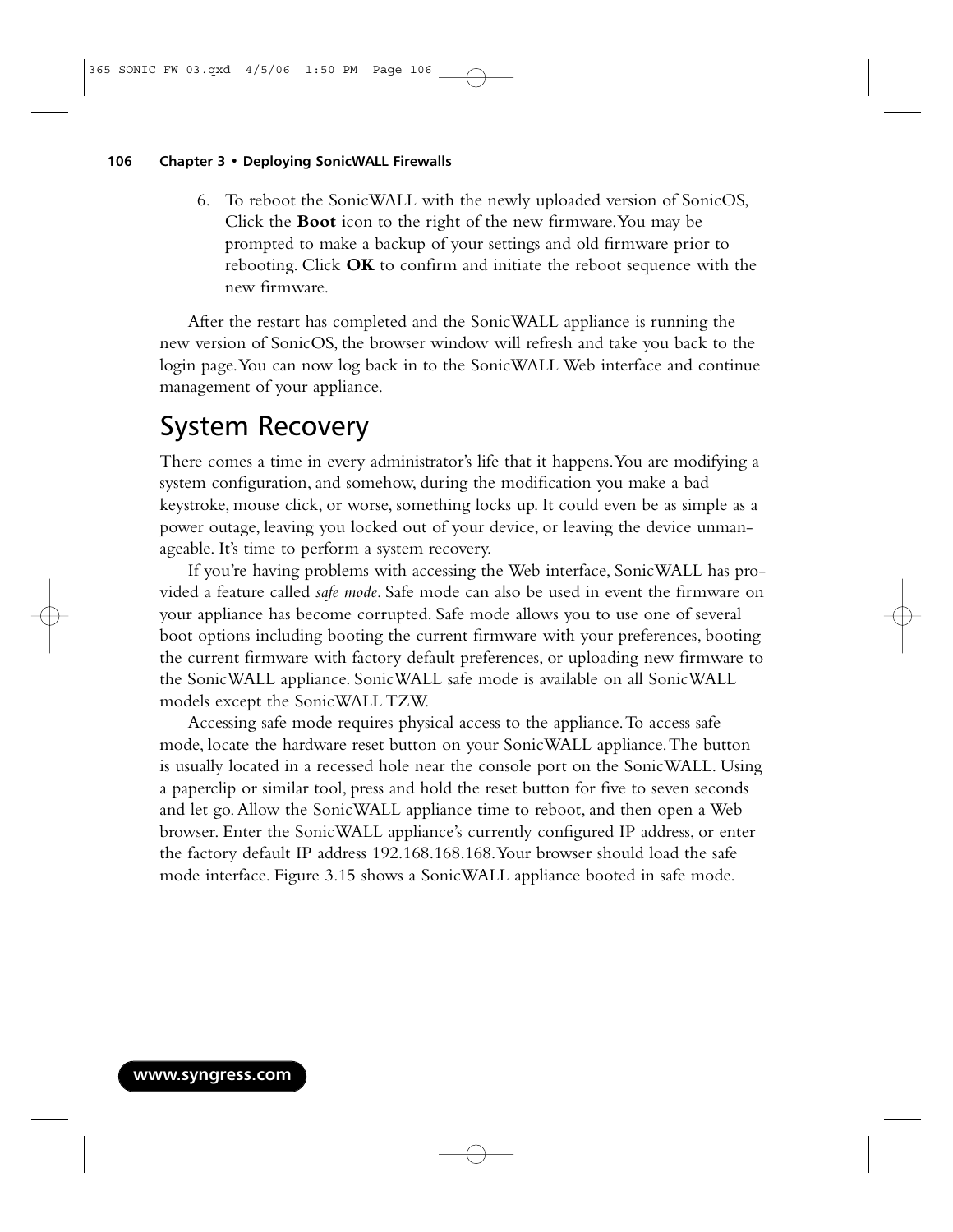#### **Figure 3.15** SonicWALL Safe Mode

| Favorites Tools Help<br>Edit<br><b>View</b> |                                                                                                               | SonicWALL - Welcome to SafeMode - Microsoft Internet Explorer |                              |        |                      | $ \theta$ $\times$                            |
|---------------------------------------------|---------------------------------------------------------------------------------------------------------------|---------------------------------------------------------------|------------------------------|--------|----------------------|-----------------------------------------------|
|                                             |                                                                                                               |                                                               |                              |        |                      |                                               |
| $ \boldsymbol{z} $<br>$\infty$              |                                                                                                               | Search Secretary Favorites (A) Media (B) [R = 2 = 3           |                              |        |                      |                                               |
| Address <b>&amp;</b> http://192.168.168.1/  |                                                                                                               |                                                               |                              |        | $\blacktriangledown$ | $\Rightarrow$ Go<br>Links <sup>&gt;&gt;</sup> |
|                                             |                                                                                                               |                                                               |                              |        |                      |                                               |
| Your SonicWALL is now running in SafeMode   |                                                                                                               |                                                               |                              |        |                      |                                               |
|                                             | SafeMode will allow you to do any of the following:                                                           |                                                               |                              |        |                      |                                               |
|                                             |                                                                                                               |                                                               |                              |        |                      |                                               |
|                                             | . Upload and download firmware images and system settings.<br>· Boot to your choice of firmware and settings. |                                                               |                              |        |                      |                                               |
| · Manage system backups.                    |                                                                                                               |                                                               |                              |        |                      |                                               |
|                                             | · Easily return your SonicWALL to a previous system state.                                                    |                                                               |                              |        |                      |                                               |
| <b>System Information</b>                   |                                                                                                               |                                                               |                              |        |                      |                                               |
| <b>Product Name:</b>                        | PRO 3060                                                                                                      |                                                               |                              |        |                      |                                               |
| Serial Number:                              | 0006B10CB188                                                                                                  |                                                               |                              |        |                      |                                               |
| <b>Authentication Code:</b>                 | PRT6-H4SN                                                                                                     |                                                               |                              |        |                      |                                               |
| <b>ROM Version:</b>                         | SonicROM 2.0.1.3                                                                                              |                                                               |                              |        |                      |                                               |
| <b>CPU Type:</b>                            | 2 GHz Intel Processor                                                                                         |                                                               |                              |        |                      |                                               |
| <b>Total Memory:</b>                        | 256MB RAM, 64MB Flash                                                                                         |                                                               |                              |        |                      |                                               |
| Uptime:                                     | 0 Davs 00:00:34                                                                                               |                                                               |                              |        |                      |                                               |
| <b>System Time:</b>                         | SAT FEB 18 20:28:22 2006 GMT                                                                                  |                                                               |                              |        |                      |                                               |
| Firmware Management                         |                                                                                                               |                                                               |                              |        |                      |                                               |
| <b>Firmware Image</b>                       |                                                                                                               | Version                                                       | Date                         | Size   | Download             | <b>Boot</b>                                   |
| Current Firmware                            |                                                                                                               | SonicOS Enhanced 3.1 0.5-86e                                  | SAT FEB 18 20:28:22 2006 GMT | 4.8 MB | 6                    | C                                             |
|                                             | Current Firmware with Factory Default Settings                                                                | SonicOS Enhanced 3.1.0.5-86e                                  | SAT FEB 18 20:28:22 2006 GMT | 4.8 MB | ⊛                    | ⊛                                             |
| Uploaded Firmware                           |                                                                                                               | SonicOS Enhanced 3.1.0.5-86e                                  | THU JUL 14 20:12:14 2005 GMT | 4.8 MB | 6                    | C                                             |
|                                             | Uploaded Firmware with Factory Default Settings                                                               | SonicOS Enhanced 3.1.0.5-86e                                  | THU JUL 14 20:12:14 2005 GMT | 4.8 MB | G                    | C                                             |
| System Backup                               |                                                                                                               | SonicOS Enhanced 3.1.0.5-86e                                  | THU FEB 16 02:43:18 2006 GMT | 4.8 MB | ⊛                    | G                                             |
| Factory Default Firmware                    |                                                                                                               | SonicOS Standard 2.0.0.9                                      | THU MAR 04 18:10:28 2004 GMT | 2.0 MB | ⊛                    | O                                             |
| Upload New Firmware                         | Create Backup                                                                                                 |                                                               |                              |        |                      |                                               |
| Done                                        |                                                                                                               |                                                               |                              |        | <b>O</b> Internet    |                                               |

Occasionally, you may find that even after pressing the reset button you still cannot get the Web interface to load. If this occurs, you can use the SonicWALL CLI to restore your appliance to the factory default settings. Figure 3.16 shows using the CLI to restore a SonicWALL to the factory default settings.

#### **Figure 3.16** Restoring Factory Settings via the CLI

```
User:Syngress
Password:
SonicWALL PRO 3060 Enhanced Configuration Manager
SonicOS Enhanced 3.1.0.5-86e
PRO 3060 Enhanced> restore
Are you sure you want to restore the device to factory defaults? (Y/N) : Yrestoring to factory defaults.
Are you sure you want to restart? (Y/N):y
Restarting the firewall
```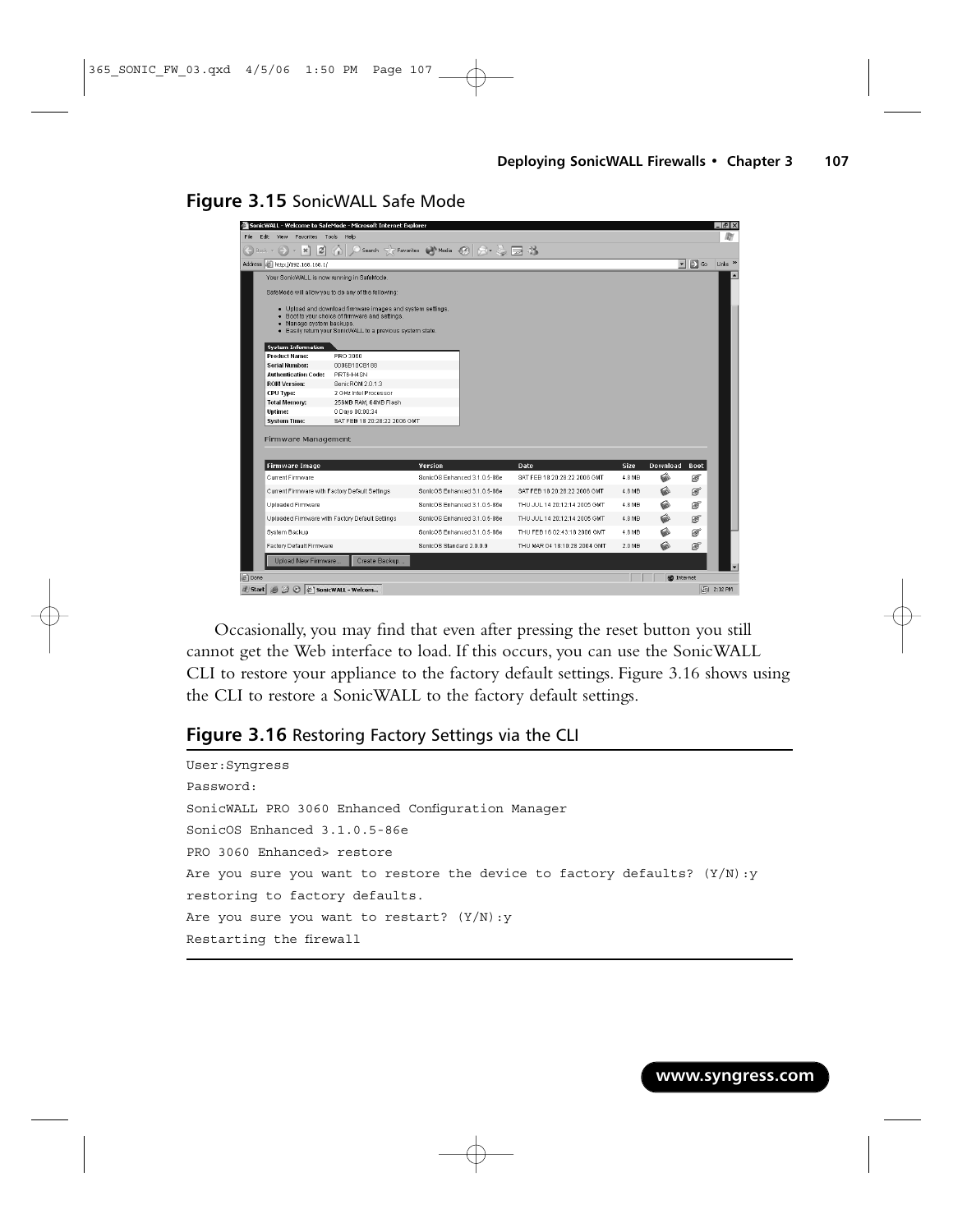# **Zones, Interfaces, and VLANs**

Before we get into the configuration of interfaces, access rules, and objects, we will first take a look at the zones and interfaces. By establishing what each zone and interface entails, it makes for understanding the configuration later. We will also review SonicWALL's support for VLANs. VLAN support is only available on the SonicWALL PRO 4060 and PRO 5060 model appliances.

# Zones

As we've previously mentioned, zones logically group one or more interfaces together to make configuration and management simpler and more efficient. Out of the box, SonicWALL appliances come with several pre-defined zones. Each zone also has a security type defined.The security type specifies the level of trust given to that zone.The SonicWALL predefined zones cannot be modified from their factory configuration.The default zones are WAN, LAN, DMZ, VPN, WLAN (wireless LAN), and Multicast. Each zone is defined below:

> **WAN** The WAN zone can consist of up to two physical interfaces.This allows for the support of load balancing and WAN failover. By default, the WAN zone contains one interface. If you intend to use either of these services, you'll need to add a second interface to the zone.The WAN zone has the security type "untrusted," which means that without rules, no traffic from this zone is allowed to reach any other zone.

**LAN** The LAN zone may consist of as many as five physical interfaces. Each interface is configured for a network subnet, with all interfaces being manageable as the LAN zone.The LAN zone has the security type "trusted," which allows any traffic from this zone to reach any other zone with restriction.

**DMZ** The DMZ is designed to contain any servers and devices that will be publicly accessible or have an Internet-facing port, such as an MTA (message transfer agent) or Web server.The DMZ can consist of up to four physical interfaces.The DMZ falls into the security zone "public." The security type public really just says the zone has less trust than the LAN, but more than the WAN. By default, traffic from the DMZ can exit to the WAN, but cannot exit to the LAN.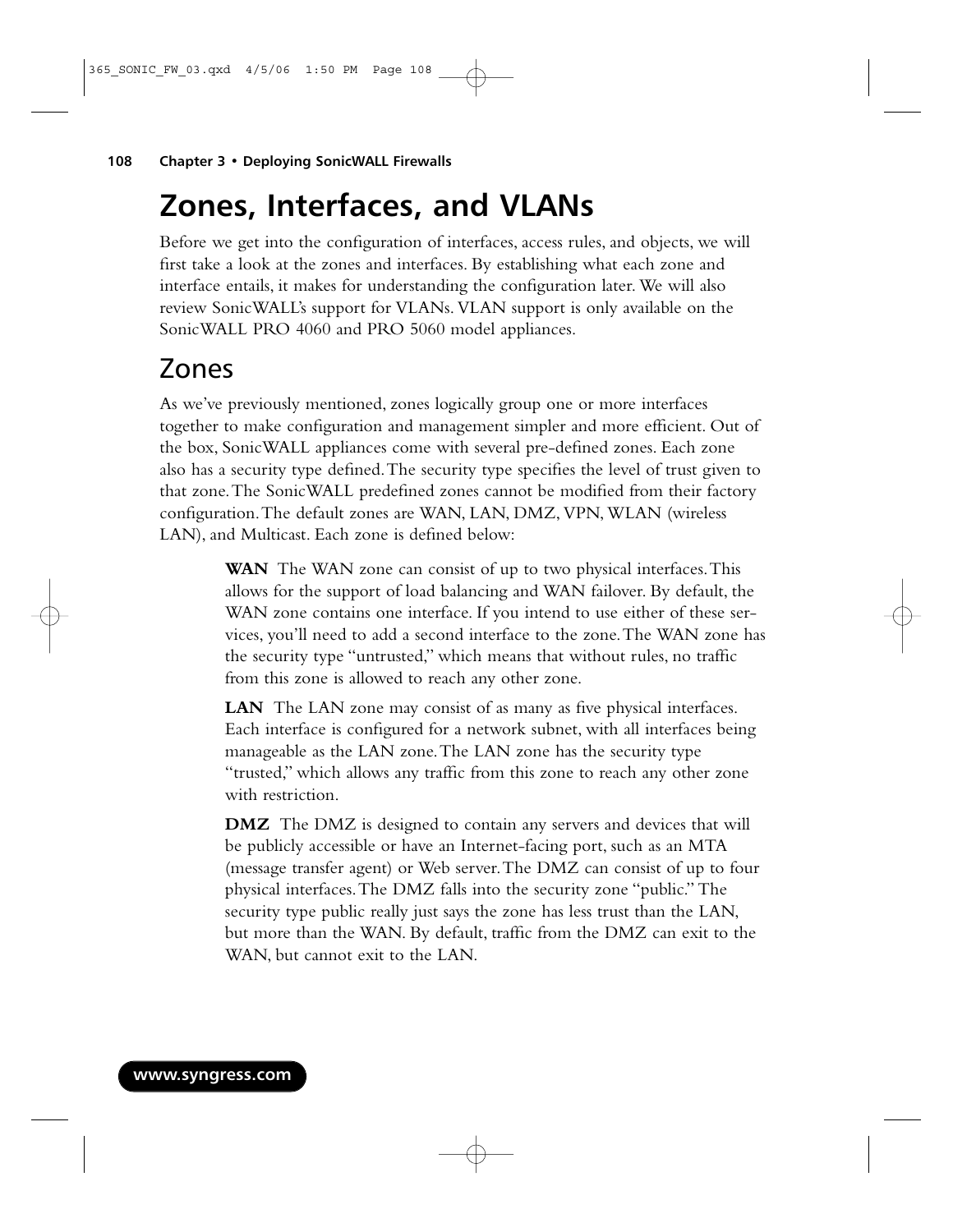**VPN** The VPN zone contains no physical interfaces. It is a virtual zone, used to provide secure remote network access.The VPN zone has a security type of "encrypted." All traffic flowing to and from the VPN zone is encrypted.

**WLAN** The WLAN zone is used to provide support for using *SonicPoints* on your network. SonicPoints are SonicWALL's wireless network product used for providing wireless network connectivity. On a TZ 170 Wireless or TZ 170 Wireless SP, the integrated SonicPoint falls into the WLAN zone. The WLAN zone falls into the security type "wireless," which is just a security zone where the wireless traffic is considered to reside.

**Multicast** The multicast zone provides support for IP multicasting. IP multicasting is a method for sending packets arriving from a single source to multiple destinations.

Even though you can assign multiple physical interfaces to a single zone to make management simpler, it is still important to remember that you can manage and apply access rules to each interface independently of its zone.

Another benefit of using the SonicWALL zones is that you can apply most of the SonicWALL security services to a specific security zone. For example, you can enable the SonicWALL intrusion prevention service across the entire LAN zone, and at the same time you could have this service disabled on the VPN zone.

If necessary, you can also create custom-defined zones on your SonicWALL appliance, applying the security type "trusted,""public," or "wireless," as well as the SonicWALL security service features to the traffic to your liking.

To add a custom zone:

- 1. Select **Network** | **Zones**.
- 2. Click **Add**.An add zone window will open.
- 3. Name the new zone and select the options for the services you want to enforce for the new zone.
- 4. Click **OK** to create the new zone. Figure 3.17 shows the addition of a zone.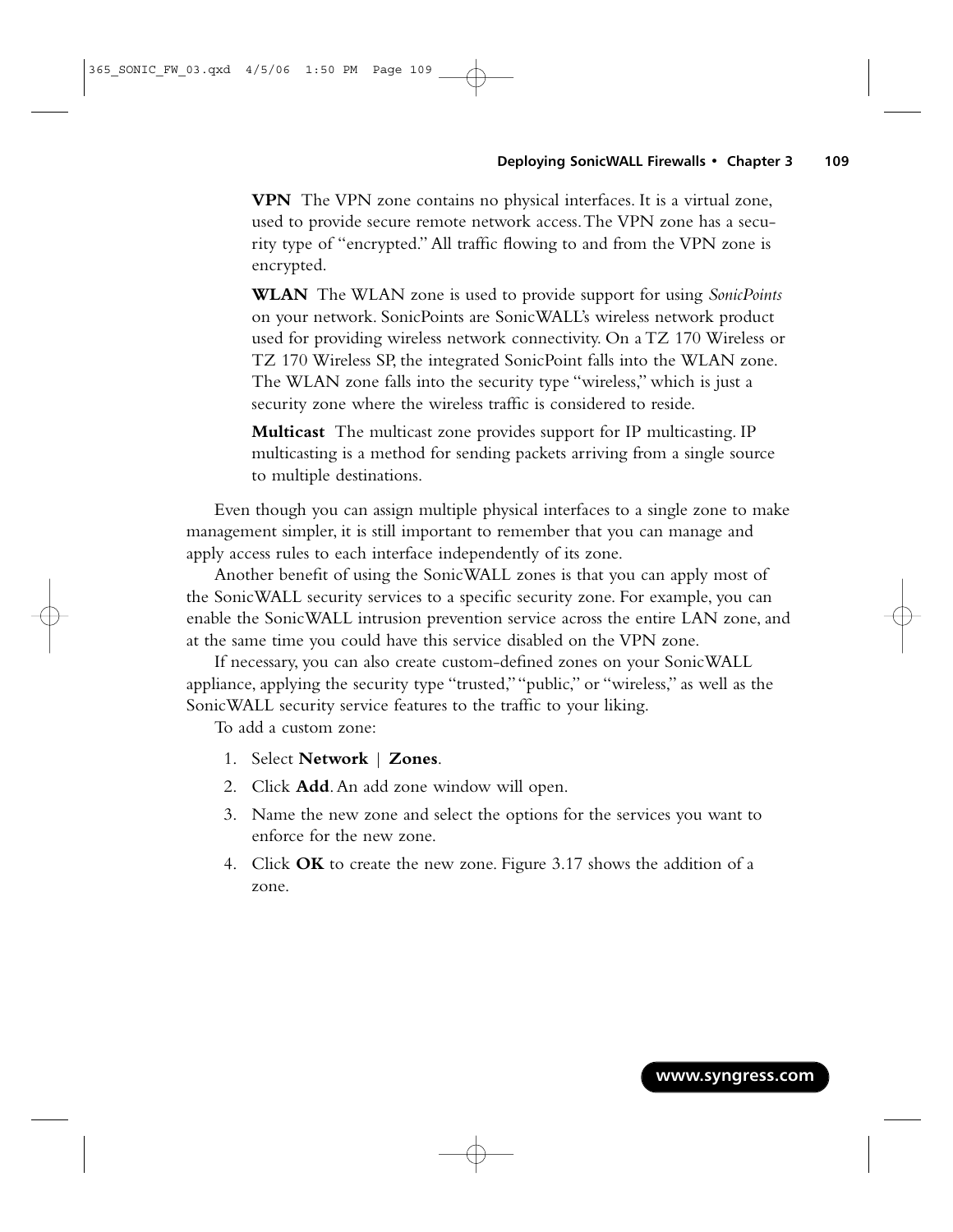**Figure 3.17** Adding a Zone to the SonicWALL

|                                | Edit Zone - 'LAN2' - Microsoft Internet Explorer | $\times$ |
|--------------------------------|--------------------------------------------------|----------|
| General                        |                                                  |          |
| <b>General Settings</b>        |                                                  |          |
| Name:                          | LAN <sub>2</sub>                                 |          |
| Security Type:                 | Trusted                                          |          |
| $\nabla$ Allow Interface Trust |                                                  |          |
| ஈ                              | Enforce Content Filtering Service                |          |
| ⊽                              | Enforce Network Anti-Virus Service               |          |
| ⊽                              | Enable Gateway Anti-Virus Service                |          |
| ⊽<br>Enable IPS                |                                                  |          |
| ⊽                              | Enable Anti-Spyware Service                      |          |
| г                              | <b>Enforce Global Security Clients</b>           |          |
| Create Group VPN               |                                                  |          |
|                                |                                                  |          |
|                                |                                                  |          |
|                                |                                                  |          |
|                                |                                                  |          |
| Ready                          |                                                  |          |
|                                | OK                                               | Cancel   |
|                                |                                                  |          |

### Interfaces

SonicWALL firewall appliances may contain several physical interfaces, including Ethernet, modem, or fiber, depending on the model you have. Interfaces go hand in hand with zones, because most zones rely on interfaces to be assigned to them for traffic to flow in and out.There are some exceptions, such as the VPN zone, which relies on a virtual interface rather than an actual physical interface.

On all SonicWALL appliances, the first two interfaces, x0 and x1, are permanently assigned to the LAN and WAN zones respectively.The TZ 170 may also have two special interfaces; one for the modem, and one for the wireless LAN.All remaining interfaces can be configured and bound to any zone type, depending on the model SonicWALL you have.

Some SonicWALL appliances have special interfaces.The SonicWALL Pro 1260 has a single LAN interface, but this interface includes all 24 numbered ports of the integrated switch, as well as the uplink port on the front of the firewall.The TZ 170 has a single LAN interface that includes all five of the ports in its integrated switch. These physical ports cannot be separated from the LAN interface and used in other zones.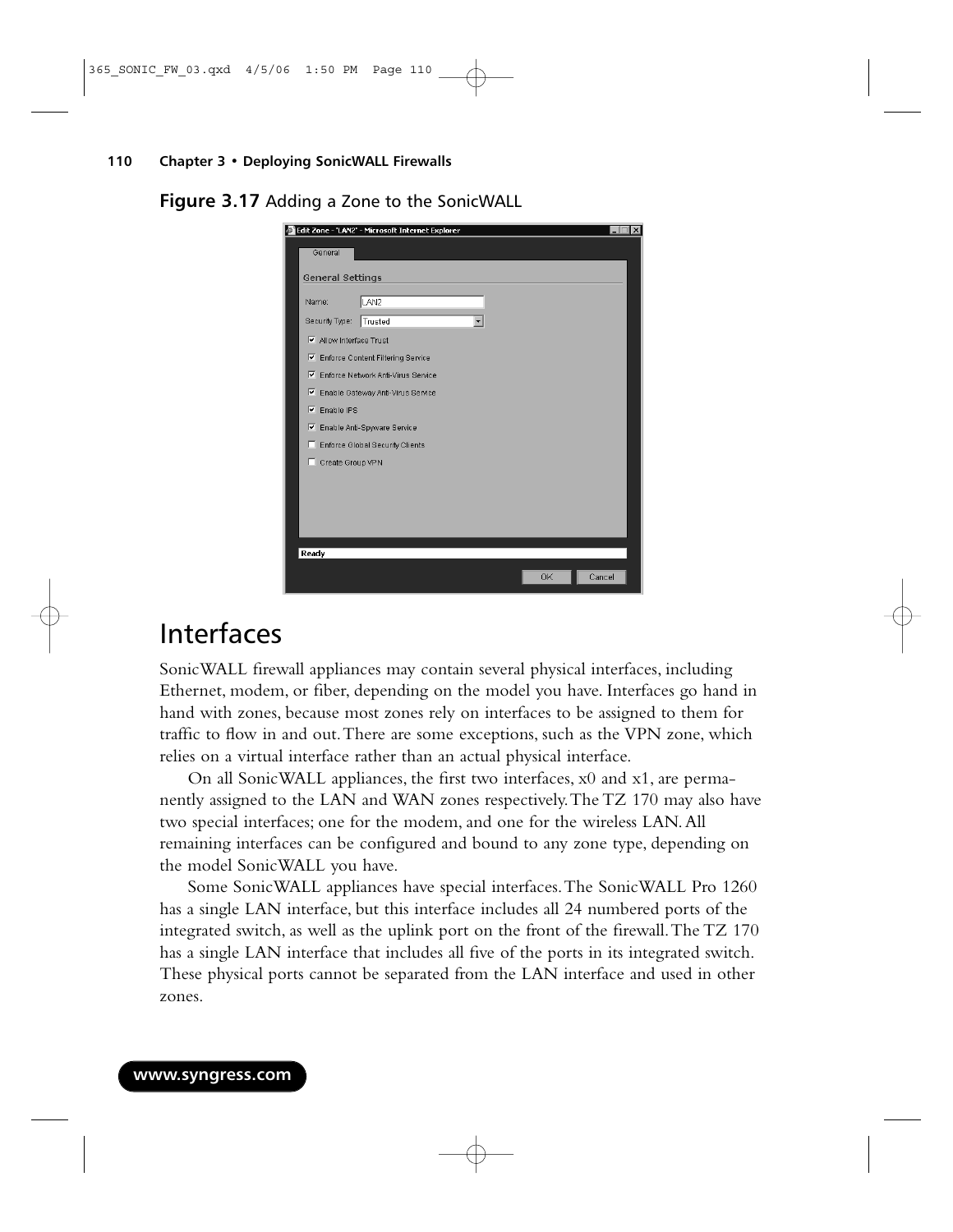The SonicWALL PRO 3060, PRO 4060, and PRO 5060 contain four userdefinable interfaces, interfaces x2 through x5.The SonicWALL PRO 2040 contains two user-definable interfaces, x2 and x3.The SonicWALL PRO 1260 and TZ 170 contain a single user-definable interface—the interface labeled as OPT.

### Binding an Interface to a Zone

Now that we've created our new zone, we need to bind an interface to the zone. Suppose that we want to assign interface x2 to the zone. We want this interface to be assigned the IP address 10.10.10.1.This network is a full class C network. We also want to allow management via HTTPS on this interface.

From the Web interface:

- 1. Select **Network** | **Interfaces**. Locate the x2 interface and click the **Configure** icon to the right.The Edit Interface window will open.
- 2. Choose the desired zone for the interface. In this case we are using LAN2. Upon making a selection, you will see additional interface configuration is required.
- 3. Enter the IP address **10.10.10.1** and verify the netmask is correct. Since we know that the network is a class C network, we know the netmask 255.255.255.0 is correct.
- 4. Enable HTTPS management on this interface. Note that by default, the option **Add rule to enable redirect from HTTP to HTTPS** is enabled.
- 5. Click **OK** to complete the addition of interface x2 to the LAN2 zone. Figure 3.18 shows the proper configuration of the interface.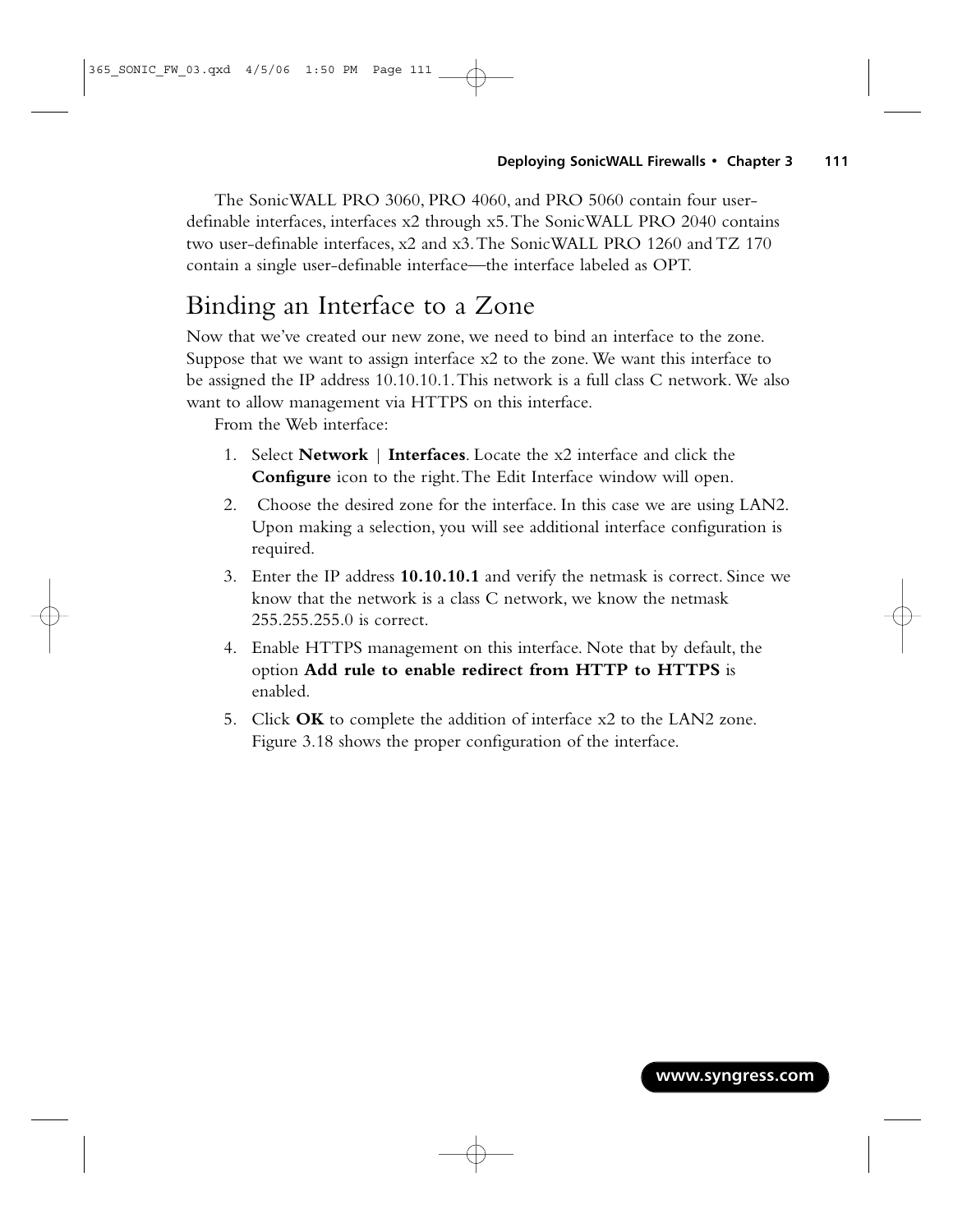**Figure 3.18** Binding an Interface to a Zone

| Edit Interface - X2 - Microsoft Internet Explorer |                                                | $\boldsymbol{\mathsf{x}}$ |
|---------------------------------------------------|------------------------------------------------|---------------------------|
| General<br>Advanced                               |                                                |                           |
| Interface 'X2' Settings                           |                                                |                           |
| Zone:                                             | LAN2<br>▼                                      |                           |
| IP Assignment:                                    | Static                                         |                           |
| IP Address:                                       | 10.10.10.1                                     |                           |
| Subnet Mask:                                      | 255.255.255.0                                  |                           |
| Comment                                           |                                                |                           |
| Management:                                       | FHTTP WHTTPS Fing F SNMP                       |                           |
| User Login:                                       | $I$ HTTP $I$ HTTPS                             |                           |
|                                                   | Add rule to enable redirect from HTTP to HTTPS |                           |
|                                                   |                                                |                           |
|                                                   |                                                |                           |
|                                                   |                                                |                           |
|                                                   |                                                |                           |
|                                                   |                                                |                           |
|                                                   |                                                |                           |
|                                                   |                                                |                           |
|                                                   |                                                |                           |
| Ready                                             |                                                |                           |
|                                                   | OK<br>Cancel<br>Help                           |                           |

### VLANs

The SonicWALL PRO 4060 and PRO 5060 also support the use of virtual interfaces, or VLANs.A virtual interface is a sub-interface of a physical interface.Virtual interfaces allow you to have more than one network on a single wire and physical connection.The virtual interfaces can provide services just as the regular interface can, including assignment to zones, the ability to act as a DHCP (Dynamic Host Control Protocol) server, and can provide NAT (Network Address Translation) and enforce access rules. SonicOS does not participate in any VLAN trunking protocols, and requires each VLAN to be configured and assigned appropriate security characteristics.

Trunk links are supported by adding the VLAN ID as a sub-interface on your SonicWALL and configuring it just as you would a physical interface.Any VLANs not explicitly defined will be disregarded by the SonicWALL.This allows the same interface to support traffic that is native traffic and to act as a normal interface would.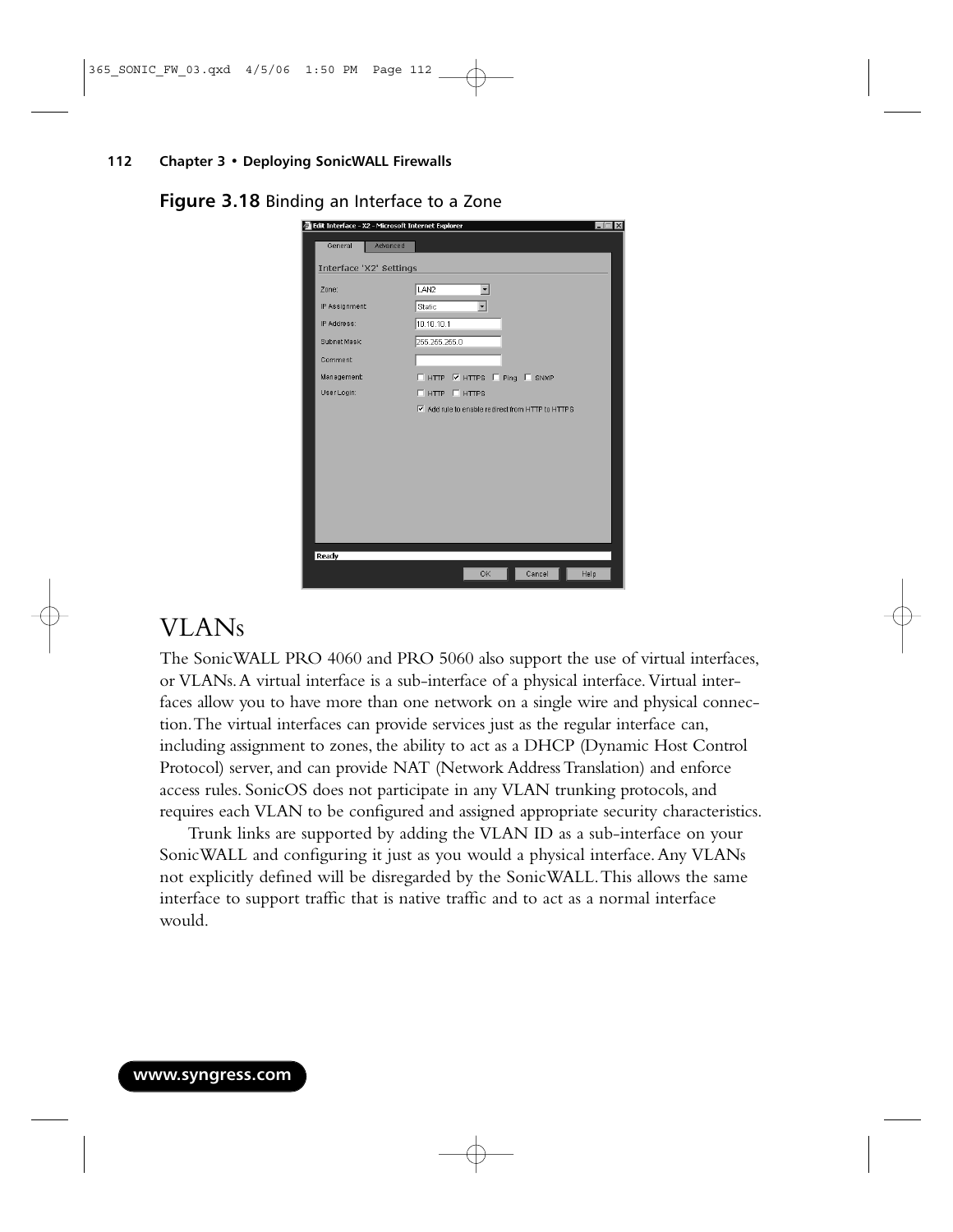### Advanced Features

SonicOS also provides several advanced features configurable for each interface. These features include such settings as manually setting link speed, bandwidth management, and creating a default NAT policy.

SonicOS Enhanced supports bandwidth management, allowing you to specify the amount of traffic that can flow across a link. SonicOS Enhanced can manage bandwidth both inbound and outbound. Inbound management is provided by using an ACK delay algorithm to control traffic flow. Outbound management uses class-based queuing (CBQ), which provides guaranteed and maximum bandwidth, to control the flow of traffic. CBQ works by queuing each packet into different priority queues, based on its priority.The packets are then delivered and transmitted by the quality of service scheduler based on the flow and available bandwidth on the link.

# **Configuring the SonicWALL Firewall**

In this section we will look at configuring basic requirements to make your SonicWALL appliance functional on your network. In order to start configuring your SonicWALL, you will need some basic information about your network architecture.You will need information on the configuration of your connection to the Internet, which will be the WAN interface on the SonicWALL.This will include information such as the type of connection you are using, IP address or address range, netmask, gateway, and DNS (domain name system) servers.You will also need information about your local area network, which will be used to configure the LAN interface on the SonicWALL.This will include information such as your local IP address range and netmask.

There are two different methods for configuring a SonicWALL appliance for the first time. First, the SonicWALL appliance can be configured using the configuration wizard. Using the configuration wizard allows you to configure a SonicWALL with a basic configuration in about 10 minutes. Once you've completed the wizard, you should have network connectivity and traffic should be able to pass through the SonicWALL.

An alternative method for configuration is to cancel the setup wizard and log directly in to the Web interface.You can then manually configure all the necessary options to get the SonicWALL ready for your network.To get started using the configuration wizard: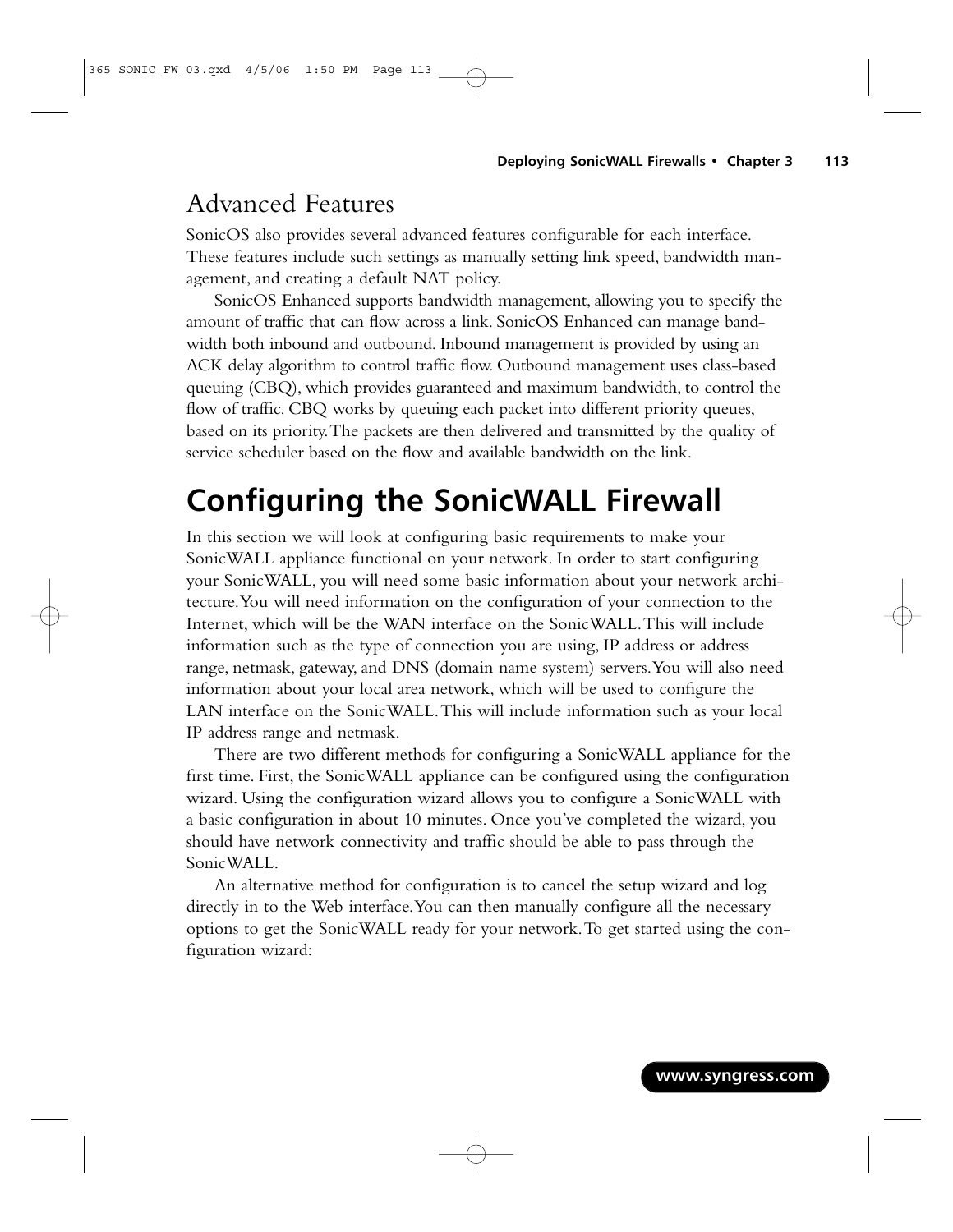- 1. Using an Ethernet cable, connect the SonicWALL to your computer and verify you have a network link light. If you do not have a link light, replace the Ethernet cable with a crossover cable.
- 2. Set your computer's IP address to something in the 192.168.168.0/24 range. I usually use the IP address 192.168.168.100.
- 3. Power the SonicWALL appliance on. Wait until the "Test" light goes off. Point your Web browser to http://192.168.168.168.This is the factoryassigned IP address of the SonicWALL appliance.Your Web browser will load the SonicWALL setup wizard, shown in Figure 3.19 Click **Next** to continue setting up your SonicWALL appliance.

#### **Figure 3.19** SonicWALL Setup Wizard



- 4. The first requirement is to change the default password. Input your desired password into the fields.The ideal password is something that is made up of letters, symbols, and numbers, and would be difficult for someone to guess. Be sure that you remember this password, as you will need it every time you want to make changes to your SonicWALL appliance! Once you've chosen your password, click **Next** to proceed.
- 5. Select the correct **Time Zone** for your location from the drop-down list. If desired, enable the **Daylight Savings Time** option. Since SonicWALL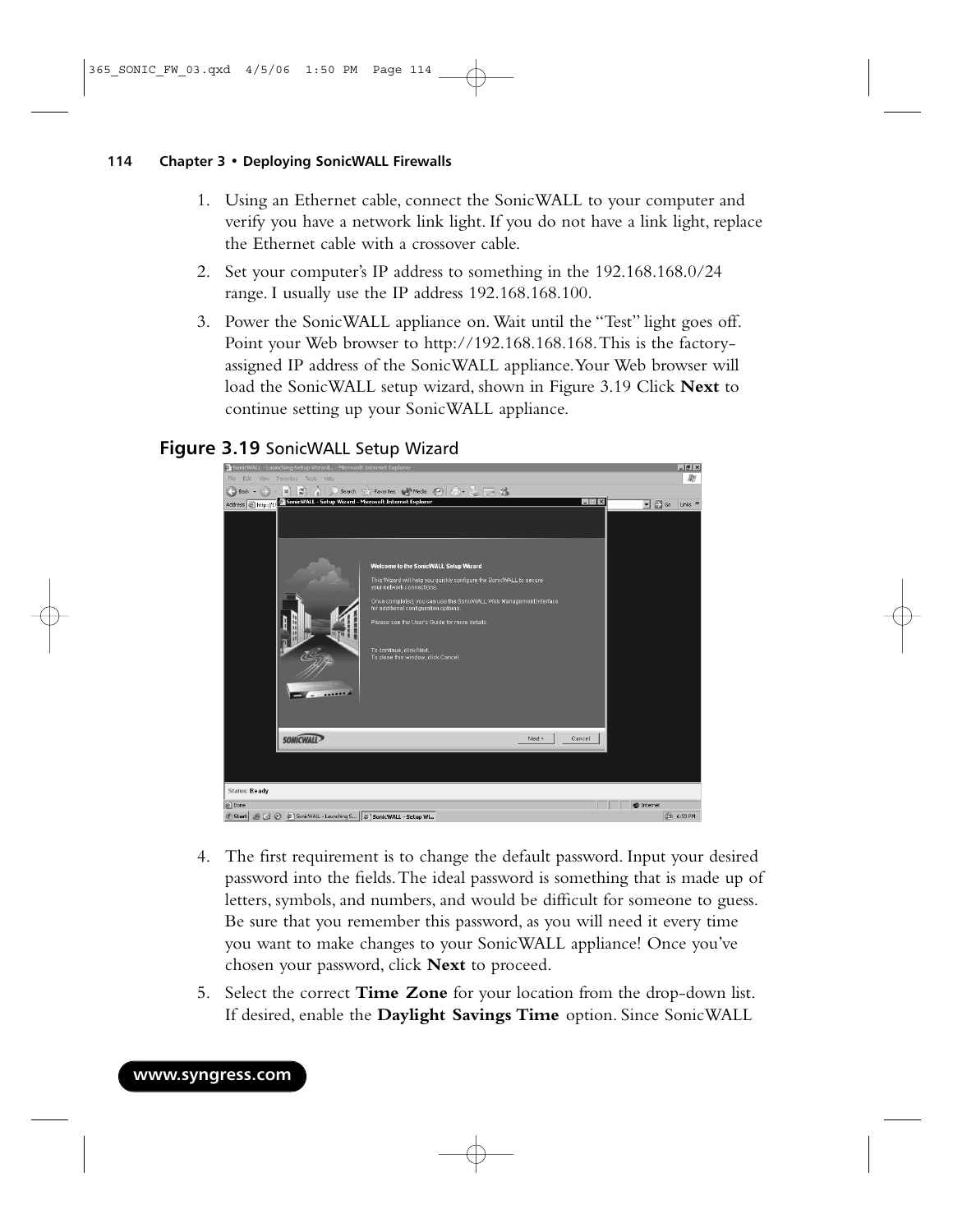appliances by default use NTP (Network Time Protocol) to keep time, it is not necessary to set the clock. Click **Next** to proceed.

6. The next screen configures the WAN interface for network connectivity. Here you are presented with four options. SonicWALL supports setting the WAN interface to a static IP address, to perform a PPPoE (Point-to-Point Protocol over Ethernet) login, to utilize DHCP to obtain its WAN configuration, or to use PPTP (Point-to-Point Tunneling Protocol). Figure 3.20 shows an example of configuring the SonicWALL to use statically set WAN addressing information. Once you've chosen the option for your needs, click **Next** to proceed.

#### **Figure 3.20** WAN Interface Configuration

| 25 SonicWALL - Launching Setup Wizard - Microsoft Internet Explorer                                                                                                                                                                                                                                                                                                             |                                                                           |                                                                                    | $-10$ $\times$                                                                                   |
|---------------------------------------------------------------------------------------------------------------------------------------------------------------------------------------------------------------------------------------------------------------------------------------------------------------------------------------------------------------------------------|---------------------------------------------------------------------------|------------------------------------------------------------------------------------|--------------------------------------------------------------------------------------------------|
| View Favorites Tools Help<br>File<br>Edit                                                                                                                                                                                                                                                                                                                                       |                                                                           |                                                                                    | 脂                                                                                                |
| ß<br>a<br>Search<br>$\mathbf{x}$<br>Back -                                                                                                                                                                                                                                                                                                                                      | <b>Scravorites Childrenia ④ ☆ ミヨる</b>                                     |                                                                                    |                                                                                                  |
| Address   http://1: SonicWALL - Setup Wizard - Microsoft Internet Explorer                                                                                                                                                                                                                                                                                                      |                                                                           |                                                                                    | $\blacksquare$ $\blacksquare$ $\times$<br>$\Box$ Go<br>Links <sup>&gt;&gt;</sup><br>$\mathbf{r}$ |
| Step 4: WAN Network Mode: NAT Enabled                                                                                                                                                                                                                                                                                                                                           |                                                                           |                                                                                    |                                                                                                  |
|                                                                                                                                                                                                                                                                                                                                                                                 | Fill in the following network settings to get to the Internet.            |                                                                                    |                                                                                                  |
|                                                                                                                                                                                                                                                                                                                                                                                 |                                                                           |                                                                                    |                                                                                                  |
|                                                                                                                                                                                                                                                                                                                                                                                 |                                                                           |                                                                                    |                                                                                                  |
|                                                                                                                                                                                                                                                                                                                                                                                 | You will need to fill in the following fields to connect to the Internet. |                                                                                    |                                                                                                  |
|                                                                                                                                                                                                                                                                                                                                                                                 | If you do not have the information, please contact your ISP.              | All these values must be entered as numerical IP addresses (such as 10.50.128.52). |                                                                                                  |
|                                                                                                                                                                                                                                                                                                                                                                                 |                                                                           |                                                                                    |                                                                                                  |
|                                                                                                                                                                                                                                                                                                                                                                                 | SonicWALL WAN IP Address:                                                 | 172.16.20.2                                                                        |                                                                                                  |
|                                                                                                                                                                                                                                                                                                                                                                                 | WAN Subnet Mask:                                                          | 255.255.255.0                                                                      |                                                                                                  |
|                                                                                                                                                                                                                                                                                                                                                                                 | Gateway (Router) Address:                                                 | 172.16.20.1                                                                        |                                                                                                  |
|                                                                                                                                                                                                                                                                                                                                                                                 | DNS Server Address:                                                       | 10.10.10.10                                                                        |                                                                                                  |
|                                                                                                                                                                                                                                                                                                                                                                                 |                                                                           |                                                                                    |                                                                                                  |
|                                                                                                                                                                                                                                                                                                                                                                                 | DNS Server Address #2 (optional):                                         | 10.10.10.11                                                                        |                                                                                                  |
|                                                                                                                                                                                                                                                                                                                                                                                 |                                                                           |                                                                                    |                                                                                                  |
|                                                                                                                                                                                                                                                                                                                                                                                 | To continue, click Next.                                                  |                                                                                    |                                                                                                  |
|                                                                                                                                                                                                                                                                                                                                                                                 |                                                                           |                                                                                    |                                                                                                  |
|                                                                                                                                                                                                                                                                                                                                                                                 |                                                                           |                                                                                    |                                                                                                  |
|                                                                                                                                                                                                                                                                                                                                                                                 |                                                                           |                                                                                    |                                                                                                  |
| <b>SONICWALL</b>                                                                                                                                                                                                                                                                                                                                                                |                                                                           | Next<br>$Back$<br>Cancel                                                           |                                                                                                  |
|                                                                                                                                                                                                                                                                                                                                                                                 |                                                                           |                                                                                    |                                                                                                  |
|                                                                                                                                                                                                                                                                                                                                                                                 |                                                                           |                                                                                    |                                                                                                  |
|                                                                                                                                                                                                                                                                                                                                                                                 |                                                                           |                                                                                    |                                                                                                  |
| <b>Status: Ready</b>                                                                                                                                                                                                                                                                                                                                                            |                                                                           |                                                                                    |                                                                                                  |
| <b>Done</b>                                                                                                                                                                                                                                                                                                                                                                     |                                                                           |                                                                                    | <b>O</b> Internet                                                                                |
| $\left\  \mathbf{G} \right\ _{\text{Lipole}}$ $\left\  \mathbf{G} \right\ _{\text{Lipole}}$ $\left\  \mathbf{G} \right\ _{\text{Lipole}}$ $\left\  \mathbf{G} \right\ _{\text{Lipole}}$ $\left\  \mathbf{G} \right\ _{\text{Lipole}}$ $\left\  \mathbf{G} \right\ _{\text{Lipole}}$ $\left\  \mathbf{G} \right\ _{\text{Lipole}}$ $\left\  \mathbf{G} \right\ _{\text{Lipole}}$ |                                                                           |                                                                                    | $\sqrt{2}$ 7.15 PM                                                                               |

- 7. Depending on your choice from step six, proceed with the configuration. Since we are configuring a static IP scenario, we will enter the IP address, netmask, default gateway, and DNS server information. Configuration for the other methods will be discussed later in this chapter. Click **Next** to continue to the LAN configuration page.
- 8. The SonicWALL will now ask you for its LAN interface address and netmask. Input the desired network information and click **Next** to continue.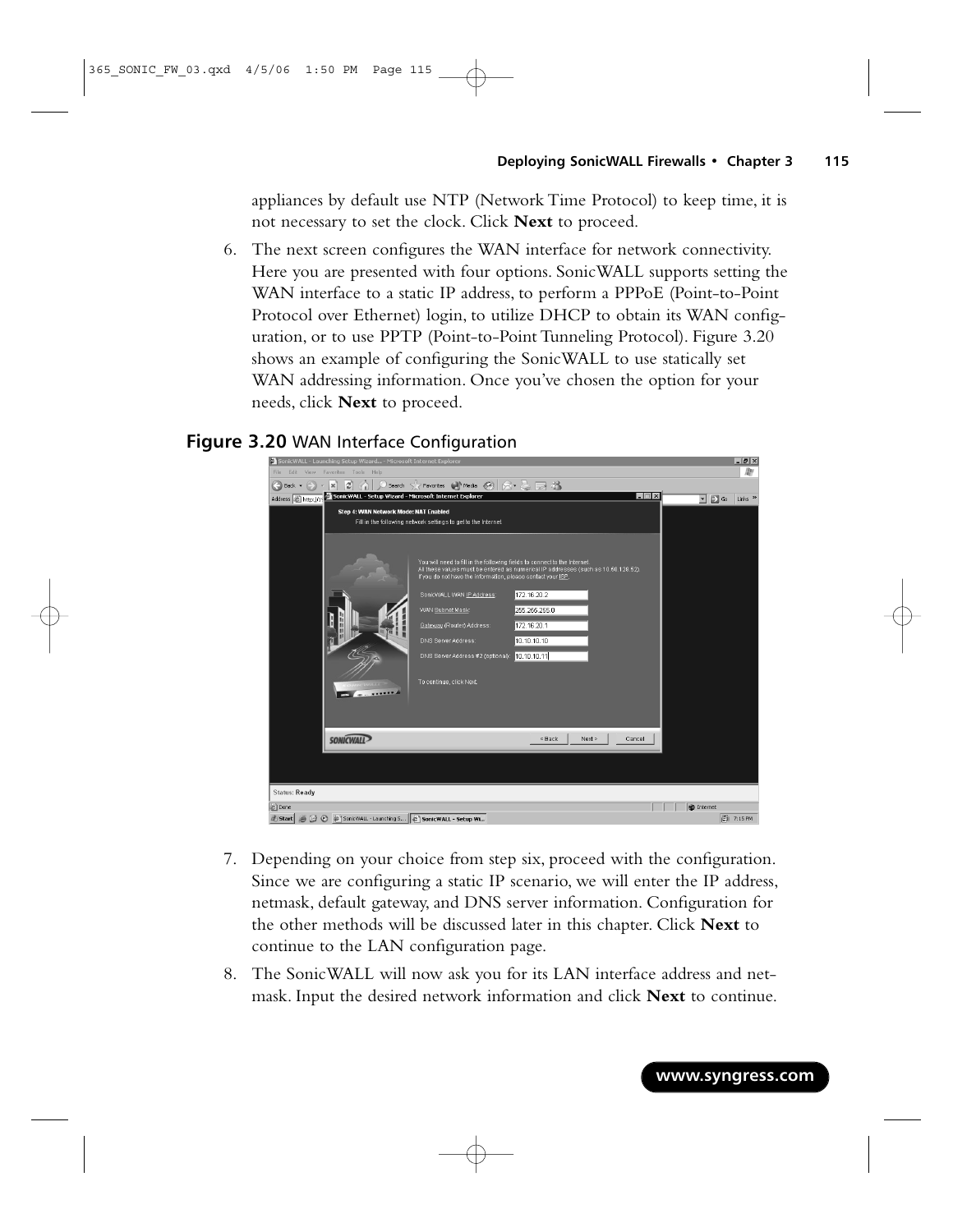#### **116 Chapter 3 • Deploying SonicWALL Firewalls**

9. The final quickstart screen will appear, similar to the one in Figure 3.21.This screen allows you to review the configuration as you have entered into the SonicWALL. Check all values to ensure they are set as you want them. If anything is incorrect, click the **Back** button to go back and make any necessary changes. Once you've verified the configuration, click **Apply**.The SonicWALL Quickstart wizard will apply the configuration to your SonicWALL for you and then acknowledge completion. Click **Close** to end the Quickstart wizard and be redirected to the SonicWALL login page.

#### **Figure 3.21** Final Configuration Review



Congratulations! You've just completed the initial configuration of your SonicWALL appliance for your network.You can now log into the Web interface to work with other features that your SonicWALL has to offer.

# Other Methods for Configuring the WAN Interface

Statically assigning network information to your SonicWALL appliance is only one method for configuring the WAN interface. SonicWALL appliances support addi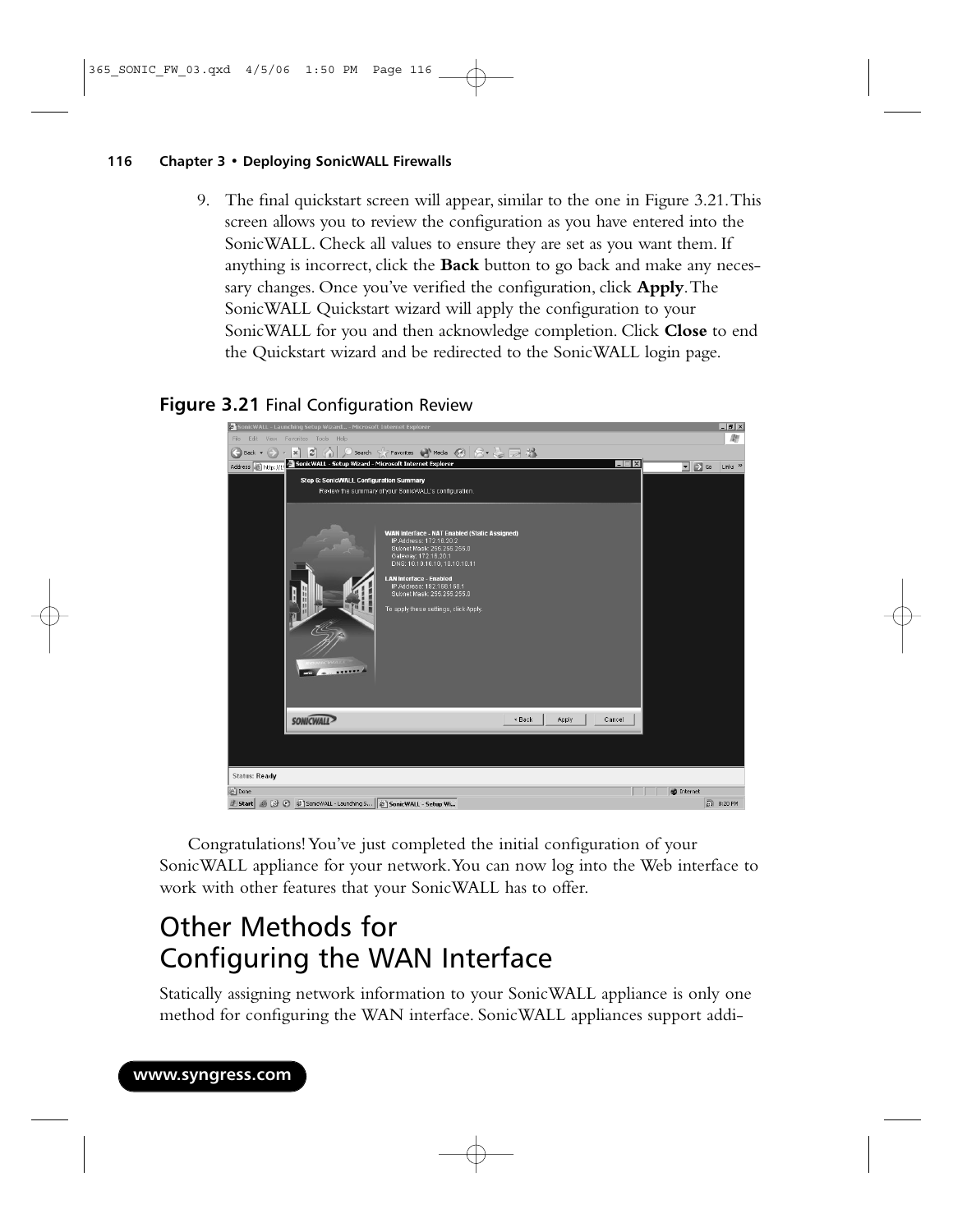tional methods for configuring the WAN interface.This includes configuration by DHCP, PPPoE, PPTP, and L2TP (Layer 2 Tunneling Protocol).

### Configuring the DHCP Client

SonicWALL supports acting as a DHCP client to configure the WAN interface. In this mode, the SonicWALL sends a DHCP request out from the WAN interface, expecting to receive network configuration information including an IP address, netmask, default gateway, and DNS servers back from a DHCP server.This method is sometimes used when connecting the SonicWALL to a router that provides DHCP addresses, or a cable modem.To configure the SonicWALL for DHCP:

- 1. Click the **Network | Interfaces** tab. Locate the WAN interface and click the **Configure** icon.
- 2. Change **IP Assignment** to **DHCP**.
- 3. Click **OK** to complete the configuration.

### Configuring PPPoE for the WAN interface

Most DSL (digital subscriber line) service providers require the use of PPPoE. PPPoE connects to the Ethernet network using a username and password. Once the device is authenticated, it is assigned an IP address.This requires additional configuration to the WAN interface.To configure the WAN interface for PPPoE:

- 1. Click the **Network | Interfaces** tab. Locate the WAN interface and click the **Configure** icon.
- 2. Change **IP Assignment** to **PPPoE**.The window will update with fields specific to PPPoE.
- 3. Enter your username and password in the **User Name** and **User Password** fields as provided to you by your DSL provider.
- 4. Click **OK** to complete the configuration.

You can also configure the PPPoE connection to terminate after a specified number of minutes of inactivity, although I don't know why one would want to use this feature. Just enable the **Inactivity Disconnect (minutes)** option and input the desired timeout.The default value is ten minutes.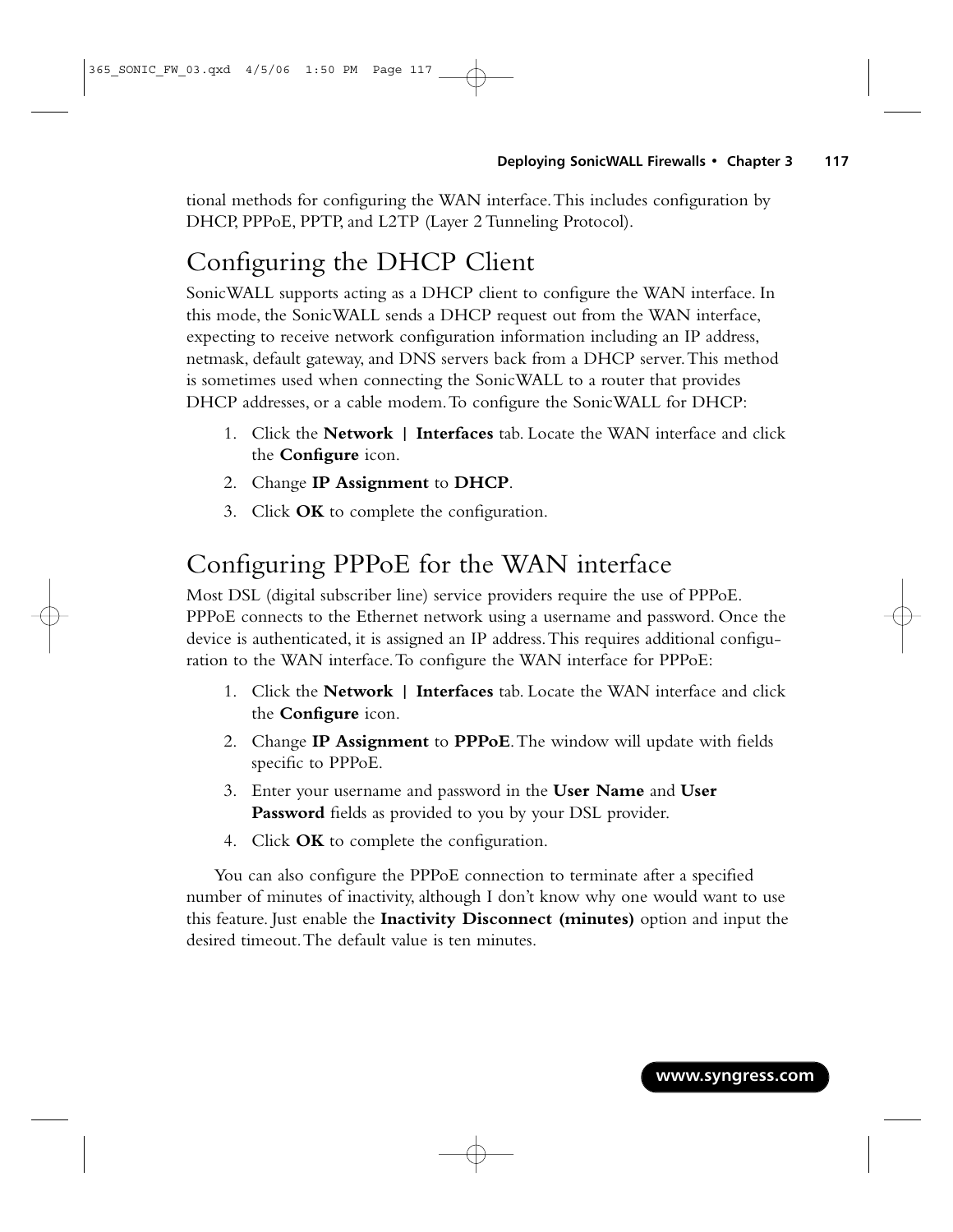### Configuring PPTP

SonicWALL also supports using PPTP to obtain its WAN configuration. PPTP is seldom used for configuring the WAN, but is included. It is used to obtain network information from older versions of Microsoft Windows.To configure PPTP:

- 1. Click the **Network | Interfaces** tab. Locate the WAN interface and click the **Configure** icon.
- 2. Change **IP Assignment** to **PPTP**.The window will update with fields specific to PPTP.
- 3. Enter your username and password in the **User Name** and **User Password** fields. Enter the IP address of the PPTP server in the **PPTP Server IP Address** field.
- 4. Click **OK** to complete the configuration.

# Configuring L2TP

SonicWALL supports L2TP as a method of WAN configuration. L2TP uses an encrypted IPSec connection to connect to the specified server, either Windows 2000 or Windows XP. Only the traffic passing between the server and the SonicWALL is encrypted.All traffic to other destinations is passed in the clear.

- 1. Click the **Network | Interfaces** tab. Locate the WAN interface and click the **Configure** icon.
- 2. Change **IP Assignment** to **L2TP**.The window will update with fields specific to L2TP.
- 3. Enter your username and password in the **User Name** and **User Password** fields. Enter the IP address of the L2TP server in the **L2TP Server IP Address** field. If the IP address is manually assigned, enter the values as required. If the IP is acquired through DHCP, change the **L2TP IP Assignment** to **DHCP**.
- 4. Click **OK** to complete the configuration.

# Interface Speed Modes

By default, all of the ports on your SonicWALL firewall are auto-sensing.This means they negotiate the Ethernet settings such as speed and duplex automatically with the device they are connected to.This is great most of the time, but in an ideal world you may want to hard code these settings to ensure that you are getting the proper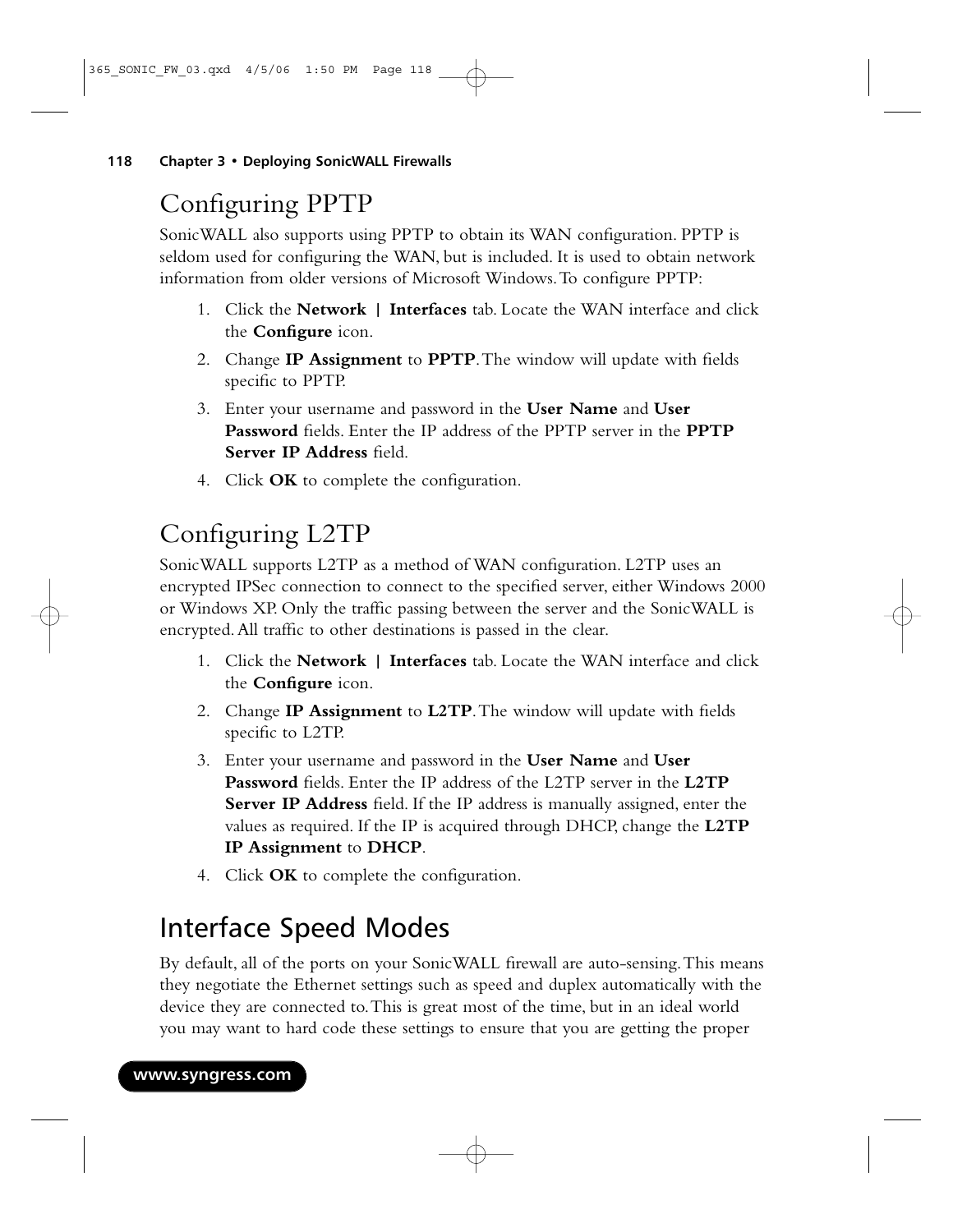performance out of your network. Occasionally you may also see an instance where link speed or duplex mode will not properly negotiate, resulting in no link or traffic not flowing. Interface speed can be configured through both the serial console and the Web interface.

To set an interface's speed mode manually through the Web interface:

- 1. Select **Network | Interfaces**. Select the interface you want to hard code the interface speed for and click the **Configure** icon
- 2. Click on the **Advanced** tab.
- 3. Change the value of the field **Link Speed** to the setting you wish to use.
- 4. Click **OK** to save the settings.

Setting an interface's speed mode using the serial console looks something like this:

```
PRO 3060 Enhanced> configure
(config[PRO 3060 Enhanced])> int x0
(config[PRO 3060 Enhanced]-if[X0])> speed 100
(config[PRO 3060 Enhanced]-if[X0])> end
(config[PRO 3060 Enhanced])> end
PRO 3060 Enhanced>
```
# **Configuring System Services**

On your SonicWALL firewall there are some other notable things to configure. We will first look at configuring the local clock on the device. Configuring the time is very important for being able to correlate information in the logs to a specific time.

SonicWALL firewalls contain a built in DHCP server.Typically, you can have a server on each interface.This allows you to manage your internal IP addressing in a single location.All SonicWALL firewalls are able to query DNS servers.This allows them to resolve hostnames to IP addresses just as normal systems do. It is important to have working DNS servers configured on your firewall so that URL filtering and other services that utilize hostnames can work properly.

There is a great deal of information generated by your firewall in the form of logs. Because all SonicWALL firewalls have very limited space for storing the logs, you may want to be able to send this logging information to a remote system. We will look at how to configure and use remote log repositories. Finally, we will examine how to unlock certain features of your firewall device with license keys and also how to update these keys.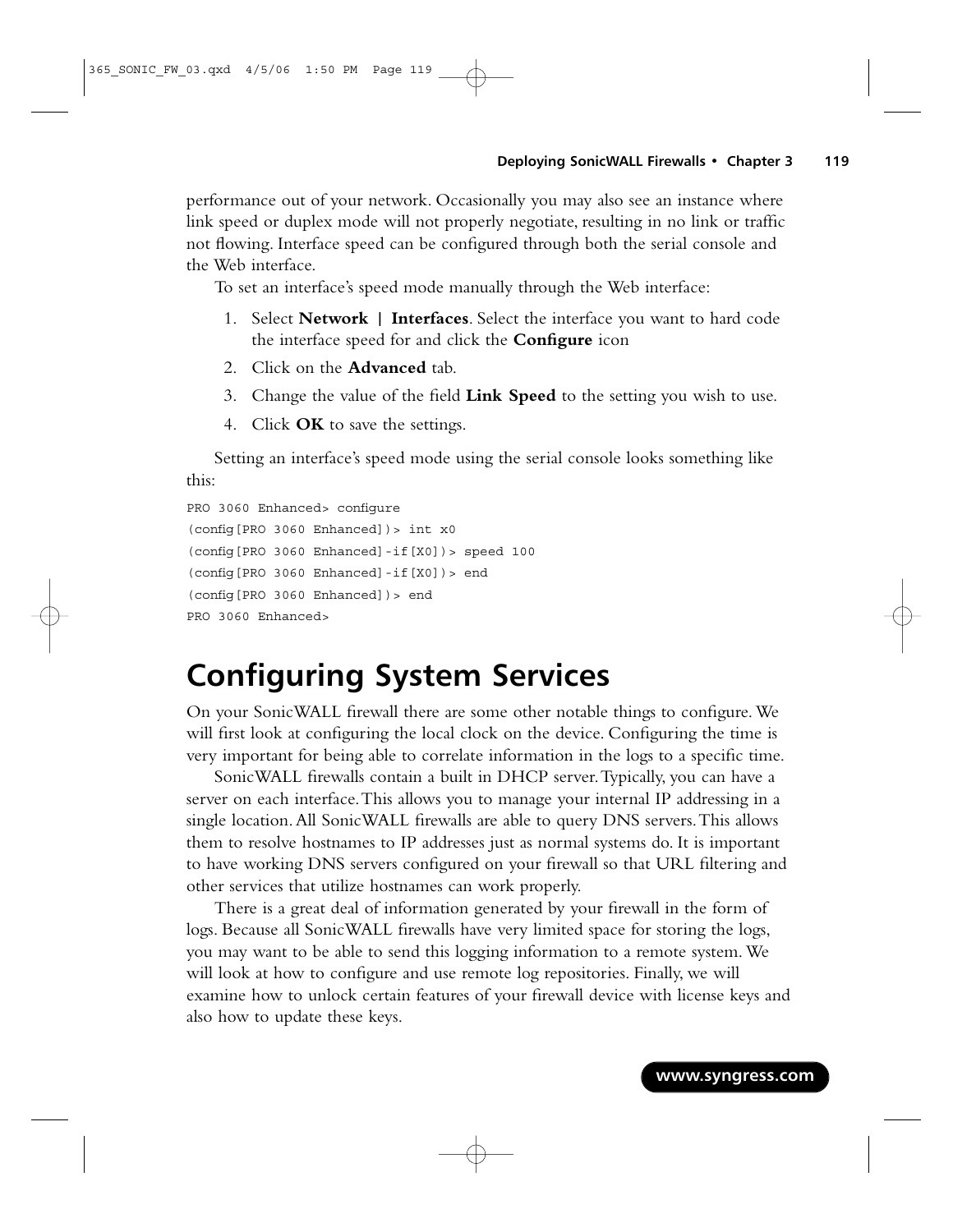# Setting the Time

Every SonicWALL device contains an internal clock.This clock continually runs while the device is turned on.You can manually adjust the clock from within the WebUI on the System | Time page.The SonicWALL uses the clock for timestamping logs, as well as for managing rules that are on a schedule.As previously mentioned, all SonicWALL firewalls are factory-configured to use an internal list of NTP servers to set and keep the time.The firewall periodically queries the timeservers to ensure that it has the proper time.You can also add your own preferred NTP server or servers for the SonicWALL to use for timekeeping purposes.The update interval for NTP is also configurable.The default NTP update interval is 60 minutes.

# DHCP Server

SonicWALL appliances support the ability to act as a DHCP server for your network.This allows your firewall to manage and control IP address allocation to client devices on the network.The number of DHCP scopes and addresses that can be assigned varies depending on the model of SonicWALL appliance you are using.The DHCP server can give out IP addresses from a specified pool or from a reserved list based on MAC (media access control) addresses.An additional feature that SonicWALL supports is DHCP conflict detection. If the SonicWALL detects that there is another DHCP server handing out addresses on the network, it can automatically cease DHCP functionality.This can prevent IP address conflicts on your local network.

# IP Helper

SonicWALL appliances provide functionality to act as an IP helper. Rather than the SonicWALL acting as a DHCP server on the local subnet and allocating addresses to client devices, the SonicWALL just listens for DHCP requests. When it receives a DHCP request, it forwards the request to a specified DHCP server on another subnet, which in turn, allocates an address for the client.The address is then passed back to the client device from the SonicWALL.This allows for centralized management of DHCP scopes from a single DHCP server, even when the DHCP server resides on a remote network.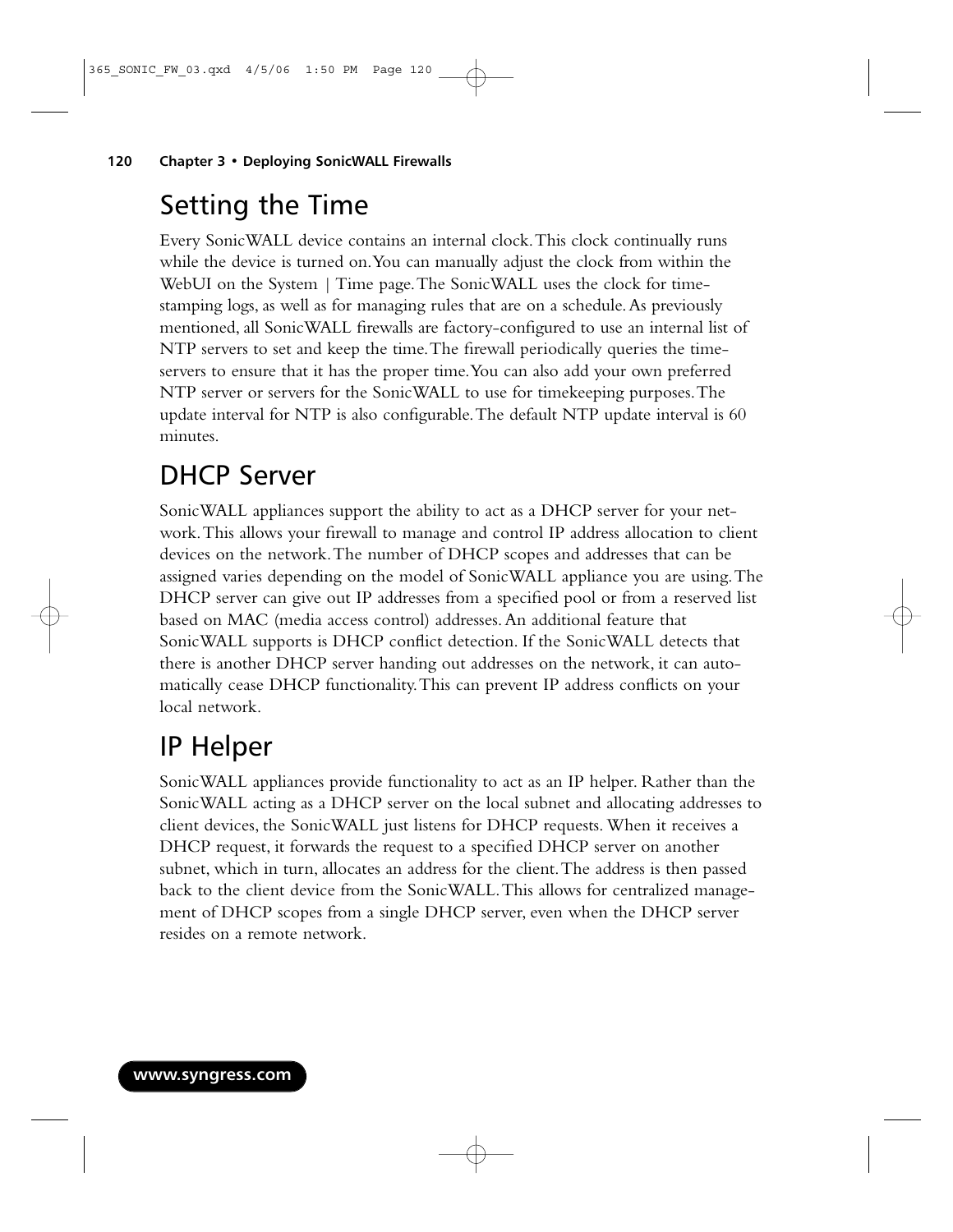# DNS

Configuring the SonicWALL appliances for client DNS is a simple process.The Network | DNS page allows you to configure DNS settings manually. SonicWALL supports the ability to inherit DNS from the WAN zone. When this option is enabled, the DNS servers assigned to the WAN zone are the servers that the SonicWALL will use for DNS. If you prefer, or if you need to use a different DNS server or servers, choose the **Specify DNS Servers Manually** option, and input the desired values.

# Licenses

Most SonicWALL security service features require proper licensing be configured on the appliance.This may include the number of allowed nodes, antivirus and anti-spyware filtering, content filtering, and VPN tunnel availability.All SonicWALL security licenses are centrally managed from the System | Licenses page.

For example, on the lower-end SonicWALL models such as the TZ 170, you can purchase the appliance with support for as few as 10 nodes. SonicWALL defines a node as a computer or device connected to your local area network that has an IP address. When this computer or device attempts to access the Internet through the SonicWALL, a node license is said to be in use. If you have only 10 node licenses available, when all 10 licenses are consumed by devices, the next device that attempts to access the Internet will be denied access, and an event will be logged to the SonicWALL system log. In the event that this happens, you have two possible solutions: you can exclude a node or nodes from connecting to the network, or you can purchase a node upgrade license for your SonicWALL appliance. Once the upgrade has been purchased, you simply install the upgrade license on your SonicWALL to activate the new functionality, in this case, additional node support. Figure 3.22 shows the System Licensing page on a SonicWALL appliance.

Licensing for your SonicWALL appliance is managed through your mysonicwall.com account. When you first set up your SonicWALL appliance, you create a mysonicwall.com account and enter your device serial number and authentication code to obtain the registration code for the appliance.After you enter this code into your SonicWALL, the appliance is registered.At this point you can install additional security service features for your SonicWALL.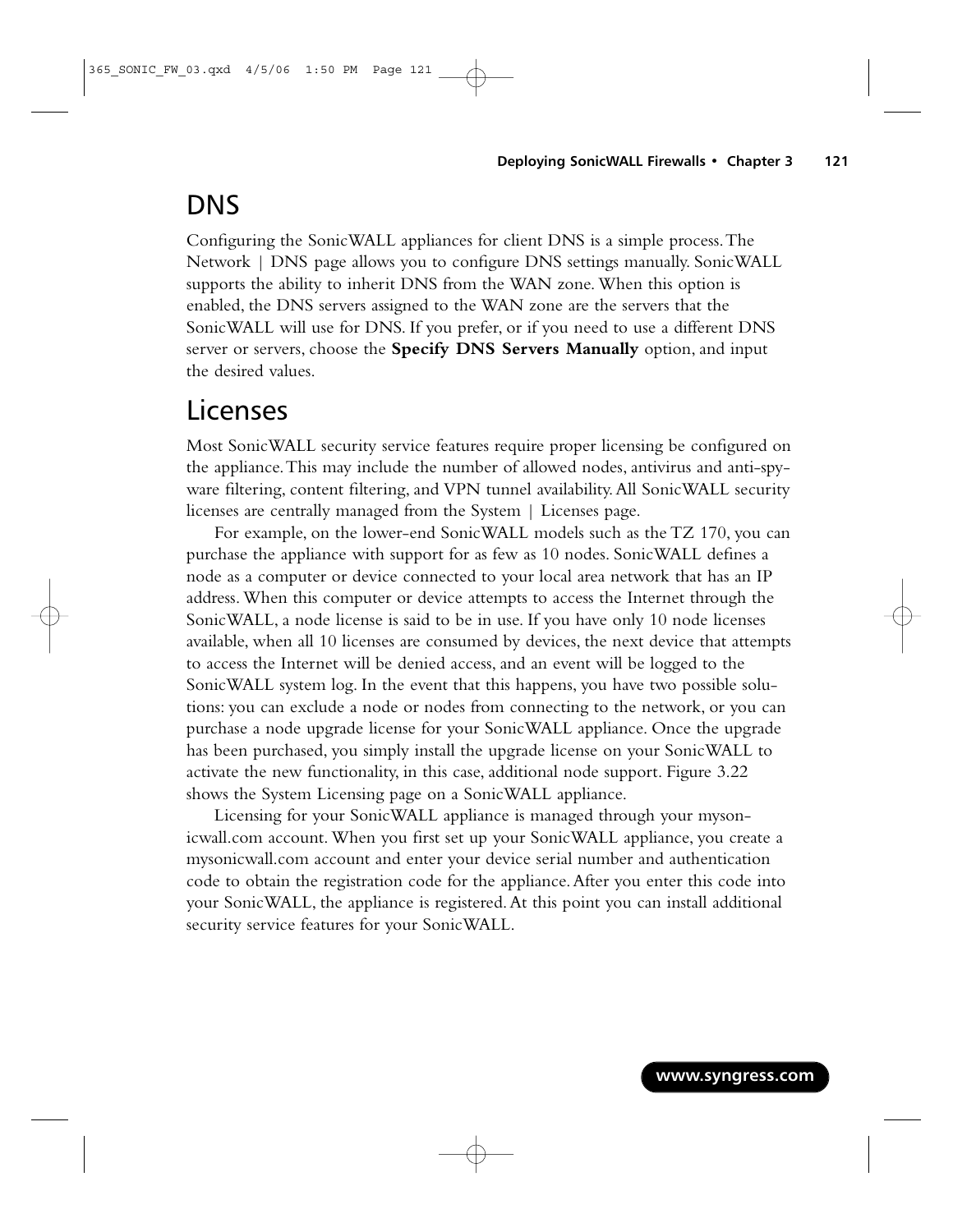| Address (8) http://192.168.168.1/main.html |                                |                                                                                                                                |                             |                                        |                       |
|--------------------------------------------|--------------------------------|--------------------------------------------------------------------------------------------------------------------------------|-----------------------------|----------------------------------------|-----------------------|
|                                            |                                |                                                                                                                                |                             |                                        | $\Rightarrow$ Go<br>▼ |
| <b>SONICWALL</b>                           |                                | <b>COMPREHENSIVE INTERNET SECURITY®</b>                                                                                        |                             |                                        |                       |
| System                                     |                                |                                                                                                                                |                             |                                        |                       |
| Status                                     | <b>System &gt; Status</b>      |                                                                                                                                |                             | Wizards                                |                       |
| <b>R</b> Licenses                          |                                |                                                                                                                                |                             |                                        |                       |
| <b>R</b> Administration                    |                                |                                                                                                                                |                             |                                        |                       |
| <b>for</b> Time                            | <b>System Messages</b>         | Please check with SonicWALL for information about new Services and Upgrades for your Appliance.                                |                             |                                        |                       |
| <b>E Settings</b>                          |                                | WARNING: A rule exists allowing HTTP/HTTPS management from the WAN. This is a potential vulnerability. Choose a good password. |                             |                                        |                       |
|                                            |                                | Log messages cannot be sent because you have not specified an outbound SMTP server address.                                    |                             |                                        |                       |
| <b>But</b> Diagnostics                     |                                |                                                                                                                                |                             |                                        |                       |
| <b>图 Restart</b>                           | <b>System Information</b>      |                                                                                                                                | <b>Security Services</b>    |                                        |                       |
|                                            | Model:                         | TZ 170 Standard                                                                                                                | <b>Service Name</b>         | <b>Status</b>                          | Ð                     |
|                                            | <b>Serial Number:</b>          | 0006B10CB188                                                                                                                   | <b>Nodes/Users</b>          | Licensed 10 Nodes (1 in use)           |                       |
|                                            | Authentication Code: PRT6-H4SN |                                                                                                                                | <b>VPN</b>                  | Licensed                               |                       |
|                                            | <b>Firmware Version:</b>       | SonicOS Standard 3 1.0.15-95s                                                                                                  | <b>Global VPN Client</b>    | Licensed - 1 License (0 in use)        |                       |
|                                            | <b>ROM Version:</b>            | SonicROM 3.1.0.2                                                                                                               | <b>CFS (Content Filter)</b> | Not Licensed                           |                       |
|                                            | CPU (10s average):             | 2.50% - SonicWALL Security Processor                                                                                           | E-Mail Filter               | Not Licensed                           |                       |
| Network                                    | <b>Total Memory:</b>           | 64MB RAM, 8MB Flash                                                                                                            | <b>Anti-Virus</b>           | Not Licensed                           |                       |
| Firewall                                   | <b>System Time:</b>            | 02/27/2006 21:18:52                                                                                                            | <b>Gateway Anti-Virus</b>   | Not Licensed                           |                       |
| VPN                                        | <b>Up Time:</b>                | 14 Days 23:50:28                                                                                                               | Anti-Spyware                | Not Licensed                           |                       |
| <b>Users</b>                               | <b>Current Connections: 7</b>  |                                                                                                                                | <b>Intrusion Prevention</b> | Not Licensed                           |                       |
| Security Services                          | Last Modified By:              | 4.230.216.86 WAN 02/27/2006 21:14:51                                                                                           |                             |                                        |                       |
| Loq                                        | <b>Registration Code:</b>      | GM6X56FY                                                                                                                       | <b>Network Interfaces</b>   |                                        |                       |
| Wizards                                    |                                |                                                                                                                                | <b>IP Address</b><br>Name   | <b>Link Status</b>                     | Ð                     |
|                                            | <b>Latest Alerts</b>           |                                                                                                                                | پيدا<br><b>WAN</b>          | 24.168.168.153<br>100 Mbps Full-duplex | o                     |
| Help                                       | No Alerts                      |                                                                                                                                |                             |                                        |                       |

**Figure 3.22** SonicWALL Security Services Licensing

The Security Services Summary shows an overview of the currently activated security services, as well as the available features that are not currently active.The Status column indicates if a service has been activated (Licensed), can be activated (Not Licensed), or if the subscription to the service has expired (Expired).This chart also notes the node count supported by your SonicWALL appliance.The column labeled Expiration shows the expiration date of licensed services.

Once a day your SonicWALL firewall "phones home" to your mysonicwall.com account and updates your license information.You can also manually synchronize the licenses by clicking **To synchronize licenses with mySonicWALL.com click here**.

SonicWALL also offers free trial subscriptions of some of their security services, including the Content Filter Service and Network Antivirus.To activate any of the trial features, or to activate any other features, click the link to activate the service. You will be presented with the mysonicwall.com login page.You can then login to your account and complete the trial setup, or optionally purchase a security service subscription.

Sometimes you may need to deploy a SonicWALL firewall in a closed environment (an environment that cannot get access to the Internet). For this, SonicWALL offers the manual upgrade.The manual upgrade allows you to install license keys for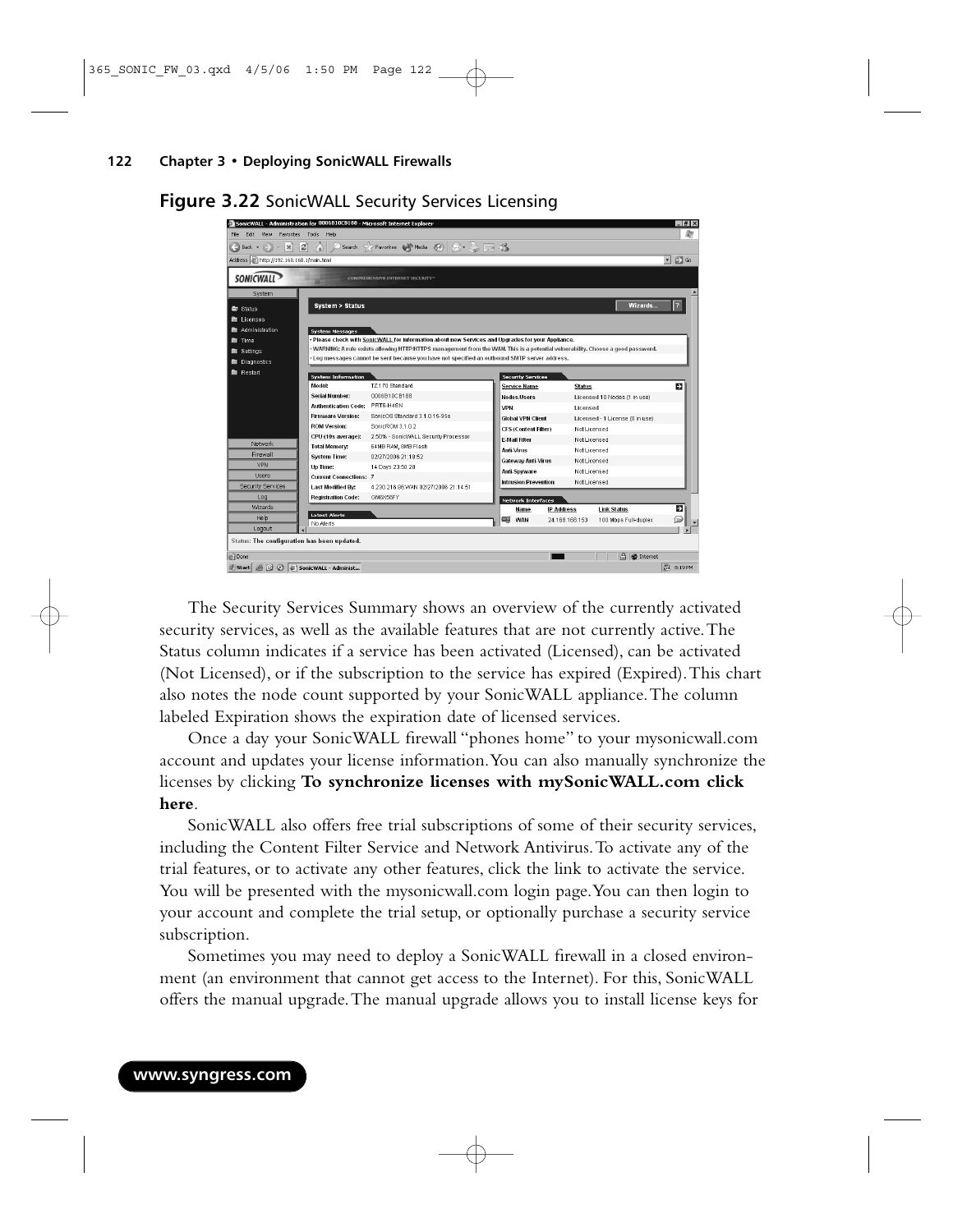security services when connecting to mysonicwall.com is not possible.To perform a manual upgrade, do the following:

- 1. Log in to the mysonicwall.com site.
- 2. Click the **registered appliance** for which you want to obtain security license keys.
- 3. Click the link **View License Keyset**.You will be presented with a text box that contains the license keyset. Copy the license keyset to your clipboard, and paste it into a text document.
- 4. If possible, paste the license keyset into the SonicWALL **Manual Upgrade** area on the System | Licenses page. If you cannot paste the license directly into the SonicWALL, print the license keyset and manually key the information into the SonicWALL.
- 5. Click **Submit** or **Apply** to update your SonicWALL.

After performing a manual upgrade, you will not see any registration or license information on the System | Licenses page.Also, you may see a "SonicWALL Registration Update Needed" warning message. If this occurs, you can simply ignore this message.

# Syslog

By default, the SonicWALL stores event log information in its onboard memory on a "first in, first out" basis. Older events are the first to be overwritten. If you intend to keep your logs for a period of time or require the ability to audit or do reporting on your logs, it is recommended that you use a syslog server to perform logging.

The SonicWALL syslog captures and reports all log activity and includes source and destination addresses, number of bytes transferred, and IP service. Syslog support does require that you have a syslog server running on your network, and that the syslog daemon is running on UDP port 514.You can use a log analyzer such as SonicWALL's Viewpoint software, or WebTrend's Firewall Suite to analyze and graph the logged data.The SonicWALL appliances can support up to three syslog servers at a time.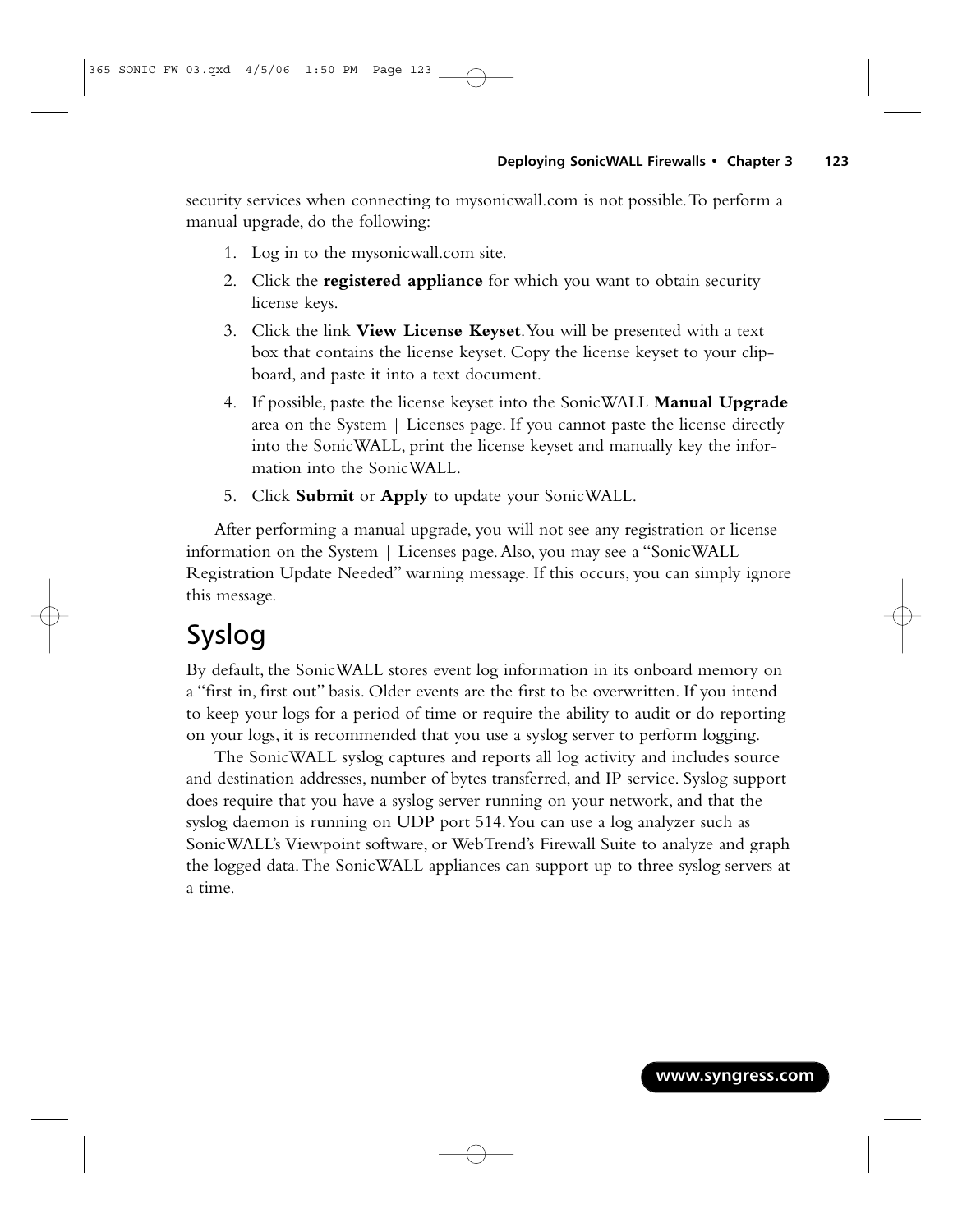### **Summary**

Before you begin using your firewall, you must understand how to manage it.

There are two core types of management, the WebUI and the CLI. If you are using the serial console, you are using the CLI.The SonicWALL CLI is not full-featured, but can be a valuable tool to perform some management functions.The WebUI is easier to use, and provides you with full management capabilities. However, you will see that some advanced troubleshooting techniques can easily be carried out from the command-line interface.These techniques are invaluable for more advanced configurations. We also mentioned a third type of management called the Global Security Manager.The Global Security Manager product is an external source of management, and is covered in detail in Chapter 9.

This chapter also discussed configuring your SonicWALL firewall to run on the network. Zones have become a core part of the SonicWALL security infrastructure, and will remain so in the future. Each interface must be bound to a zone. In the next chapter we will focus on basic policy creation and policy theory. In that chapter you will see the application of security zones. In this chapter, we looked at all of the various types of interfaces that the firewall supports.The physical interface will be used on each type of SonicWALL device to interact with the network.The firewall can operate in two modes, Layer 3 and Layer 2. In this chapter we focused on the Layer 3 configuration of the device. In Chapter 8 we will focus completely on the Layer 2 mode, called *transparent mode*.

In the last section of the chapter we looked at configuring various system components. Ensuring that the time is properly adjusted on your device is critical.Time is the central reference point used to correlate all events on your firewall. If someone was to break in to your network and your logs were off by several hours or days, this could hinder your investigation of the break-in. Configuring your logs to be sent to a separate location is also important if you intend to keep your logs long term.The syslog server and WebTrends server are both great options to choose if you plan to keep your logs for a long time.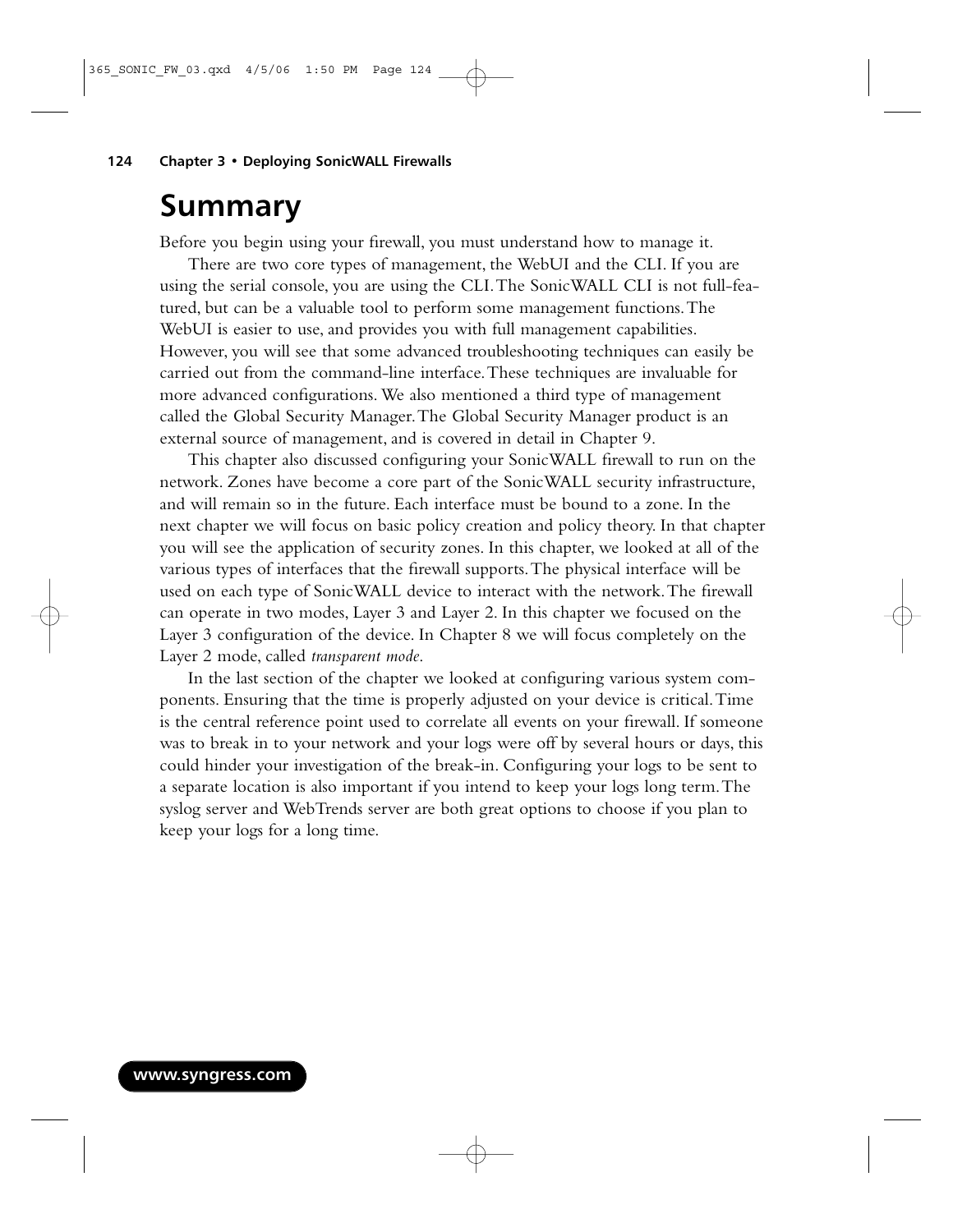# **Solutions Fast Track**

### Managing the SonicWALL Firewall

- $\boxtimes$  There are two methods that can be used to directly manage a SonicWALL appliance—the Web interface and the serial console.
- $\boxtimes$  The SonicWALL serial console does not provide for rules management, but is a great tool for interface configuration or backing up your preferences.
- As often as possible, use HTTPS Management (SSL) over HTTP since the management traffic is encrypted and will be secured from possible sniffing.
- ⊠ The SonicWALL Global Management System is a tool used to make management of several SonicWALL appliances unified and simple.

### Configuring the SonicWALL Firewall

- $\boxtimes$  Prior to making any configuration changes, always back up your current preferences file!
- $\boxtimes$  Limited administrators can only manage a few select areas of the firewall, and can only do so from the LAN zone via a VPN.
- SonicWALL safe mode can assist you in gaining access to a firewall that you've been locked out of or have experienced problems accessing via the Web interface.
- $\boxtimes$  SonicWALL security services such as anti-spyware and intrusion prevention service can be activated on a per-interface basis.

### Configuring Your SonicWALL for the Network

⊠ The SonicWALL WAN interface can be configured using several methods, including static IP assignment, DHCP, PPPoE, PPTP, and L2TP.

### Configuring System Services

 $\boxtimes$  It is important to ensure that your time zone is configured properly on your SonicWALL so that scheduled rules are in effect at the correct time, and the system log timestamps are accurate.